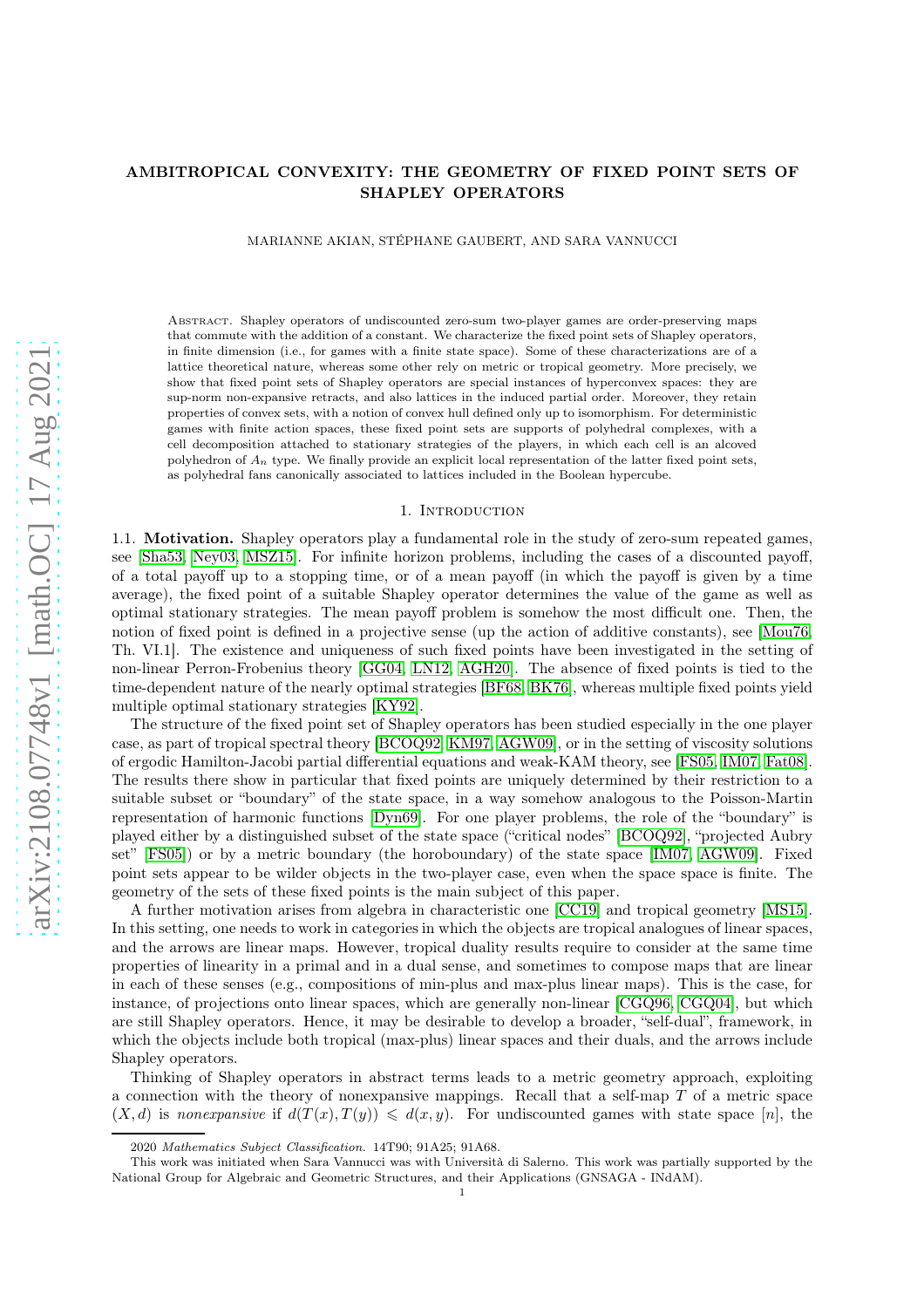Shapley operators are precisely the self-maps T of  $\mathbb{R}^n$  that are nonexpansive with respect to the metric associated with the sup-norm and that commute with the action of additive constants [\[CT80,](#page-26-14) [KM97\]](#page-26-5). As shown in [\[GK95\]](#page-26-15), this is equivalent to T being nonexpansive in the weak (non-symmetric) metric  $d(x,y) = t(y-x)$  where  $t(z) := \max_{i \in n} z_i$ . The map  $t(\cdot)$  here is an example of weak Minkowski norm or hemi-norm, and it is a special case of the local norm associated to the Finsler structure of the "Funk metric", studied in Hilbert's geometry, see [\[PT09,](#page-27-6) [Wal18,](#page-27-7) [GV12\]](#page-26-16).

From this perspective, the study of fixed point set of Shapley operators becomes tied to the classical topic of fixed point sets of nonexpansive mappings and nonexpansive retracts (i.e., fixed points of idempotent nonexpansive maps) in Banach spaces, see [\[KR07\]](#page-26-17) for background. In particular, a nonexpansive retract C of a Banach space X that satisfies a technical condition (the so called *fixed point property for* spheres) valid in particular in finite dimension must be *metrically convex* [\[Bru73\]](#page-26-18), meaning that for all  $x, y \in C$  and for all  $\alpha, \beta \geq 0$  such that  $\alpha + \beta = 1$ , there must exist a point z in C such that  $d(x, z) = \alpha$ and  $d(z, y) = \beta$ . In particular, nonexpansive retracts of strictly convex Banach spaces are closed and convex. Conversely, any closed and convex subset  $C$  of a Hilbert space  $X$  is a nonexpansive retract of this space, and indeed, a retraction is given by the best approximation map, which associates to a point of X the nearest point in C, see e.g. [\[GR84,](#page-26-19) Th. 3.6]. Moreover, if X is a Banach space of dimension at least 3, it is known that all the closed and convex subsets of X are nonexpansive retracts if and only if X is a Hilbert space, see [\[Rei77,](#page-27-8) Prop. 2.2], and also [\[Kak39,](#page-26-20) [Kle60,](#page-26-21) [Bru74\]](#page-26-22) for earlier results of this nature.

In this way, classical convexity appears to be linked to the geometry of Euclidean retractions. Then, one may wonder whether other types of (weak) metric spaces are tied to interesting convexity theories. In particular, we may ask whether fixed point sets of Shapley operators may be thought of as "convex sets" in a useful sense. We give here a positive answer to this question, by establishing links between the theory of fixed point sets of Shapley operators, tropical geometry, order preserving retracts of lattices, and hyperconvexity. We focus on the finite dimensional case.

1.2. Summary of results. We define a subset C of  $\mathbb{R}^n$  to be an *ambitropical* cone if C is invariant by translation by constant vectors, and if  $C$  is a lattice in the order induced by the standard partial order of  $\mathbb{R}^n$  (but not necessarily a sublattice of  $\mathbb{R}^n$ ). This includes as special cases the max-plus and min-plus convex cones arising in idempotent analysis [\[LMS01\]](#page-27-9) and tropical geometry [\[CGQ04,](#page-26-13) [DS04\]](#page-26-23). Hence, we use the name ambitropical, as it includes both tropical convexity and its dual. We call Shapley retract the image of an idempotent Shapley operator.

Theorem [4.16](#page-11-0) below shows that Shapley retracts are precisely closed ambitropical cones. Further, we show that there are canonical retractions on a closed ambitropical cone  $C$ , characterized as the composition of nearest point projection mappings on the tropical convex cone and dual tropical convex cone generated by  $C$ , see Theorem [4.11.](#page-9-0) This leads to a further characterization of ambitropical cones, by an analogue of the "best co-approximation property" arising in the theory of Banach spaces [\[PS79\]](#page-27-10), see Theorem [4.17](#page-11-1) below. We also show that the class of ambitropical cones admits an analogue of the "convex hull" operation: although the intersection of ambitropical cones may not be ambitropical, there is a well defined notion of ambitropical hull, the minimal closed ambitropical cone containing a given set, which is unique up to isomorphism (the morphisms being Shapley operators). We subsequently study ambitropical cones with a semilinear structure, which we call ambitropical polyhedra. The building blocks of ambitropical polyhedra are the alcoved polyhedra of the root system  $A_n$ , studied in [\[LP07\]](#page-27-11), which include as special cases Stanley's order polyhedra [\[Sta86\]](#page-27-12). Ambitropical polyhedra are defined as ambitropical cones that are finite unions of alcoved polyhedra. Theorem [7.10](#page-20-0) shows that ambitropical polyhedra coincide with fixed point sets of Shapley operators of deterministic games with finite action spaces. Further, we show that ambitropical polyhedra are polyhedral complexes whose cells are associated to pairs of stationary policies of both players that are optimal in the mean payoff problem, see Theorem [7.6.](#page-18-0) We study, in particular, the case of homogeneous ambitropical polyhedra, i.e., ambitropical polyhedra that are invariant by the multiplicative action of positive scalars. We show that homogeneous ambitropical polyhedra arise when considering tangent cones of ambitropical polyhedra, so, they provide a local description of these sets. Theorem [8.6](#page-22-0) provides a characterization of homogeneous ambitropical polyhedra, as polyhedral fans associated to subsets of  $\{0,1\}^n$  that are lattices in the induced order.

The hierarchy of classes of sets considered in this paper is presented on Table [1.](#page-2-0)

1.3. Related work. As indicated in [§1.1,](#page-0-0) the present results are related to several series of works. A first source of inspiration is the theory of "best approximation" in tropical geometry [\[CGQ04,](#page-26-13) [AGNS11\]](#page-26-24), in which (non-linear) projectors onto max-plus / min-plus spaces have been studied. In particular, the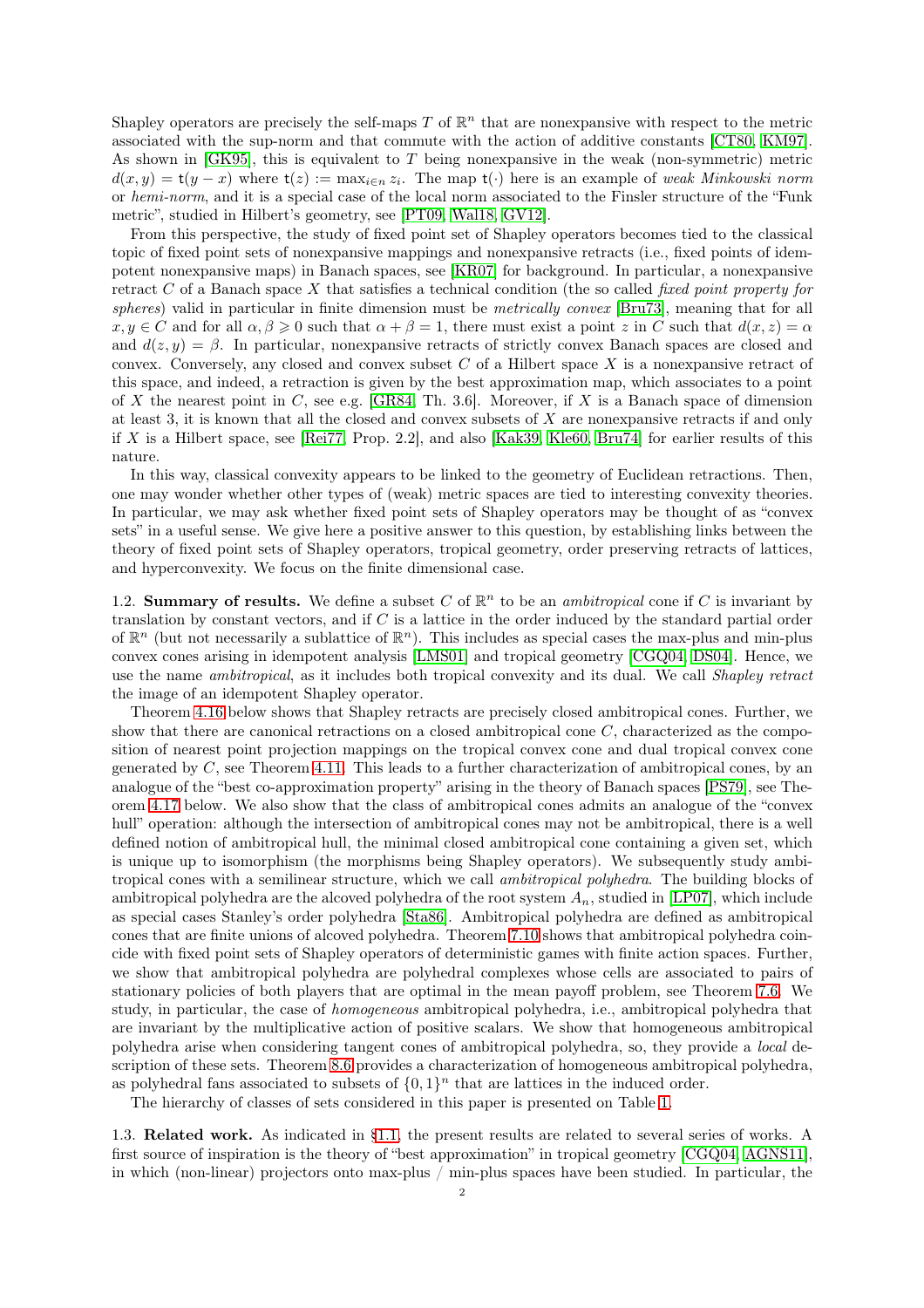

<span id="page-2-0"></span>TABLE 1. Ambitropical cones and their specializations.

canonical retractions on ambitropical cones turn out to coincide with the tropical analogue of Petrov-Galerkin projectors, introduced in [\[CGQ96\]](#page-26-12) and applied in [\[AGL08\]](#page-25-1) to the numerical solution of optimal control problems.

The representation of ambitropical polyhedra (Theorem [7.6\)](#page-18-0) as the support of a polyhedral complex is somehow inspired by the characterization of Develin and Sturmfels [\[DS04\]](#page-26-23) of polyhedral complexes arising from tropical polyhedral cones, in terms of the duals to regular subdivisions of the product of two simplices. The latter property makes use of (classical) convex duality, and so this does not carry over to the ambitropical case given its "minimax" nature. However, we still get a complete combinatorial characterization in the special case of homogeneous ambitropical polyhedra, see Theorem [8.6.](#page-22-0)

The notion of Shapley operator can be relaxed in two different directions, either by forgetting the action of additive scalars and the related sup-norm nonexpansiveness property, keeping only the axiom of being or order-preserving, or by forgetting the order-preserving property, while keeping the axiom of sup-norm nonexpansiveness. Both relaxations have been studied. Indeed, order preserving retracts are a classical topic in lattice theory. Theorem [4.16](#page-11-0) is analogous to a result of [\[Cra82\]](#page-26-25), showing that the order preserving retracts of a complete lattice are precisely its subposets that are complete lattices in the induced order. We elaborate further on this comparison in Section [6.](#page-15-0) Moreover, sup-norm nonexpansive retracts (not necessarily order preserving) have been studied in the setting of hyperconvexity, a notion introduced by Aronszajn and Panitchpakdi [\[AP56\]](#page-26-26), see [\[Bai88,](#page-26-27) [EK01\]](#page-26-28) for more information. Hyperconvex spaces are metrically convex spaces in which the collection of closed balls has Helly number two. It follows from [\[AP56,](#page-26-26) Th. 9] that the sup-norm nonexpansive retracts of  $\mathbb{R}^n$  are precisely the closed subsets of  $\mathbb{R}^n$ that are hyperconvex. Hence, closed ambitropical cones are special instances of closed hyperconvex sets, with an additional structure induced by the order and the additive homogeneity.

Finally, our treatment of Shapley operators is inspired by the "operator approach" of zero-sum games, early work in these directions include [\[Eve57,](#page-26-29) [Koh74,](#page-26-30) [BK76\]](#page-26-2), see [\[RS01,](#page-27-13) [Ren11,](#page-27-14) [BGV15,](#page-26-31) [Zil16\]](#page-27-15) for more recent developments.

### 2. Preliminary results

<span id="page-2-2"></span>In this section, we establish, or recall, basic results concerning tropical cones.

2.1. **Tropical cones and semimodules.** The tropical semifield,  $\mathbb{R}_{\text{max}}$ , is the set  $\mathbb{R} \cup \{-\infty\}$  equipped with the addition  $(x, y) \mapsto x \vee y := \max(x, y)$  and with the multiplication  $(x, y) \mapsto x + y$ . It admits a zero element, equal to −∞, and a unit element, equal to 0. We shall also use the min-plus version of the tropical semifield,  $\mathbb{R}_{\min}$ , which is the set  $\mathbb{R}\cup\{+\infty\}$  equipped with the addition  $(x, y) \mapsto x \wedge y := \min(x, y)$ and with the multiplication  $(x, y) \mapsto x + y$ . The semifields  $\mathbb{R}_{\text{max}}$  and  $\mathbb{R}_{\text{min}}$  are isomorphic. We denote by  $\leq$  the partial coordinatewise order of  $(\mathbb{R} \cup {\pm \infty})^n$ , and we use the notation  $\lambda + x := (\lambda + x_i)_{i \in [n]},$ for all  $\lambda \in \mathbb{R}_{\max}$  and  $x \in (\mathbb{R}_{\max})^n$ , and similarly for  $\lambda \in \mathbb{R}_{\min}$  and  $x \in (\mathbb{R}_{\min})^n$ . We may also denote by 1 the vector of  $\mathbb{R}^n$  whose entries are identically 1. We extend the notation  $\vee$  to denote the supremum of vectors of  $(\mathbb{R} \cup {\pm \infty})^n$ . Similarly,  $\wedge$  denote the infimum of vectors.

<span id="page-2-1"></span>**Definition 2.1.** A *tropical cone* of  $\mathbb{R}^n$  is a subset C of  $\mathbb{R}^n$  such that

(1)  $x, y \in C \implies x \vee y \in C$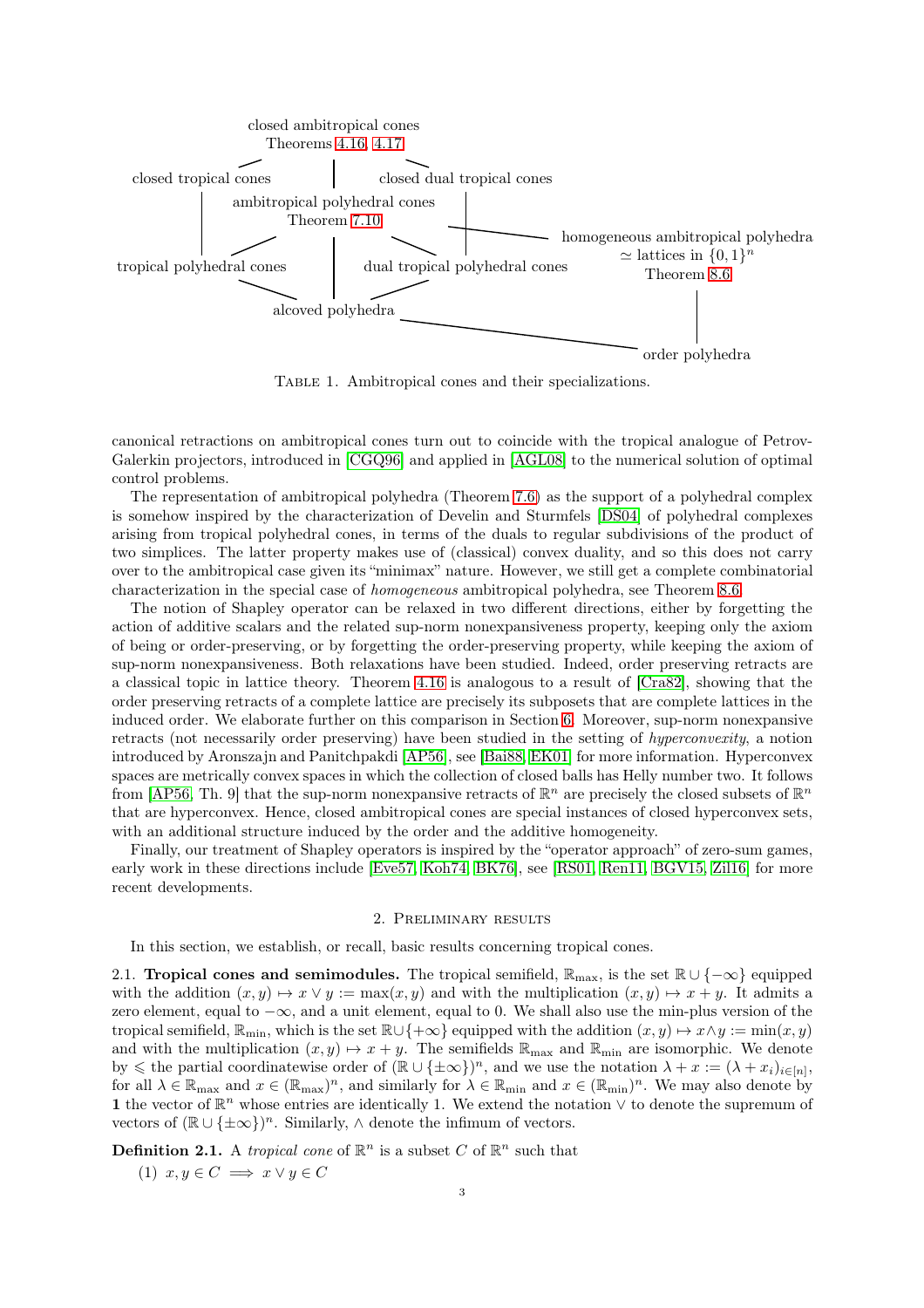<span id="page-3-0"></span>(2)  $x \in C, \lambda \in \mathbb{R} \implies \lambda + x \in C.$ 

A dual tropical cone is defined similarly, by requiring that [\(2\)](#page-3-0) holds and, that  $x, y \in C \implies x \wedge y \in C$ , instead of [\(1\)](#page-2-1).

Tropical cones are, essentially, special cases of semimodules over the tropical semifield. Recall that semimodules (modules over semirings) are defined in a way similar to modules over rings, see [\[CGQ04\]](#page-26-13). In particular, semimodules over idempotent semirings have been studied under the name of *idempotent* spaces in [\[LMS01\]](#page-27-9). A simple example of semimodule over  $\mathbb{R}_{\text{max}}$  is the *n*-fold Cartesian product of  $\mathbb{R}_{\text{max}}$ ,  $(\mathbb{R}_{\max})^n$ ; the internal law is  $(x, y) \mapsto x \vee y := (x_i \vee y_i)_{i \in [n]},$  for  $x, y \in (\mathbb{R}_{\max})^n$ , and the action of  $\mathbb{R}_{\max}$ on  $(\mathbb{R}_{\max})^n$  is defined by  $(\lambda, x) \mapsto \lambda + x$ . This yields a free, finitely generated semimodule. If  $C \subset \mathbb{R}^n$  is a tropical cone, then  $C \cup \{(-\infty,\ldots,-\infty)\}\)$  is a submodule of  $(\mathbb{R}_{\max})^n$ , and vice versa.

We shall consider, in particular, tropical cones satisfying a topological assumption. We equip  $\mathbb{R}_{\max}$ with the topology defined by the metric  $(a, b) \mapsto |e^a - e^b|$ . The semimodule  $(\mathbb{R}_{\text{max}})^n$ , equipped with the topology of the metric  $d_{\infty}(x, y) = \max_{i \in [n]} |e^{x_i} - e^{y_i}|$  is a topological semimodule (meaning that the structure laws are continuous). Observe that the induced topology on  $\mathbb{R}^n \subset (\mathbb{R}_{\text{max}})^n$  is the Euclidean topology. Dual considerations apply to  $(\mathbb{R}_{min})^n$ .

<span id="page-3-2"></span>**Definition 2.2.** Given a subset  $C \subset \mathbb{R}^n$ , we define the *lower closure* of C, clo<sup> $\downarrow$ </sup>C  $\subset (\mathbb{R}_{\max})^n$ , to be the set of limits of nonincreasing sequences of elements of  $C$ . Similarly, we define the upper closure clo<sup>↑</sup>  $C \subset (\mathbb{R}_{min})^n$  to be the set of limits of nondecreasing sequences of elements of C.

For instance, if  $C = \{x \in \mathbb{R}^2 \mid |x_1 - x_2| \leqslant 1\}$ ,  $\text{clo}^{\downarrow} C = C \cup \{(-\infty, -\infty)\}\$ , whereas if  $C = \{x \in \mathbb{R}^2 \mid |x_1 - x_2| \leqslant 1\}$  $x_1 \geqslant x_2$ ,  $\text{clo}^{\downarrow} C = \{x \in (\mathbb{R}_{\text{max}})^2 \mid x_1 \geqslant x_2\}.$  The following proposition shows a correspondence between closed tropical cones and a class of closed tropical subsemimodules.

<span id="page-3-3"></span>**Proposition 2.1.** The map  $C \mapsto V := \text{clo}^{\downarrow} C$  establishes a bijective correspondence between the nonempty closed tropical cones  $C \subset \mathbb{R}^n$  and the closed subsemimodules V of  $(\mathbb{R}_{max})^n$  such that  $V \cap \mathbb{R}^n \neq \emptyset$ . The inverse map is given by  $V \mapsto V \cap \mathbb{R}^n$ .

The dual property, concerning  $\text{clo}^{\uparrow} C$  and  $(\mathbb{R}_{\text{min}})^n$  instead of  $\text{clo}^{\downarrow} C$  and  $(\mathbb{R}_{\text{max}})^n$ , also holds. We denote by  $\text{supp } y := \{i \in [n] \mid y_i > -\infty\}$  the *support* of a vector  $y \in (\mathbb{R}_{\text{max}})^n$ .

*Proof.* Suppose  $C \subset \mathbb{R}^n$  is a tropical cone. Since  $(\mathbb{R}_{max})^n$  is a topological semimodule,  $\text{clo}^{\downarrow}C$  is a semimodule over  $\mathbb{R}_{\text{max}}$ . We next show that  $\text{clo}^{\downarrow}C$  is closed. Let  $x^k$  denote a sequence of elements of  $\text{clo}^{\downarrow} C$  converging to an element  $x \in (\mathbb{R}_{\text{max}})^n$ . Let  $\epsilon_k$  denote an arbitrary sequence of positive numbers decreasing to 0. Let  $y^k := x^k + \epsilon_k e \in \text{clo}^{\downarrow} C$ . Observe that  $\eta_k := d_{\infty}(x^k, y^k) = (e^{\epsilon_k} - 1) \max_{i \in [n]} e^{x_i^k} \to 0$ as  $k \to \infty$ . Moreover, by definition of  $\text{clo}^{\downarrow} C$ , we can find  $z^k \in C$  such that  $y^k \leqslant z^k$  and  $d_{\infty}(y^k, z^k) \leqslant \eta_k$ . It follows that the sequence  $z^k$  also converges to x. We claim that there is a subsequence  $z^{n_k}$  of  $z^k$  that is nonincreasing. Indeed, suppose by induction that  $z^{n_1} \geqslant \cdots \geqslant z^{n_k}$  has already been selected. Let  $I := \text{supp } x$ . Since  $z^l \to x$  as  $l \to \infty$ , we get  $z_i^l \to x_i \in \mathbb{R}$  for  $i \in [n]$ , and  $z_i^l \to -\infty$  for  $i \in [n] \setminus I$ . However, by construction,  $z^{n_k} \geqslant \epsilon_{n_k} e + x$ , and so  $z_i^{n_k} \geqslant \epsilon_{n_k} + x_i$  for all  $i \in I$ . We deduce that there is an index l such that  $z^l \leqslant z^{n_k}$ , and we set  $n_{k+1} := l$ . This shows that  $x \in \text{clo}^{\downarrow}C$ , and so,  $\text{clo}^{\downarrow}C$  is closed.

Conversely, suppose that V is a closed subsemimodule of  $(\mathbb{R}_{max})^n$ . Then, it is immediate that  $V \cap \mathbb{R}^n$ is a closed tropical cone. It remains to show that the correspondence is bijective. We have trivially  $\operatorname{clo}^{\downarrow} C \cap \mathbb{R}^n = C$  for all nonempty closed tropical cones  $C \subset \mathbb{R}^n$ . Conversely, if V is a closed tropical subsemimodule of  $(\mathbb{R}_{max})^n$  such that  $V \cap \mathbb{R}^n$  is nonempty, we must show that  $V = \text{clo}^{\downarrow}(V \cap \mathbb{R}^n)$ . let  $x \in V$ , and let us choose an arbitrary element  $y \in V \cap \mathbb{R}^n$ . Then, the path  $\lambda \mapsto \gamma(\lambda) := x \vee (\lambda + y)$ , defined for  $\lambda \in (-\infty, 0]$  is such that  $\gamma(\lambda) \in V \cap \mathbb{R}^n$ , and  $\lim_{\lambda \to -\infty} \gamma(\lambda) = x$ . It follows that  $x \in \text{clo}^{\downarrow}(V \cap \mathbb{R}^n)$ , hence,  $V \subset \text{clo}^{\downarrow}(V \cap \mathbb{R}^n)$ . The other inclusion is immediate.

Recall that an element u of a tropical subsemimodule  $V \subset (\mathbb{R}_{max})^n$  is an extreme generator of V if  $u = v \vee w$  with  $v, w \in V$  implies that  $u = v$  or  $u = w$ . A tropical linear combination of elements of V is a vector of the form  $\vee_{i\in I} (\lambda_i + a_i)$  where  $(\lambda_i)_{i\in I} \subset \mathbb{R}_{\text{max}}$  and  $(a_i)_{i\in I} \subset V$  are finite families. We say that  $G \subset V$  is a tropical generating set if every element of V is a tropical linear combination of a family of elements of G. We say also that two vectors are tropically proportional if they differ by an additive constant. The next result summarizes results from [\[GK07,](#page-26-32) [BSS07\]](#page-26-33); it shows that a closed tropical subsemimodule of  $(\mathbb{R}_{max})^n$  is generated by its extreme rays.

<span id="page-3-1"></span>Theorem 2.2 (See Theorem 3.1 in [\[GK07\]](#page-26-32) or Theorem 14 in [\[BSS07\]](#page-26-33)). Suppose that V is a closed tropical subsemimodule of  $(\mathbb{R}_{\max})^n$ . Then, every element of V is a tropical linear combination of at most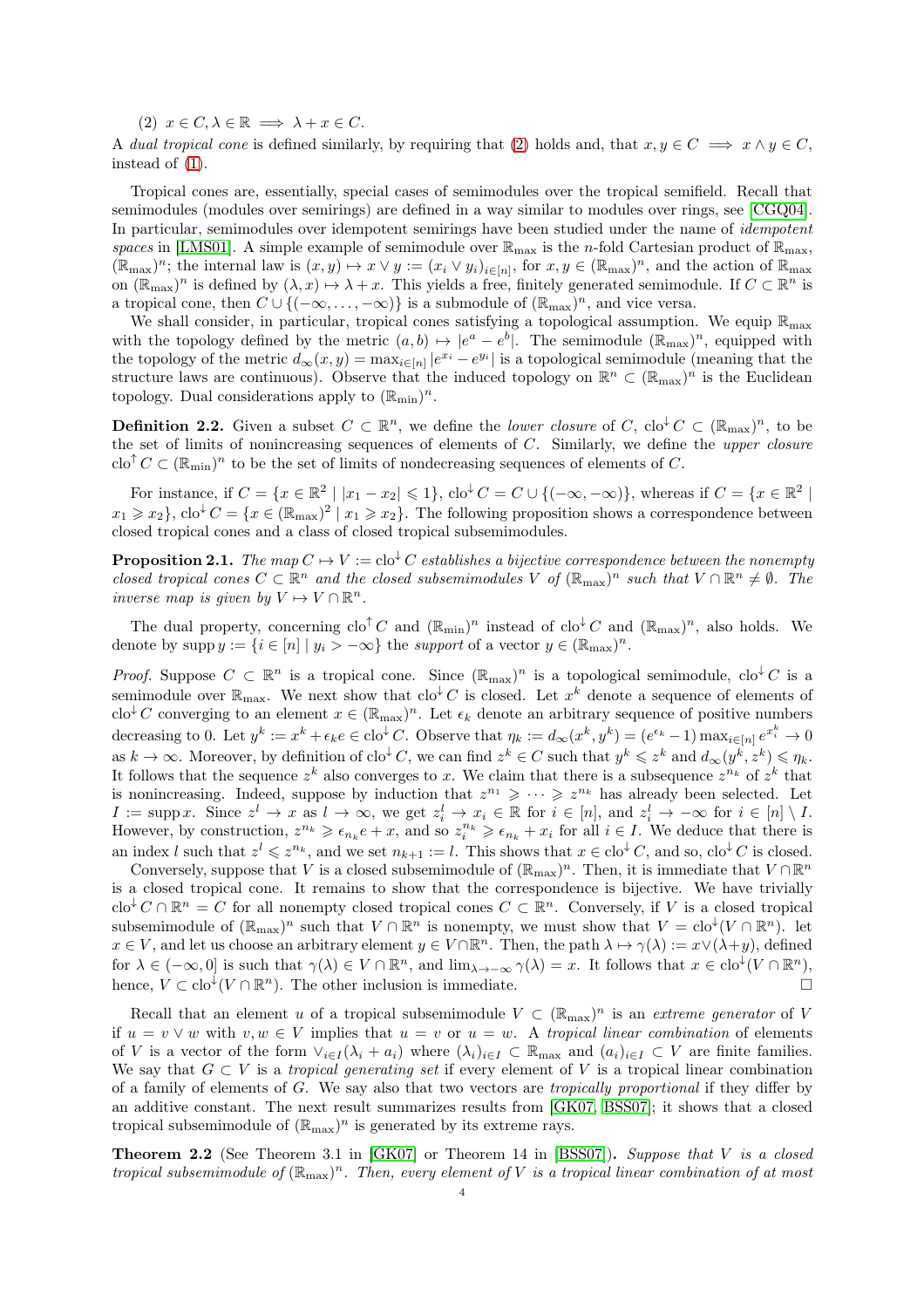n extreme generators of V . Moreover, these extreme generators are characterized as follows. For all  $i \in [n]$ , let  $V_i := \{x \in V \mid x_i = 0\}$ , and let  $\text{Min } V_i$  denote the set of minimal elements of  $V_i$ . Then, every extreme generator of V is tropically proportional to an element of  $\cup_{i\in[n]}$  Min  $V_i$ .

This is reminiscent of the classical Carathéodory theorem for closed convex pointed cones.

2.2. Alcoved polyhedra and metric closures. An important class of tropical cones and dual tropical cones consists of alcoved polyhedra. The latter were introduced in [\[LP07\]](#page-27-11): in general, an alcoved polyhedron associated to a root system is a polyhedron whose facets have normals that are proportional to vectors of this root system. Here, the root system is  $A_n$ , the collection of vectors  $\{e_i-e_j \mid i,j \in [n], i \neq j\}$ , where  $e_i$  denotes the *i*<sup>th</sup> vector of the canonical basis of  $\mathbb{R}^n$ .

Definition 2.3. An alcoved polyhedron [\[LP07\]](#page-27-11) is a polyhedron of the form

(1) 
$$
\mathcal{A}(M) = \{x \in \mathbb{R}^n \mid x_i \geqslant M_{ij} + x_j, \quad \forall 1 \leqslant i, j \leqslant n\}
$$

for some matrix  $M = (M_{ij}) \in (\mathbb{R}_{max})^{n \times n}$ .

Order polyhedra are remarkable examples of alcoved polyhedra. They are of the form  $\{x \in \mathbb{R}^n \mid x_i \geq 0\}$  $x_j$  if  $(i, j) \in E$  where  $E \subset [n] \times [n]$  is a partial order relation on the set  $[n]$ . Intersection of order polyhedra with the hypercube  $[0, 1]^n$  are known as *order polytopes*, they were studied by Stanley [\[Sta86\]](#page-27-12).

We shall denote by  $\vee$  the tropical addition of matrices, so that, for all  $A, B \in (\mathbb{R}_{max})^{m \times n}$ ,  $(A_{ij}) \vee$  $(B_{ij}) := (A_{ij} \vee B_{ij}) \in (\mathbb{R}_{\text{max}})^{m \times n}$ . The tropical multiplication of matrices will be denoted by concatenation, i.e, for  $A \in (\mathbb{R}_{max})^{m \times n}$  and  $B \in (\mathbb{R}_{max})^{n \times p}$ ,  $AB \in (\mathbb{R}_{max})^{m \times p}$  is the matrix with  $(i, j)$ -entry  $\vee_{k\in[n]}(A_{ik}+B_{kj})$ . Then, when  $m=n$ , for all r, the rth tropical power of A is denoted by  $A^r:=A\cdots A$  $(A \text{ is repeated } r \text{ times}).$ 

There are well known relations between alcoved polyhedra and operations of metric closures which we next recall. The *tropical Kleene star* of M is defined by  $M^* := I \vee M \vee M^2 \vee \cdots$ . This supremum may be infinite, i.e., in general  $(M^*)_{ij}$  may take the value  $+\infty$ . Recall that to the matrix M is associated a digraph with set of nodes [n] and an arc  $i \to j$  of weight  $M_{ij}$  whenever  $M_{ij} > -\infty$ . Then,  $(M^k)_{ij}$  yields the maximal weight of a path of length k from i to j, and  $(M^*)_{ij}$  yields the supremum of the weights of paths from i to j, of arbitrary length. We have  $(M^*)_{ij} < +\infty$  for all i, j if and only if there is no circuit with positive weight in the digraph of M. Then,  $M^* = M^0 \vee \cdots \vee M^{n-1}$ , see e.g. Prop 2.2 of [\[AGW05\]](#page-26-34).

The critical circuits of the matrix  $M^*$  are the circuits in the digraph of  $M^*$  with weight 0. The union of the critical circuits constitutes the *critical digraph*. The following result is well known: the first statements follow readily from the results recalled above, whereas the characterization of generators is a special case of the characterization of tropical eigenspaces, see e.g. [\[BCOQ92,](#page-26-4) Th. 3.100], Theorem 6.4 of [\[AGW05\]](#page-26-34), or [\[But10,](#page-26-35) Th. 4.4.5].

<span id="page-4-0"></span>**Lemma 2.3.** The polyhedron  $A(M)$  is non-empty if and only there is no circuit of positive weight in the digraph of M. Then,

<span id="page-4-2"></span>(2) 
$$
\mathcal{A}(M) = \{x \in \mathbb{R}^n \mid M^*x \leq x\} = \{x \in \mathbb{R}^n \mid M^*x = x\} = \{M^*y \mid y \in \mathbb{R}^n\} .
$$

Moreover, a tropical generating set of  $\text{clo}^{\downarrow} A(M)$  is obtained as follows: denote by  $C_1, \ldots, C_s$  the strongly connected components of the critical digraph of  $M^*$ , and select indices  $i_1 \in C_1, \ldots, i_s \in C_s$  in an arbitrary manner. Then, the set of columns of  $M^*$  indexed by  $i_1,\ldots,i_s$  tropically generates  $\text{clo}^{\downarrow} \mathcal{A}(M)$ , and every generating set of  $\text{clo}^{\downarrow} \mathcal{A}(M)$  contains at least one scalar multiple of each of these columns.

Remark 2.4. It follows from Lemma [2.3](#page-4-0) that the minimum number of elements of a tropical generating family of the tropical semimodule  $\text{clo}^{\downarrow} \mathcal{A}(M) \subset (\mathbb{R}_{\text{max}})^n$  never exceeds n. The same observation applies to dual tropical generating families of  $\text{cl} \circ \text{Ad}(M)$ . In contrast, there are finitely generated tropical subsemimodules of  $(\mathbb{R}_{\text{max}})^n$  with an arbitrarily large number of generators, see e.g. [\[AGG13\]](#page-25-2).

### 3. Additive Cones and Shapley operators

We are looking for a class of objects which includes tropical cones and their duals. This leads to the following definition.

**Definition 3.1.** An *additive cone of*  $\mathbb{R}^n$  is a subset of  $\mathbb{R}^n$ , equipped with the order induced by the standard partial order on  $\mathbb{R}^n$ , and stable under the action of  $(\mathbb{R}, +)$  on  $\mathbb{R}^n$ ,  $(\lambda, x) \mapsto \lambda + x$ .

<span id="page-4-1"></span>When dealing with tropical semimodules, the canonical choice of morphisms to consider consists of tropically linear maps (maps that commute with the supremum and with the addition of a constant). When dealing with additive cones, we need to consider a larger class of maps, given by *Shapley operators*.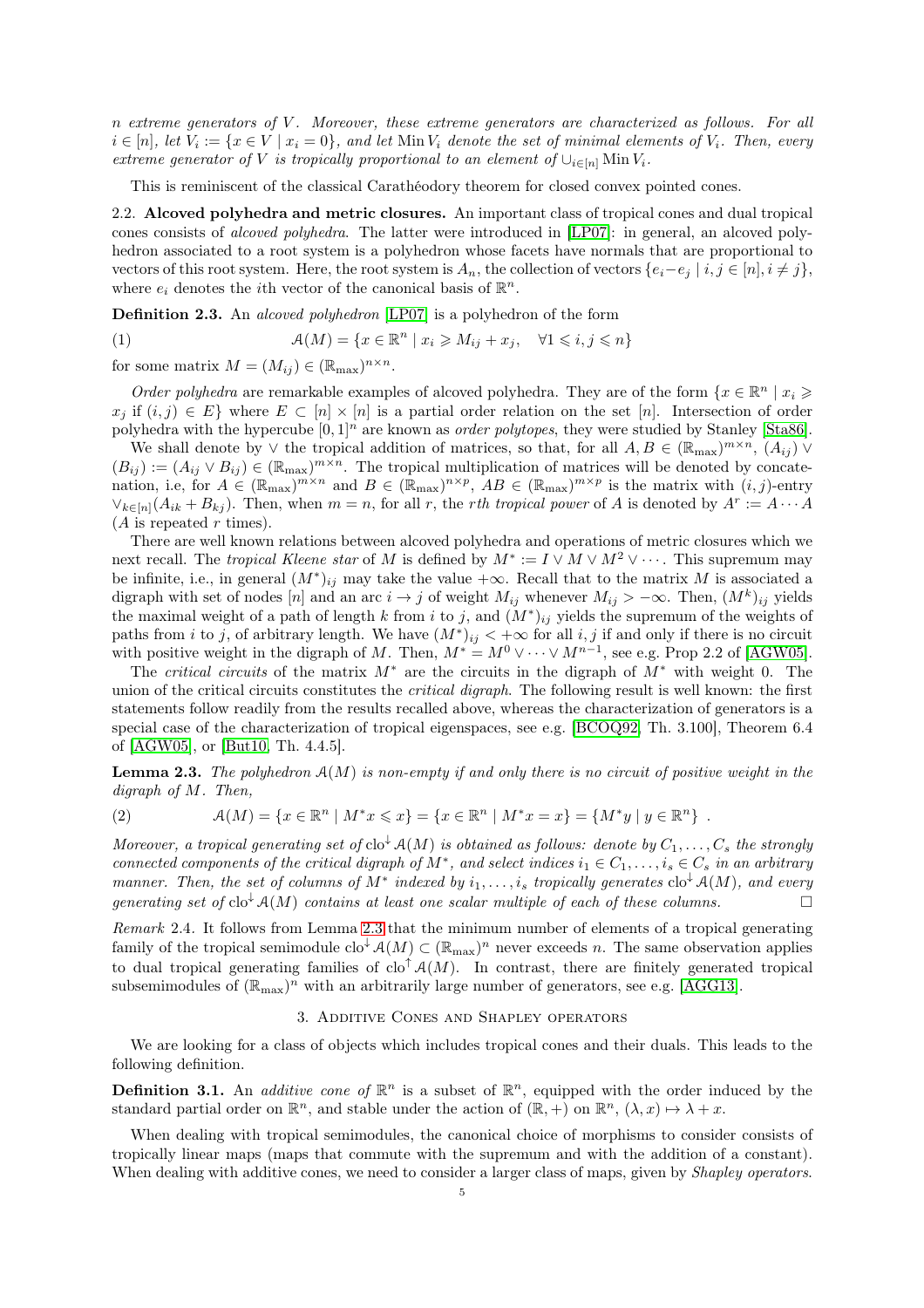**Definition 3.2** (Shapley operator). An (abstract) Shapley operator is a map  $T : \mathbb{R}^n \to \mathbb{R}^p$  with the following properties:

(1)  $x \leq y$  implies  $T(x) \leq T(y)$ , for all  $x, y \in \mathbb{R}^n$ ;

(2)  $T(\lambda + x) = \lambda + T(x)$ , for all  $x \in \mathbb{R}^n$  and  $\lambda \in \mathbb{R}$ .

Thus, the Shapley operators are precisely the morphisms from  $\mathbb{R}^n$  to  $\mathbb{R}^p$  thought of as additive cones. In the square case, i.e., when  $n = p$ , Shapley operators arise as dynamic programming operators of two-player zero-sum games, see e.g. [\[RS01,](#page-27-13) [Ney03\]](#page-27-1). It is known that Shapley operators are nonexpansive in the sup-norm; this observation plays a key role in the "operator approach" of zero-sum games [\[CT80,](#page-26-14) [RS01,](#page-27-13) [Ney03,](#page-27-1) [GV12\]](#page-26-16). Furthermore, the following observation, made in [\[GK95,](#page-26-15) Prop. 1.1], shows that Shapley operators are characterized by a nonexpansiveness property. Recall that  $\mathbf{t}(x) := \max_{i \in [n]} x_i$ denotes the "top" hemi-norm of a vector  $x \in \mathbb{R}^n$ . It will also be convenient to use the notation  $\mathbf{b}(x) :=$  $-\mathbf{t}(-x) = \min_{i \in [n]} x_i.$ 

<span id="page-5-3"></span>**Proposition 3.1** ([\[GK95,](#page-26-15) Prop. 1.1]). Let  $T : \mathbb{R}^n \to \mathbb{R}^p$ . The following assertions are equivalent:

- $(i)$  T is a Shapley operator:
- (ii)  $\mathbf{t}(T(x) T(y)) \leqslant \mathbf{t}(x y)$  for all  $x, y \in \mathbb{R}^n$ ;
- (iii)  $\mathbf{b}(T(x) T(y)) \geq \mathbf{b}(x y)$  for all  $x, y \in \mathbb{R}^n$ .

<span id="page-5-0"></span>The following result is a consequence of a general result on [\[BNS03\]](#page-26-36) concerning the continuous extension of positive homogeneous maps defined on the interior of polyhedral cones.

**Proposition 3.2** (Corollary of [\[BNS03,](#page-26-36) Theorem 3.10]). A Shapley operator  $T : \mathbb{R}^n \to \mathbb{R}^p$  admits a unique continuous extension  $T_{-}: (\mathbb{R}_{\text{max}})^n \to (\mathbb{R}_{\text{max}})^p$ , given by

$$
T_{-}(x) = \inf \{ T(y) \mid y \geqslant x, y \in \mathbb{R}^{n} \} .
$$

Similarly, T has a unique continuous extension  $(\mathbb{R}_{min})^n \to (\mathbb{R}_{min})^p$ , given by

$$
T_+(x) = \sup\{T(y) \mid y \leqslant x, y \in \mathbb{R}^n\} .
$$

Remark 3.3. Proposition [3.2](#page-5-0) provides only one-sided extensions of T, either to  $(\mathbb{R} \cup \{-\infty\})^n$  or to  $(\mathbb{R} \cup \{+\infty\})^n$ . A Shapley operator defined on  $\mathbb{R}^n$  generally does not extend canonically to  $(\mathbb{R} \cup \{\pm \infty\})^n$ (consider  $n = 2$  and  $T_i(x) = ((x_1 + x_2)/2)$  for  $i = 1, 2$ ).

A Shapley operator is said to be *tropically linear* if  $T(x \vee y) = T(x) \vee T(y)$  holds for all  $x, y \in \mathbb{R}^n$ . It is said to be *dual tropically linear* if  $T(x \wedge y) = T(x) \wedge T(y)$ . Denoting by  $e_j^{\text{trop}} := (-\infty, \ldots, -\infty, 0, -\infty, \ldots,$  $-\infty$ ) (with 0 in the jth position) the jth vector of the tropical canonical basis of  $(\mathbb{R}_{max})^n$ , and  $M_{ij} :=$  $(T_-(e_j^{\text{trop}}))_i$ , we see that if T is tropically linear, then

$$
(T(x))_i = \vee_{j \in [n]} (M_{ij} + x_j) ,
$$

i.e., T is represented by a matrix product. A similar representation holds for dual tropically linear Shapley operators. It is known that the only invertible tropical matrices are products of diagonal matrices and permutation matrices, see e.g. [\[KM97,](#page-26-5) Th. 2.2]. We remark that the invertible Shapley operators are of the same form.

<span id="page-5-1"></span>**Proposition 3.4.** Let  $T : \mathbb{R}^n \to \mathbb{R}^p$  and  $P : \mathbb{R}^p \to \mathbb{R}^n$  two Shapley operators such that  $P \circ T = I_{\mathbb{R}^n}$ and  $T \circ P = I_{\mathbb{R}^p}$ , then  $n = p$  and  $T$  and  $P$  are compositions of a translation and of a permutation of coordinates, i.e.,  $T_i(x) = u_i + x_{\sigma(i)}$  and  $P_i(x) = v_i + x_{\tau(i)}$  where  $u, v \in \mathbb{R}^n$  and  $\sigma, \tau$  are permutations of  $\{1, \ldots, n\}.$ 

<span id="page-5-2"></span>The proof uses the following standard observation from lattice theory.

**Lemma 3.5.** Let L and L' be two lattices; let  $T: L \to L'$  and  $P: L' \to L$  be two order-preserving maps such that  $P \circ T = I_L$  and  $T \circ P = I_{L'}$ , then  $T(x \vee y) = T(x) \vee T(y)$  for every  $x, y \in L$  and  $P(x' \vee y') = P(x') \vee P(y')$  for every  $x', y' \in L'$ .

*Proof of Proposition [3.4.](#page-5-1)* By Proposition [3.2,](#page-5-0) the Shapley operator T extends continuously to a map  $T_-: (\mathbb{R}_{\max})^n \to (\mathbb{R}_{\max})^p$ . By the previous lemma, T commutes with the supremum of two vectors. It follows that the extended map  $T_$  is tropically linear. Similarly, P extends continuously to a tropically linear map  $P_-: (\mathbb{R}_{\text{max}})^p \to (\mathbb{R}_{\text{max}})^n$ . Moreover, by continuity, we have  $T_- \circ P_- = I_{(\mathbb{R}_{\text{max}})^p}$  and  $P_- \circ T_- =$  $I_{(\mathbb{R}_{\text{max}})^n}$ . The notion of tropical extreme generator was recalled before Theorem [2.2.](#page-3-1) In particular, the extreme generators of  $(\mathbb{R}_{max})^p$  are the vectors of the form  $\lambda + e_j^{\text{trop}}$ , with  $\lambda \in \mathbb{R}$  and  $j \in [p]$ . It follows from Lemma [3.5](#page-5-2) and from  $T_-\circ P_-=I_{(\mathbb{R}_{\text{max}})^p}$  and  $P_-\circ T_-=I_{(\mathbb{R}_{\text{max}})^n}$  that  $T_-\text{ must send extreme generators}$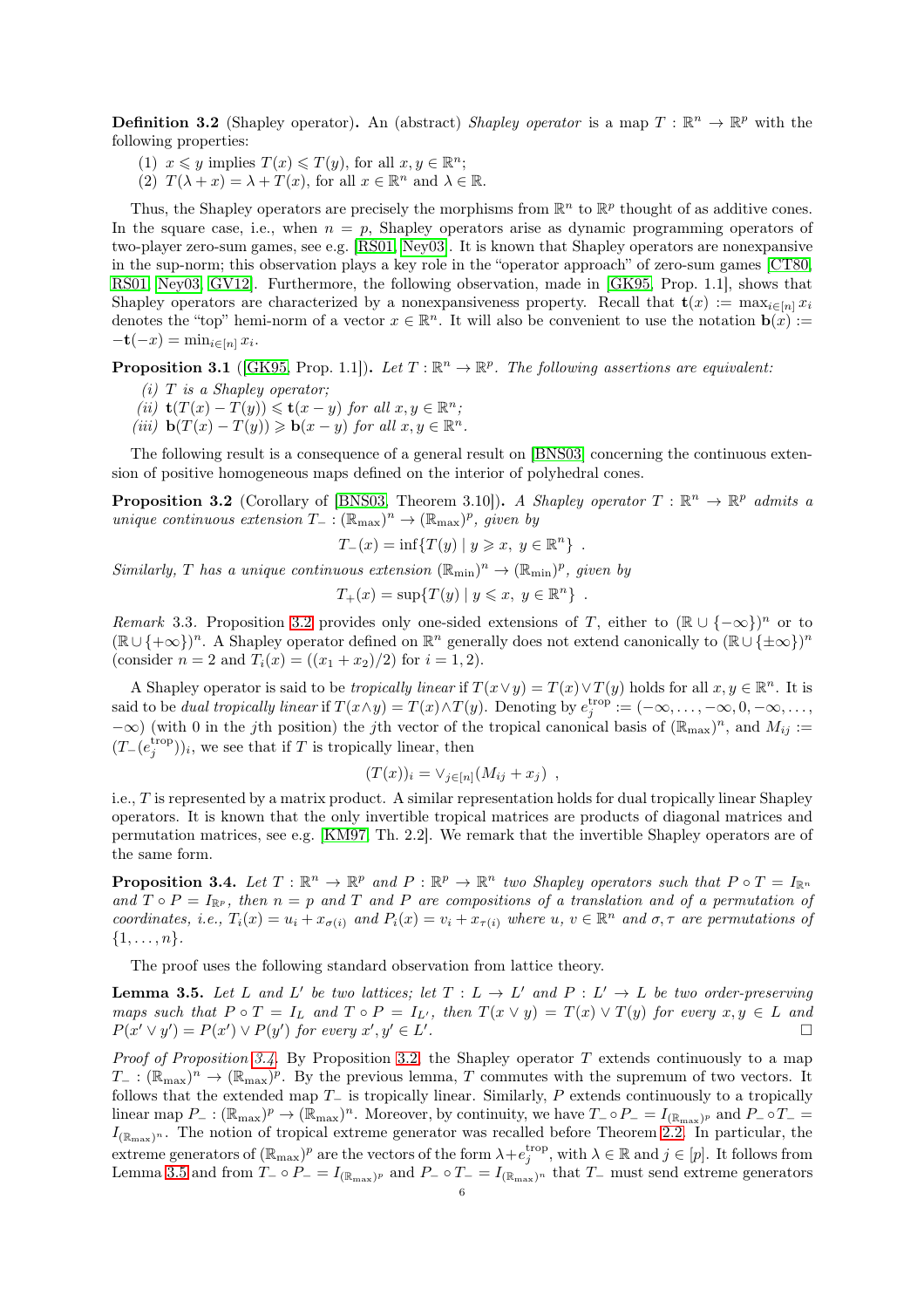of  $(\mathbb{R}_{max})^n$  to extreme generators of  $(\mathbb{R}_{max})^p$ . Hence, there is a map  $\sigma : [n] \to [p]$  and a vector  $u \in \mathbb{R}^n$ such that  $T_{-}(e_j^{\text{trop}}) = u_j + e_{\sigma(j)}^{\text{trop}}$  $\sigma(j)$ , for all  $j \in [n]$ , and similarly, there is is a map  $\tau : [p] \to [n]$  and a vector  $v \in \mathbb{R}^n$  such that  $P_{-}(e_k^{\text{trop}}) = v_k + e_{\tau(k)}^{\text{trop}}$ <sup>trop</sup>, for all  $k \in [p]$ . Using  $T_{-} \circ P_{-} = I_{(\mathbb{R}_{max})^p}$  and  $P_{-} \circ T_{-} = I_{(\mathbb{R}_{max})^n}$ , we deduce that  $\sigma$  and  $\tau$  are mutually inverse, and that in particular,  $n = p$ . Finally, using the tropically linear character of  $T_$ , we have  $(T_-(x))_i = [T_-(\bigvee_j((x_j)e + e_j^{\text{trop}})]_i = \bigvee_j((x_j)e + (T_-(e_j^{\text{trop}}))_i) = u_i + x_{\sigma(i)},$ and similarly,  $(P_-(x))_j = v_i + x_{\tau(j)}$ .  $\Box$ 

### 4. Ambitropical cones

<span id="page-6-1"></span>In this section, we introduce our main object of study: ambitropical cones. These are defined in terms of lattice properties.

### 4.1. First properties of ambitropical cones.

**Definition 4.1.** An *ambitropical cone* is a non-empty subset C of  $\mathbb{R}^n$  such that:

- (1) C is a lattice in the induced order;
- (2) for all  $x \in C$  and  $\lambda \in \mathbb{R}$ ,  $\lambda + x \in C$ .

Recall that C being a lattice means that every two elements  $x, y$  of C have a least upper bound

$$
x \vee^C y := \min\{z \in C \mid z \geqslant x, \ z \geqslant y\},\
$$

and a greatest lower bound

 $x \wedge^C y = \max\{z \in C \mid z \leqslant x, z \leqslant y\},\$ 

where the symbols "max" and "min" indicate the greatest and smallest elements of a set. Similarly, we will use the notation  $\sup C X$  and  $\inf C X$  for the least upper bound and greatest lower bound in C of a subset  $X \subset C$ , when it exists. In particular,  $x \vee^c y = \sup^{\overline{C}} \{x, y\}$  and  $x \wedge^c y = \inf^{\overline{C}} \{x, y\}$ . The operations  $\sup^C$  and  $\inf^C$  defined for subsets of C should not be confused with the restriction of the operations  $\sup = \sup \mathbb{R}^n$  and  $\inf = \inf \mathbb{R}^n$  defined for subsets of  $\mathbb{R}^n$ : indeed, for all  $X \subset C$  that has a least upper bound in C,  $\sup C$   $\times$   $\sup X$   $\ge$   $\sup X$ , and similarly  $\inf C$   $\times$   $\le$   $\inf X$  if X has a greatest lower bound in C. In other words, an ambitropical cone is a lattice but it may not be a sublattice of  $\mathbb{R}^n$ .

We shall especially consider ambitropical cones satisfying the following property.

**Definition 4.2** (Conditionally complete lattice). A lattice  $L$  is said *conditionally complete* if every nonempty subset of  $L$  that has an upper bound has a join (a least upper bound), and if every nonempty subset of L that has a lower bound has a meet (a greatest lower bound).

<span id="page-6-2"></span>The following observation is elementary.

**Lemma 4.1.** Let C be an ambitropical cone. A subset of  $\mathbb{R}^n$  is bounded from above by an element of  $\mathbb{R}^n$ if and only if it is bounded from above by an element of  $C$ . The dual statement holds for subsets bounded from below.

*Proof.* Let  $X \subset \mathbb{R}^n$  and suppose that there exists  $u \in \mathbb{R}^n$  such that  $x \leq u$  holds for all  $x \in X$ . Let  $y \in C$ . Then,  $u \leq z := y + \mathbf{t}(u - y)$ . It follows that  $x \leq z \in C$  holds for all  $x \in X$ .

<span id="page-6-0"></span>**Proposition 4.2.** An ambitropical cone is a conditionally complete lattice if and only if it is closed in the Euclidean topology.

*Proof.* Suppose that the ambitropical cone C is closed in the Euclidean topology, and let  $X \subset C$  be a nonempty set bounded above by some element  $y \in C$ . Let  $\mathcal{P}_f(X)$  denote the set of nonempty finite subsets of X. For all  $F \in \mathcal{P}_f(X)$ , let  $u_F := \sup^C F$ . Then,  $(u_F)_{F \in \mathcal{P}_f(X)}$  is a nondecreasing net of elements of C, bounded above by y. Since C is closed in the Euclidean topology, the limit of a net of elements of C belongs to C, and so  $u := \lim_{F \downarrow F} \in C$ . By construction,  $u \geq x$  holds for all  $x \in X$ . Moreover, if  $z \in C$  is an upper bound of X, we get  $z \geqslant u_F$  for all  $F \in \mathcal{P}_f(X)$ , and so  $z \geqslant u$ . This shows that u is the least upper bound of X. A dual argument works for greatest lower bounds. Hence,  $C$  is a conditionally complete lattice.

Conversely, suppose that C is a conditionally complete lattice. Observe that for every bounded sequence  $(x_k)$  of elements of C, the following "liminf" and "limsup" constructions both define elements that belong to  $C$ :

$$
\text{limsup}_{k \to \infty}^C x_k := \text{inf}_{k \geq 1}^C \text{sup}_{\ell \geq k}^C x_\ell, \quad \quad \text{liminf}_{k \to \infty}^C x_k := \text{sup}_{k \geq 1}^C \text{inf}_{\ell \geq k}^C x_\ell.
$$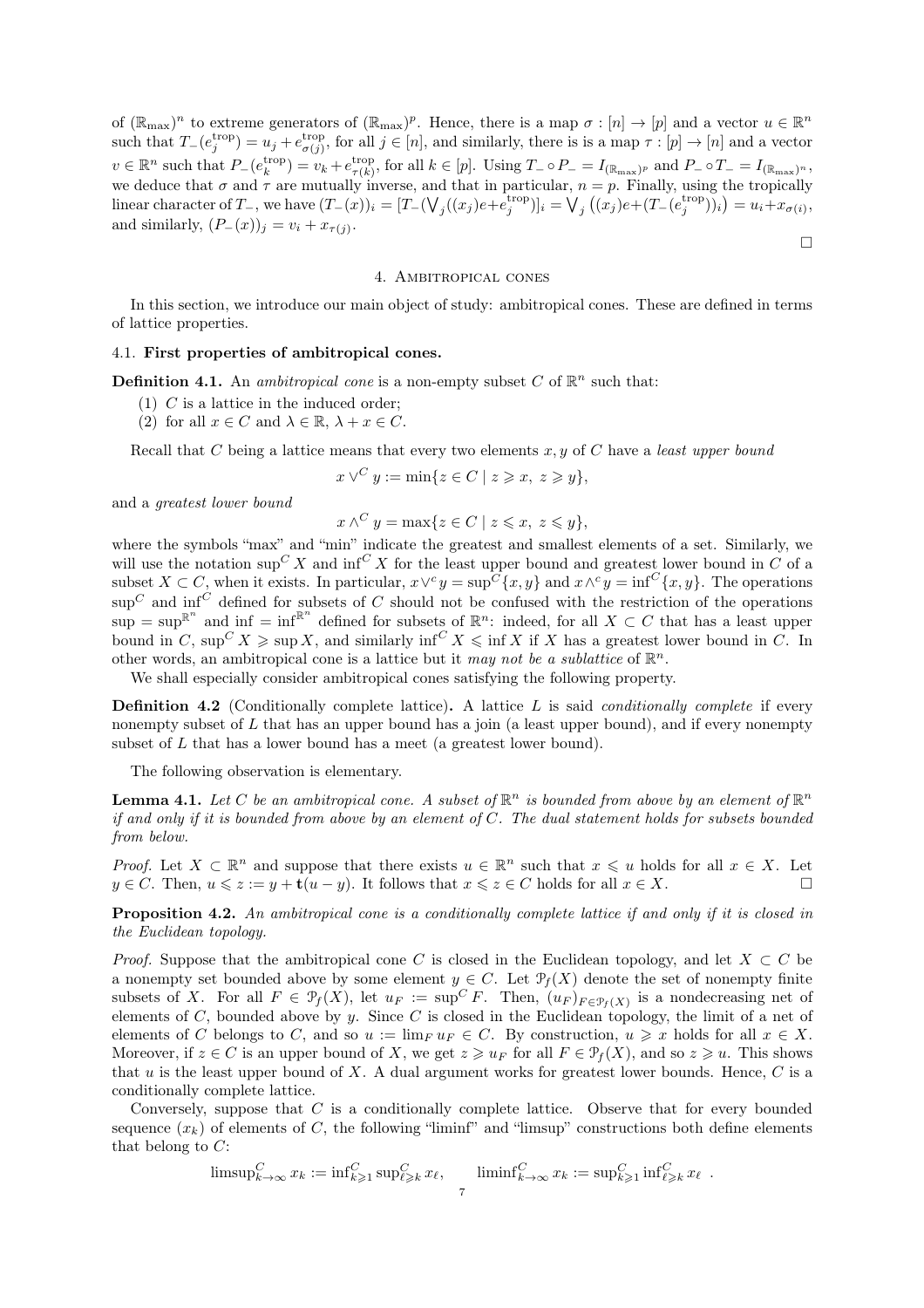We shall use the fact that  $\limsup_{k\to\infty}^C x_k \geq \liminf_{k\to\infty}^C x_k$ . This inequality, which is standard when  $C = \mathbb{R}^n$ , is still valid in general. Indeed, for all  $k, m \geqslant 1$ , we have  $\sup_{\ell \geqslant k} C_{\ell} \geqslant \inf_{\ell \geqslant m} C_{\ell} x_{\ell}$ , and so  $\sup_{\ell \geqslant k}^C x_\ell \geqslant \sup_{m \geqslant 1}^C \inf_{\ell \geqslant m} x_\ell = \liminf_{r \to \infty}^C x_r$ . Hence,

<span id="page-7-0"></span>(3) 
$$
\limsup_{k \to \infty} C x_k = \inf_{k \ge 1} C \sup_{\ell \ge k} x_\ell \ge \liminf_{r \to \infty} C r \quad .
$$

Suppose that the sequence  $(x_k)_{k\geqslant 1}$  of elements of C converges to  $x \in \mathbb{R}^n$ . Then, for all  $\epsilon > 0$ , there exists an index m such that  $||x_{\ell} - x|| \leq \epsilon$  for all  $\ell \geq m$ . In particular,  $x_{\ell} \leq ||x_{\ell} - x_m|| + x_m \leq 2\epsilon + x_m$ . We deduce that  $\limsup_{\ell\to\infty}^C x_\ell \leq 2\epsilon + x_m \leq 3\epsilon + x$ . Since the latter inequality holds for all  $\epsilon > 0$ , we deduce that  $\limsup_{\ell \to \infty}^C x_{\ell} \leq x$ . A dual argument sows that  $\liminf_{\ell \to \infty}^C x_{\ell} \geq x$ . Using [\(3\)](#page-7-0), we conclude that  $x = \limsup_{\ell \to \infty}^C x_{\ell} = \liminf_{\ell \to \infty}^C x_{\ell} \in C$ , showing that C is closed in the Euclidean topology.  $\square$ 

In the sequel, when writing that an ambitropical is *closed*, we shall always refer to the Euclidean topology.

We define, for all closed ambitropical cones C, and for all  $x \in \mathbb{R}^n$ , the following canonical retractions:

<span id="page-7-1"></span>(4) 
$$
Q_C^-(x) := \sup^C \{ y \in C \mid y \leq x \}, \qquad Q_C^+(x) := \inf^C \{ y \in C \mid y \geq x \}.
$$

We shall denote by Im  $f := \{f(x) \mid x \in X\}$  the *image* or *range* of a map  $f : X \to Y$ . Recall that a retraction onto C is a map  $P: \mathbb{R}^n \to C$  that is a continuous, idempotent map from  $\mathbb{R}^n$  to  $\mathbb{R}^n$  with range C. Then, C is a retract of  $\mathbb{R}^n$ . The following result shows that any closed ambitropical cone is a Shapley retract, i.e., the image of a retraction that is a Shapley operator.

<span id="page-7-2"></span>**Proposition 4.3.** Suppose that C is a closed ambitropical cone of  $\mathbb{R}^n$ . Then,  $Q_C^-$  is an idempotent Shapley operator, i.e.,  $(Q_C^-)^2 = Q_C^-$ , and the range of  $Q_C^-$  is C. The same is true for  $Q_C^+$ .

*Proof.* Since C is conditionally complete, for all  $x \in \mathbb{R}^n$ ,  $Q_C^-(x)$  is well defined and  $Q_C^-(x) \in C$ . Moreover,  $Q_C^-$  trivially fixes C, implying that  $\text{Im } Q_C^- = C$  and  $(Q_C^-)^2 = Q_C^-$ . We also have, for all  $x \in \mathbb{R}^n$  and  $\lambda \in \mathbb{R},\ Q_C^-(\lambda + x) = \sup C\{y \in C \mid y \leqslant \lambda + x\} = \sup C\{y \in C \mid -\lambda + y \leqslant x\} = \sup C\{\lambda + z \in C \mid z \leqslant \lambda + x\}$  $x\} = \lambda + Q_C^-(x)$ . The operator  $Q_C^-$  is trivially order preserving, hence it is a Shapley operator. Dual arguments apply to  $Q_C^+$ .

**Theorem 4.4.** Let C be a closed ambitropical cone contained in  $\mathbb{R}^n$ . The set of Shapley retractions onto  $C$  (i. e. idempotent Shapley operators with range C) constitutes a complete lattice, with bottom element  $Q_C^+$  and top element  $Q_C^+$ .

*Proof.* First of all, we shall prove that for any Shapley retraction P onto C and for every  $x \in \mathbb{R}^n$  $Q_C^-(x) \leqslant P(x) \leqslant Q_C^-(x)$ . If  $y \in C$  is such that  $y \leqslant x$ , we get  $y = P(y) \leqslant P(x) \in C$ , and so  $Q_C^-(x) = \sup^C \{y \in C \mid y \leqslant x\} \leqslant P(x)$ . Similarly,  $P(x) \leqslant Q_C^+(x)$ . Let  $(Q_\alpha)_{\alpha \in A} : \mathbb{R}^n \to \mathbb{R}^n$  be a collection of Shapley retractions onto C. Since  $Q_C^-(x) \leq Q_\alpha(x) \leq Q_C^-(x)$  for all  $x \in \mathbb{R}^n$ , the family

$$
(Q_{\alpha}(x))_{\alpha \in A} \subset C
$$

is bounded from above and from below. By Proposition [4.2](#page-6-0)  $C$  is conditionally complete, which allows us to define

$$
Q(x) = \sup^{C} \{ Q_{\alpha}(x) \mid \alpha \in A \}.
$$

It is immediate that  $Q$  is a Shapley operator that fixes  $C$  and that  $C$  is its range. So,  $Q$  is the least upper bound of the family  $(Q_{\alpha})_{\alpha \in A}$  in the set of Shapley retractions.

4.2. Decomposition of canonical retractions in terms of tropical projections. Appropriate tropical analogues of Hilbert's spaces are obtained by considering spaces that are closed by taking suprema [\[LMS01,](#page-27-9) [CGQ04\]](#page-26-13). Considering suprema of bounded sets leads to the notion of b-complete idempotent spaces in [\[LMS01\]](#page-27-9), whereas allowing unconditional suprema leads to the notion of *complete* semimodules [\[CGQ04\]](#page-26-13).

Hence, we shall perform a (one sided) conditional completion. If E is a nonempty subset of  $\mathbb{R}^n$ , we shall denote by  $E^{\text{max}}$  the subset of  $\mathbb{R}^n$  consisting of tropical linear combinations of *infinite* families of elements of  $E$ , i.e., the set of elements of the form

<span id="page-7-3"></span>
$$
(5) \t\t sup{\lambda_f + f \mid f \in E}
$$

where the  $\lambda_f \in \mathbb{R}_{\text{max}}$  are such that the family of elements  $(\lambda_f + f)_{f \in E}$  is bounded from above and the  $\lambda_f$  are not identically  $-\infty$ . Up to the adjunction of a bottom element, the set  $E^{\text{max}}$  is the b-complete idempotent space generated by  $E$  in the sense of [\[LMS01\]](#page-27-9).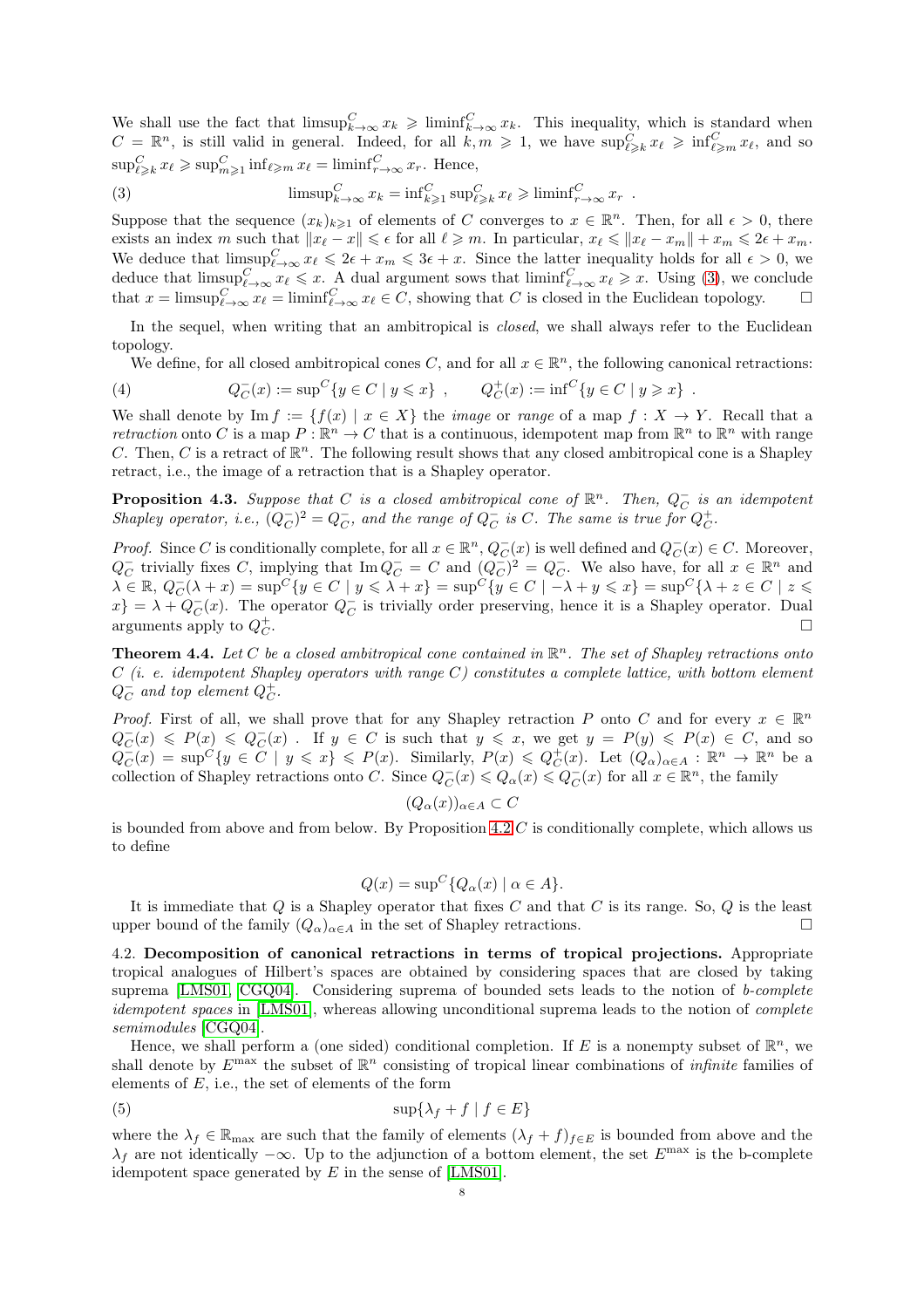We shall also need to consider the  $\mathbb{R}_{\max}$ -semimodule obtained by taking the *lower closure* of  $E^{\max}$ , a notion already introduced in Definition [2.2:](#page-3-2)

$$
\bar{E}^{\max} := \operatorname{clo}^{\downarrow} E^{\max} .
$$

Similarly, we shall denote by  $E^{\min}$  the set of elements of the form  $\inf\{\lambda_f + f \mid f \in E\}$  where the  $\lambda_f \in \mathbb{R}_{\text{min}}$  are such that the family of elements  $(\lambda_f + f)_{f \in E}$  is bounded from below, and the  $\lambda_f$  are not identically  $+\infty$ . We also set  $\bar{E}^{\min} := \mathbf{clo}^{\uparrow} E^{\min}$ .

<span id="page-8-3"></span><span id="page-8-1"></span><span id="page-8-0"></span>**Proposition 4.5.** Let  $C \subset \mathbb{R}^n$  be an additive cone. Then, the following statements are equivalent:

- $(1)$  C is closed:
- <span id="page-8-2"></span> $(2)$  C is stable by limits of bounded nondecreasing sequences;
- $(3)$  C is stable by limits of bounded nonincreasing sequences.

*Proof.* The implication  $(1) \Rightarrow (2)$  $(1) \Rightarrow (2)$  $(1) \Rightarrow (2)$  is trivial.

We next show that  $(2) \Rightarrow (3)$  $(2) \Rightarrow (3)$ . Let  $x_k$  be a bounded nonincreasing sequence of elements of C converging to  $x \in \mathbb{R}^n$ . Consider the sequence  $y_k := x_k - 2||x - x_k||_\infty e \in C$ . We have  $y_k \leq -||x - x_k||_\infty e + x$ . Moreover,  $y_k$  also converges to x. It follows that for all k, we can find an index  $l \geq k$  such that  $y_l \geq y_k$ . Hence, we can construct a nondecreasing subsequence  $y_{n_k}$  converging to x. Applying [\(2\)](#page-8-1), we conclude that  $x \in C$ .

We finally show that  $(3) \Rightarrow (1)$  $(3) \Rightarrow (1)$ . Suppose  $x_k$  is a sequence of elements of C converging to  $x \in \mathbb{R}^n$ . Consider now  $y_k := 2||x - x_k||_\infty + x_k$ . Then, arguing as in the proof of the previous implication, we deduce that we can construct a nonincreasing subsequence  $y_{n_k}$  still converging to x. Applying [\(3\)](#page-8-2), we conclude that  $x \in C$ .

<span id="page-8-4"></span>**Corollary 4.6.** Let E denote a non-empty subset of  $\mathbb{R}^n$ . Then,  $E^{\max}$  is a closed tropical cone. Similarly,  $E^{\min}$  is a closed dual tropical cone.

Proof. By definition,  $E^{\text{max}}$  is a tropical cone. Let us consider a bounded nondecreasing sequence  $x_k \in E^{\max}$ . We can write  $x_k = \sup\{\lambda_f^k + f \mid f \in E\}$  where for each k, the family  $(\lambda_f^k)_{f \in F}$  is not identically  $-\infty$ . Let  $x := \lim_k x_k = \sup_k x_k \in \mathbb{R}^n$ . From  $\lambda_f^k + f \leqslant x_k \leqslant x$ , we deduce that  $\lambda_f^k \leqslant \mathbf{b}(x-f)$ . So, the sequence  $(\lambda_f)_{k\geqslant1}$  is bounded from above. It follows that  $\lambda_f := \sup\{\lambda_f^k \mid k \geqslant 1\} < +\infty$ . Moreover, using the associativity of the supremum operation, we get  $x = \sup x_k = \sup \{\lambda_f + f \mid f \in E\} \in E^{\max}$ . Hence,  $E^{\max}$  is stable by limits of nondecreasing sequences. It follows from Proposition [4.5](#page-8-3) that  $E^{\max}$  is closed in the Euclidean topology. A dual argument applies to  $E^{\min}$ .

If C is a closed tropical cone, then C is closed by tropical linear combinations, and it is also closed by taking the supremum of nondecreasing sequences, it follows that the supremum sup<sup> $C$ </sup> relative to  $C$ coincides with the supremum of  $\mathbb{R}^n$ . We deduce the following result.

<span id="page-8-6"></span>**Lemma 4.7.** If C is a closed tropical cone, then  $Q_C^-\leq I$ . Similarly, if C is a closed dual tropical cone, then  $Q_C^+ \geqslant I$ .

 $\Box$ 

**Corollary 4.8.** Let E denote a non-empty subset of  $\mathbb{R}^n$ . Then,  $\bar{E}^{\text{max}}$  is a closed subsemimodule of  $(\mathbb{R}_{\max})^n$ . Similarly,  $\bar{E}^{\min}$  is a closed subsemimodule of  $(\mathbb{R}_{\min})^n$ 

*Proof.* By definition,  $E^{\max}$  is a tropical cone, and by Corollary [4.6,](#page-8-4) it is a closed subset of  $\mathbb{R}^n$ . Then, it follows from Proposition [2.1](#page-3-3) that  $\bar{E}^{\text{max}} = \text{clo}^{\downarrow} E^{\text{max}}$  is a closed subsemimodule of  $(\mathbb{R}_{\text{max}})^n$ .

For all nonempty subsets E of  $\mathbb{R}^n$ , and for all  $x \in \mathbb{R}^n$ , we define the tropical projections

$$
P_E^{\max}(x) := \sup\{y \in E^{\max} \mid y \leq x\}, \qquad P_E^{\min}(x) := \inf\{y \in E^{\min} \mid y \geq x\} .
$$

This is a specialization of the notion of projectors  $Q_C^-$  and  $Q_C^+$  to  $C = E^{\text{max}}$  or  $C = E^{\text{min}}$ , introduced in [\(4\)](#page-7-1). Indeed, if  $C = E^{\text{max}}$ , the operation sup<sup>C</sup> coincides with the ordinary supremum sup of  $\mathbb{R}^n$ . The dual property holds for  $C = E^{\min}$ . The next proposition tabulates elementary properties of these projectors.

<span id="page-8-7"></span>**Proposition 4.9.** Let E be a nonempty subset of  $\mathbb{R}^n$ . Then,  $P_E^{\max}$  and  $P_E^{\min}$  are Shapley operators from  $\mathbb{R}^n \to \mathbb{R}^n$  such that:

<span id="page-8-5"></span>(6) 
$$
P_E^{\max} \leqslant I, \qquad P_E^{\min} \geqslant I.
$$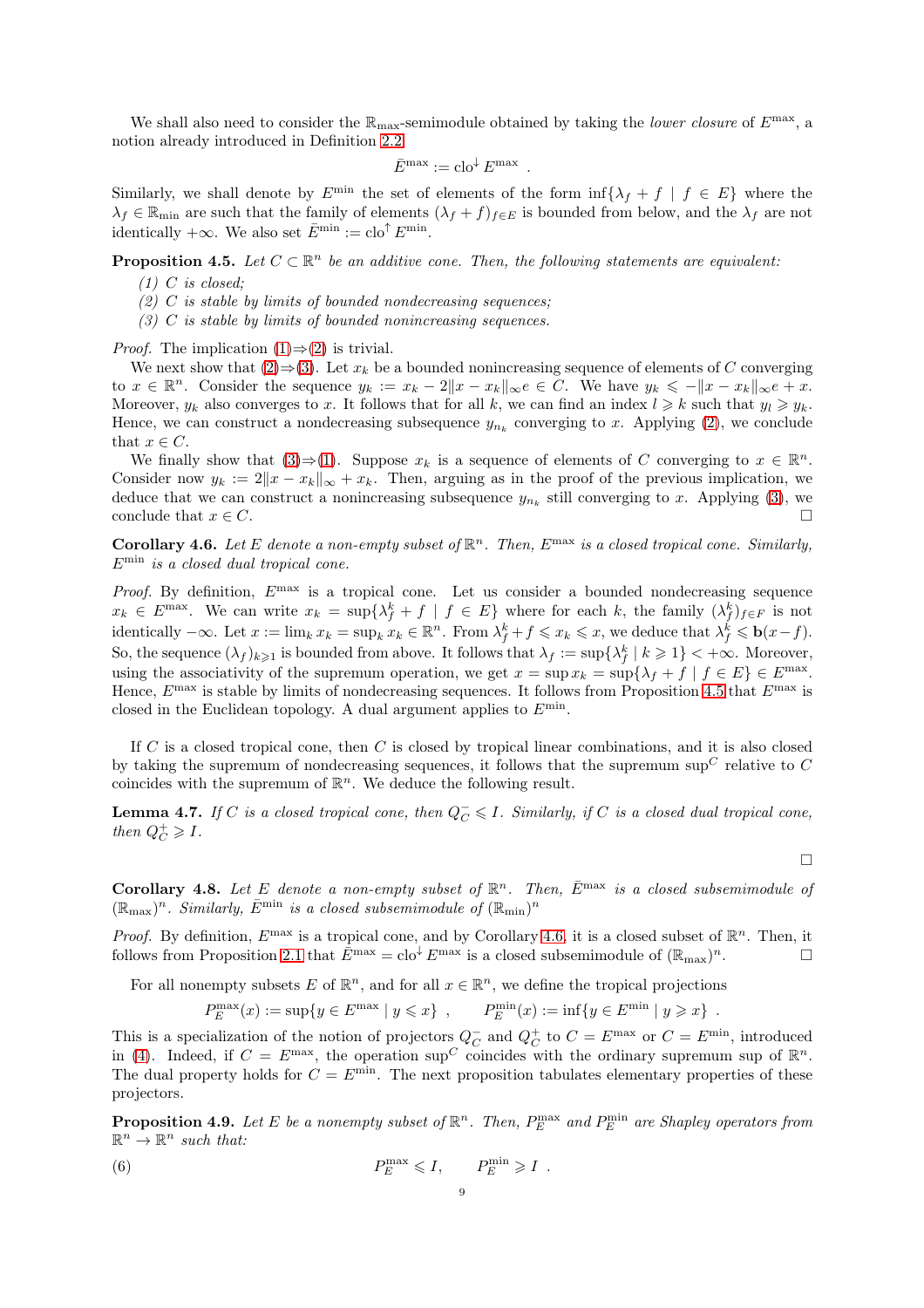(7) 
$$
\operatorname{Im} P_E^{\max} = E^{\max}, \qquad \operatorname{Im} P_E^{\min} = E^{\min}
$$

and

<span id="page-9-1"></span>(8) 
$$
P_E^{\max} = (P_E^{\max})^2
$$
,  $P_E^{\min} = (P_E^{\min})^2$ .

Furthermore,  $P_E^{\text{max}}$  and  $P_E^{\text{min}}$  fix E.

*Proof.* The inequalities [\(6\)](#page-8-5) follow from Lemma [4.7.](#page-8-6) By definition,  $P_E^{\max}$  fixes  $E^{\max}$ , and  $P_E^{\max}(\mathbb{R}^n)$   $\subset$  $E^{\text{max}}$ , so  $P_E^{\text{max}} = (P_E^{\text{max}})^2$ . The same property holds for  $P^{\text{min}}$ , showing [\(8\)](#page-9-1). The last claim follows from the fact that  $P_E^{\max}$  fixes  $E^{\max} \supset E$ , and from the same property for  $P_E^{\min}$  $E$  .

<span id="page-9-11"></span>The maps  $\bar{Q}^-_E$  and  $\bar{Q}^+_E$  defined in the next proposition will play a key role.

**Proposition 4.10.** Let E be a nonempty subset of  $\mathbb{R}^n$ . Then, the maps

$$
\bar{Q}_E^- := P_E^{\min} \circ P_E^{\max}, \quad \text{and} \quad \bar{Q}_E^+ := P_E^{\max} \circ P_E^{\min}
$$

<span id="page-9-2"></span>satisfy the following properties

- (i)  $\bar{Q}_{E}^-$ ;  $\bar{Q}_{E}^+$  are Shapley operators;
- <span id="page-9-7"></span><span id="page-9-6"></span><span id="page-9-5"></span><span id="page-9-4"></span><span id="page-9-3"></span>(ii)  $\overline{Q_E}$  and  $\overline{Q_E}$  fix E; (iii)  $(\bar{Q}_E^-)^2 = \bar{Q}_E^-$ ;  $(iv) \; (\bar{Q}_E^{\pm})^2 = \bar{Q}_E^{\pm};$  $(v) \ \ \bar{Q}_E^+ \circ \bar{Q}_E^- \circ \bar{Q}_E^+ = \bar{Q}_E^+;$  $(vi) \ \ \bar{Q}_{E}^{-} \circ \bar{Q}_{E}^{+} \circ \bar{Q}_{E}^{-} = \bar{Q}_{E}^{-}$ (vii)  $\overline{Q}_E^{\pm} \leq \overline{Q}_E^- \circ \overline{Q}_E^+$ <br>(viii)  $\overline{Q}_E^- \geq \overline{Q}_E^+ \circ \overline{Q}_E^-$ .

<span id="page-9-9"></span><span id="page-9-8"></span>*Proof.* (*i*). We showed in Proposition [4.9](#page-8-7) that  $P_E^{\min}$  and  $P_E^{\max}$  are both Shapley operators. The collection of Shapley operators is stable by composition.

(*ii*). This follows from the fact that  $P_E^{\min}$  and  $P_E^{\max}$  both fix E (Proposition [4.9\)](#page-8-7).

[\(iii\)](#page-9-4). Using the second inequality in  $(\overline{6})$ , and the first equality in [\(8\)](#page-9-1), we get  $(\overline{Q}_E)^2 = P_E^{\min} \circ P_E^{\max} \circ$  $P_E^{\min} \circ P_E^{\max} \geqslant P_E^{\min} \circ P_E^{\max} = P_E^{\min} \circ P_E^{\max}$ . Using now the first inequality in [\(6\)](#page-8-5), and the second equality in [\(8\)](#page-9-1), we get  $P_E^{\min} \circ P_E^{\min} \circ P_E^{\max} \leqslant P_E^{\min} \circ P_E^{\min} \circ P_E^{\max} = P_E^{\min} \circ P_E^{\max}$ , showing that  $(\bar{Q}_{E}^{-})^{2} = \bar{Q}_{E}^{-}.$ 

 $(iv)$ . Argument dual to  $(iii)$ .

[\(v\)](#page-9-6). Using [\(8\)](#page-9-1), we get  $\overline{Q}_E^+ \circ \overline{Q}_E^- \circ \overline{Q}_E^+ = P_E^{\max} \circ P_E^{\min} \circ P_E^{\min} \circ P_E^{\max} \circ P_E^{\min} \circ P_E^{\min} = P_E^{\max} \circ P_E^{\min}$  $P_E^{\max} \circ P_E^{\min} = (\bar{Q}_E^+)^2 = \bar{Q}_E^+$ , by  $(iv)$ .

(*vi*). Argument dual to  $(v)$ .

[\(vii\)](#page-9-8). We have that  $\overline{Q}_E^-\circ\overline{Q}_E^+ = P_E^{\min}\circ P_E^{\max}\circ P_E^{\min} = P_E^{\min}\circ P_E^{\max}\circ P_E^{\min} \geqslant P_E^{\max}\circ P_E^{\min}(z) = \overline{Q}_E^+$ using  $P_E^{\min} \geqslant I$ .

(*viii*). Argument dual to (*vii*).  $\square$ 

<span id="page-9-0"></span>The next theorem motivates the introduction of the operators  $\bar{Q}^-_E$  and  $\bar{Q}^+_E$  above, it deals with the situation in which  $E$  is a closed ambitropical cone.

Theorem 4.11 (Factorizations of canonical retractions on closed ambitropical cones). For all closed ambitropical cones C, we have

$$
Q_C^- = \bar{Q}_C^- = P_C^{\min} \circ P_C^{\max} \quad and \quad Q_C^+ = \bar{Q}_C^+ = P_C^{\max} \circ P_C^{\min}
$$

*Proof.* Suppose C is a closed ambitropical cone. Observe first that for all  $z$  in  $\mathbb{R}^n$ ,

<span id="page-9-10"></span>(9) 
$$
P_C^{\max}(z) = \sup\{x \in C \mid x \leqslant z\}.
$$

Indeed,  $P_C^{\max}(z) = \sup\{x \in C^{\max} \mid x \leqslant z\} \geqslant \sup\{x \in C \mid x \leqslant z\}$ . However, an element  $u \leqslant z$  of  $C^{\max}$ can be written as  $u = \vee_{y \in C} (\lambda_y + y)$  with  $\lambda_y \in \mathbb{R}_{\text{max}}$ , and  $\lambda_y + y \leqslant z$ . So,  $\lambda_y + y \leqslant \text{sup}\{x \in C \mid x \leqslant z\}$ , and so,  $u \le \sup\{x \in C \mid x \le z\}$ , which entails [\(9\)](#page-9-10). Dually,  $P_C^{\min}(z) = \inf\{x \in C \mid x \ge z\}$ .

Using [\(9\)](#page-9-10), and the dual property, we get

$$
\begin{aligned}\n\bar{Q}_C(x) &= P_C^{\min} \circ P_C^{\max}(x) = \inf\{y \in C \mid y \ge P_C^{\max}(x)\} \\
&= \inf\{y \in C \mid y \ge \sup\{z \in C \mid z \le x\}\} \\
&= \inf\{y \in C \mid (z \le x, z \in C) \implies z \le y\} \\
&= \sup^C\{z \in C \mid z \le y\} = Q_C^-(x)\n\end{aligned}
$$

The proof that  $\overline{Q}_C^+ = Q_C^+$ is dual.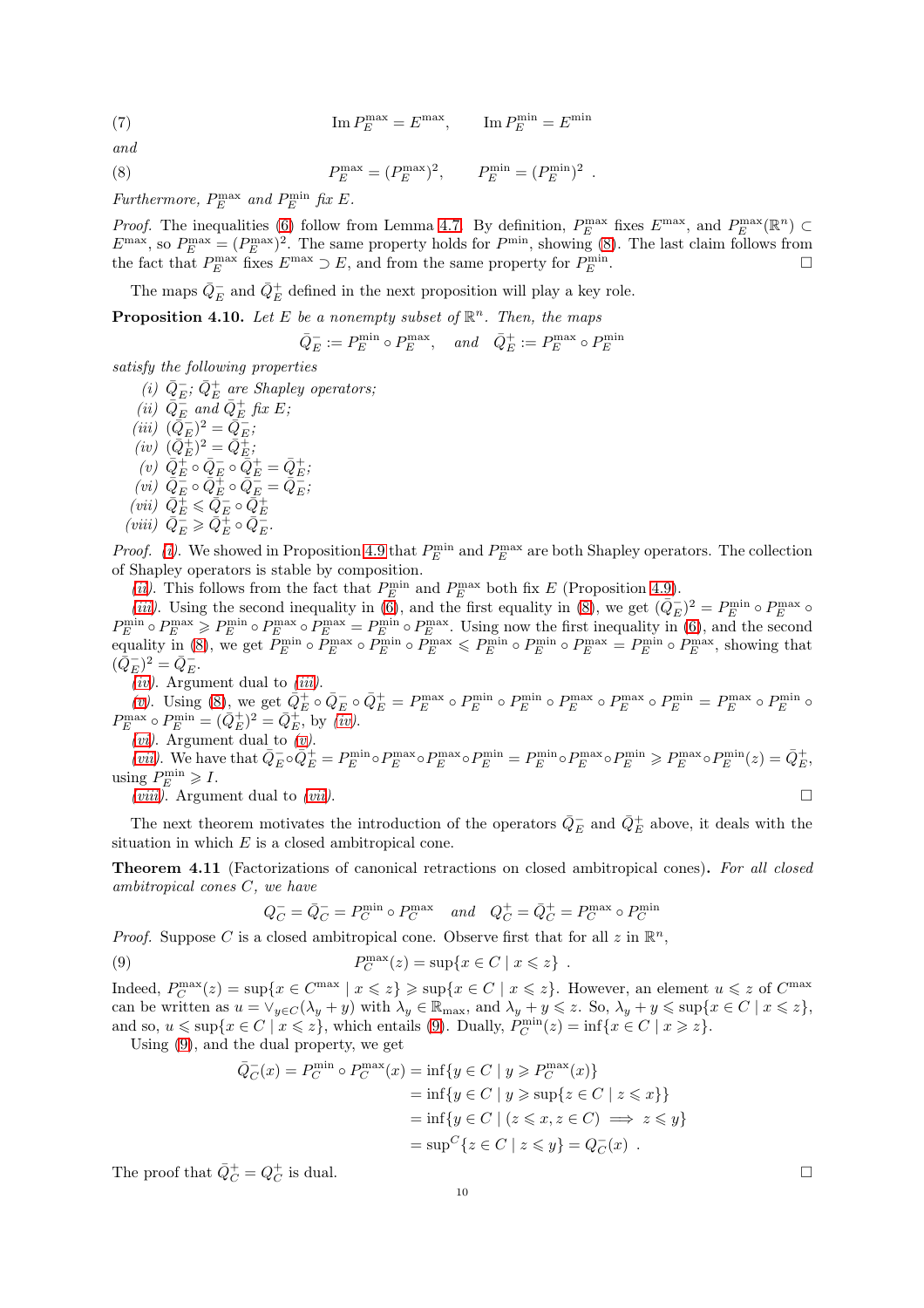For closed tropical cones C, the projection  $Q_C^- = P_C^{\max}$  has the property that  $Q_C^-(x)$  is a point of  $C$  with minimal distance to  $C$  with respect to Hilbert's seminorm, see [\[CGQ04\]](#page-26-13), hence, it is a tropical analogue of the "nearest point projection" arising in Euclidean spaces. A basic property of this projection on a closed convex set of an Euclidean space is that it is sunny. Recall that a retraction F from  $\mathbb{R}^n$  to a subset of  $\mathbb{R}^n$  is sunny if, given  $x, y \in \mathbb{R}^n$ , for every z in the segment  $[x, y]$ ,  $F(x) = y \implies F(z) = y$ . The following result shows that the canonical projections on closed tropical or dual tropical cone are also sunny.

<span id="page-10-0"></span>**Proposition 4.12.** If C is a closed tropical cone, then, the projection  $Q_C = P_C^{\text{max}}$  is sunny. Similarly, if C is a closed dual tropical cone, then, the projection  $Q_C^+ = P_C^{\min}$  is sunny.

*Proof.* It is trivial that  $Q_C^- = P_C^{\min} \circ P_C^{\max} = P_C^{\max}$ . Let  $y := P_C^{\max}(x)$  and observe that since C is a closed tropical cone,  $y \leq x$ . Then any point  $z = (1-t)y + tx$  with  $0 < t < 1$  satisfies  $y \leq z \leq x$ , and so,  $y = P_C^{\max}(y) \leq P_C^{\max}(z) \leq P^{\max}(x) = y$ , implying that  $P_C^{\max}$  is a sunny retraction.

However, the following example shows that Proposition [4.12](#page-10-0) does not carry over to closed ambitropical cones, the canonical retractions  $Q_C = P_C^{\min} \circ P_C^{\max}$  and  $Q_C^+ = P_C^{\max} \circ P_C^{\min}$  are generally not sunny.

Example 4.13. Consider the Shapley operator

$$
T\left(\begin{array}{c}x_1\\x_2\\x_3\end{array}\right) = \left(\begin{array}{c}\max(x_1, x_3)\\ \max(x_2, x_3)\\-\frac{1}{2} + \frac{x_1 + x_2}{2}\end{array}\right)
$$

The fixed point set of T is the closed ambitropical cone  $E = \{x \in \mathbb{R}^3 \mid \frac{x_1 + x_2}{2} = x_3 + \frac{1}{2}, x_1 \geq x_3, x_2 \geq x_3\}$ shown on Figure [1.](#page-10-1) The cross section of E in  $\mathbb{R}^2$  defined by  $x_3 = 0$  is displayed by the black segment, as well as the cross section of  $E^{\text{max}}$  (triangle in light gray above this segment) and the cross section of  $E^{\min}$  (triangle in dark gray below this segment). In this case  $P_E^{\min} \circ P_E^{\max}$  is not a sunny retraction. Indeed, consider the point  $x = (2, \alpha, 0)$ , with  $0 < \alpha < 1$ . We have  $P_E^{\max}(x) = u := (1, \alpha, 0)$ , and  $P_E^{\min}(u) = y := (1 - \alpha/2, \alpha/2, 0)$ . However, consider the mid-point  $x' := (y + x)/2 = (3/2 - \alpha/4, 3\alpha/4, 0)$ . We have  $u' := P_E^{\max}(x') = (1, 3\alpha/4, 0)$  and  $y' := P_E^{\min}(u') = (1 - 3\alpha/8, 3\alpha/8, 0) \neq y$  showing that  $P_{E}^{\min} \circ P_{E}^{\max}$  is not sunny. This is illustrated in the figure.



<span id="page-10-1"></span>FIGURE 1. An ambitropical cone such that the canonical retractions  $Q_E^{\pm}$  are not sunny.

4.3. Characterization of ambitropical cones. In order to characterize ambitropical cones, we take inspiration from a notion introduced by Papini and Singer in the theory of best approximation in Banach spaces [\[PS79\]](#page-27-10). If E is a subset of a Banach space  $(X, \|\cdot\|)$ , E is said to be a set of existence of best co-approximation if, for all  $z \in X$ , the set

$$
B_E^{\|\cdot\|}(z) := \{ x \in X \mid \|y - x\| \leq \|y - z\|, \ \forall y \in E \}
$$

contains an element of E. It is immediate that if E is a nonexpansive retract of X, then E is a set of existence of best co-approximation. The converse is known to hold in  $L^p$  spaces with  $1 \leqslant p < \infty$ , see [\[Wes92\]](#page-27-16) and the references therein. Here we shall be interested in Shapley retracts of  $\mathbb{R}^n$ . By Proposition [3.1,](#page-5-3) these are precisely the images of  $\mathbb{R}^n$  by idempotent maps that are nonexpansive in the "top" hemi-metric  $\mathbf{t}x = \max_{i \in [n]} x_i$ . In view of this property, we introduce the following analogue of the set  $B_{E}^{\|\cdot\|}(z)$ .

**Definition 4.3.** Let E be a subset of  $\mathbb{R}^n$ . For any  $y, z \in \mathbb{R}^n$  we define  $B(y, z) = \{x \in \mathbb{R}^n \mid y + b(z - y) \leq y \leq 0\}$  $x \leq y + \mathbf{t}(z - y)$  where  $\mathbf{t}(x) = \max_{i \in [n]} x_i$  and  $\mathbf{b}(x) = \min_{i \in [n]} x_i$  for any  $x \in \mathbb{R}^n$ . Then, we define  $B_E(z) = \bigcap_{y \in E} B(y, z).$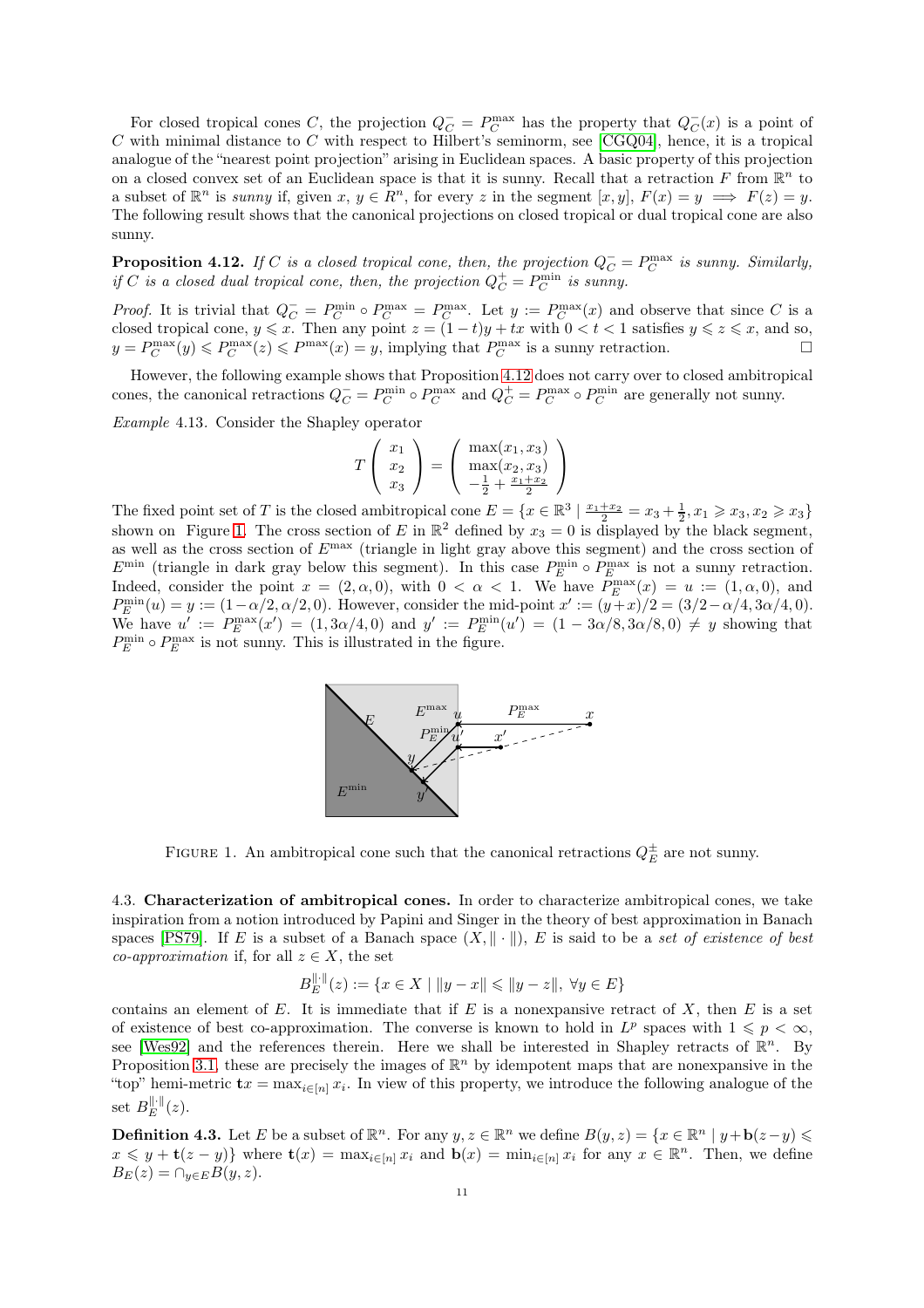**Definition 4.4.** Let E be a subset of  $\mathbb{R}^n$ , we say that E is a set of existence of best tropical coapproximation if  $B_E(z) \cap E \neq \emptyset$  for every  $z \in \mathbb{R}^n$ .

<span id="page-11-8"></span>**Lemma 4.14.** We have  $B_E(z) = \{x \in \mathbb{R}^n \mid P_E^{\max}(z) \leq x \leq P_E^{\min}(z)\}.$ 

*Proof.* We shall prove that  $\sup_{y \in E} (\mathbf{b}(z - y) + y) = P_E^{\max}(z) = \sup\{x \in E^{\max} \mid x \leq z\}$ . Let  $x \in E^{\max}$ ,  $x = \sup_{y \in E} \lambda + y$ . Suppose  $x \leq z$ , then we have that  $\lambda \mathbf{1} \leq \mathbf{b}(x - y)\mathbf{1} \leq \mathbf{b}(z - y)\mathbf{1}$ . In a similar way, we see that  $P_E^{\min}(z) = \inf_{y \in E} \mathbf{t}(z - y) + y.$ 

**Lemma 4.15.** Let E be a subset of  $\mathbb{R}^n$ . If E is a set of existence of best tropical co-approximation, then  $\bar{B}_E(z) := [\bar{Q}_E^-(z), \bar{Q}_E^+(z)] \cap E \neq \emptyset$  for any  $z \in \mathbb{R}^n$ .

*Proof.* We know that, if E is a set of best tropical co-approximation then for any  $z \in \mathbb{R}^n$ , there exists  $u \in E$  such that  $P_E^{\max}(z) \leq u \leq P_E^{\min}(z)$ . Composing the first inequality by  $P_E^{\min}$ , and composing the second inequality by  $P_E^{\max}$ , we get  $\overline{Q}_E^-(z) = P_E^{\min} \circ P_E^{\max}(z) \leqslant P_E^{\min}(u) = u$ , and  $u = P_E^{\max}(u) \leqslant$  $P_{E}^{\max}\circ P_{E}^{\min}(z)=\bar{Q}_{E}^{+}$  $(z).$ 

<span id="page-11-0"></span>The two main results of this section characterize closed ambitropical cones.

<span id="page-11-3"></span><span id="page-11-2"></span>**Theorem 4.16.** Let E be a subset of  $\mathbb{R}^n$ . The following assertions are equivalent

- (1) E is a closed ambitropical cone;
- <span id="page-11-4"></span>(2) E is a Shapley retract of  $\mathbb{R}^n$ ;
- $(3)$  E is the fixed point set of a Shapley operator;

*Proof.* [\(1\)](#page-11-2)  $\Rightarrow$  [\(2\)](#page-11-3). If E is a closed ambitropical cone, then, by Proposition [4.3,](#page-7-2) E is the image of  $Q_E^-$  and  $Q_E^-$  is an idempotent Shapley operator.

 $(2) \Rightarrow (3)$  $(2) \Rightarrow (3)$  $(2) \Rightarrow (3)$  is trivial.

 $(3) \Rightarrow (1)$  $(3) \Rightarrow (1)$  $(3) \Rightarrow (1)$ . Since E is the fixed point set of a Shapley operator T, E is a closed cone. We shall now show that it is also a lattice in the induced order. Let  $x, y \in E$  and we claim that  $x \vee_E y = \lim_{k \to \infty} T^k (x \vee_{\mathbb{R}^n} y)$ . We have that  $x, y \leq x \vee_{\mathbb{R}^n} y$ , so  $x = T(x) \leq T(x \vee_{\mathbb{R}^n} y)$  and  $y = T(y) \leq T(x \vee_{\mathbb{R}^n} y)$ . Applying again T to these inequalities and passing to the limit, we obtain that  $\lim_{k\to\infty} T^k(x\vee_{\mathbb{R}^n} y)$  is an upper bound of x and y. Let  $z \in E$  such that  $x, y \leq z$ . Then  $x \vee_{\mathbb{R}^n} y \leq z$  and  $T(x \vee_{\mathbb{R}^n} y) \leq T(z) = z$ ; applying again T to this inequality and passing to the limit, we obtain that  $\lim_{k\to\infty} T^k(x\vee_{\mathbb{R}^n}y)\leqslant z$ . We have now to prove that  $\lim_{k\to\infty} T^k(x\vee_{\mathbb{R}^n}y)\in E$ .  $T(\lim_{k\to\infty} T^k(x\vee_{\mathbb{R}^n}y)) = \lim_{k\to\infty} T^k(x\vee_{\mathbb{R}^n}y)$  by definition. So,  $\lim_{k\to\infty} T^k(x\vee_{\mathbb{R}^n}y)$  is a fixed point of T and it belongs to E. The case of inf is dual.  $\Box$ 

The following result completes Theorem [4.16,](#page-11-0) it characterizes Shapley retracts in terms of best coapproximation and of the projections  $P_E^{\text{max}}$  and  $P_E^{\text{min}}$ .

<span id="page-11-6"></span><span id="page-11-5"></span><span id="page-11-1"></span>**Theorem 4.17.** Let E be a subset of  $\mathbb{R}^n$ . The following assertions are equivalent

- (1) E is a Shapley retract of  $\mathbb{R}^n$ ;
- <span id="page-11-7"></span>(2)  $E$  is a set of existence of best tropical co-approximation;
- <span id="page-11-9"></span>(3) for all  $z \in \mathbb{R}^n$ ,  $[P_E^{\max}(z), P_E^{\min}(z)] \cap E \neq \emptyset$ ;
- <span id="page-11-10"></span>(4)  $P_E^{\min}(z) \in E$  holds for all  $z \in E^{\max}$ ;
- <span id="page-11-11"></span>(5)  $P_E^{\max}(z) \in E$  holds for all  $z \in E^{\min}$ ;
- <span id="page-11-12"></span>(6) E is the fixed point set of the operator  $\bar{Q}_{E}^{+} = P_{E}^{\max} \circ P_{E}^{\min}$ ;
- (7) E is is the fixed point set of the operator  $\overline{Q}_E^- = P_E^{\min} \circ P_E^{\max}$ .

*Proof.* [\(1\)](#page-11-5)  $\Rightarrow$  [\(2\)](#page-11-6). Suppose  $E = P(\mathbb{R}^n)$  where  $P = P^2$  is a Shapley operator. Then, for all  $y \in E$ , and for all  $z \in \mathbb{R}^n$ ,  $\mathbf{t}(P(z) - y) = \mathbf{t}(P(z) - P(y)) \leq \mathbf{t}(z - y)$ , i.e.,  $P(z) \leq \mathbf{t}(z - y) + y$ , and dually,  $P(z) \geq \mathbf{b}(z - y) + y$ , showing that  $E \ni P(z) \in B(z)$ .

- $(2) \Rightarrow (3)$  $(2) \Rightarrow (3)$  $(2) \Rightarrow (3)$ . This follows from Lemma [4.14.](#page-11-8)
- $(3) \Rightarrow (4)$  $(3) \Rightarrow (4)$  $(3) \Rightarrow (4)$ . We first observe that

(10) 
$$
\forall z \in \mathbb{R}^n, [P_E^{\max}(z), P_E^{\min}(z)] \cap E \neq \emptyset \Rightarrow \forall z \in E^{\max}, [z, P_E^{\min}(z)] \cap E \neq \emptyset.
$$

Indeed, if  $z \in E^{\max}$ , then  $[P_E^{\max}(z), P_E^{\min}(z)] = [z, P_E^{\min}(z)]$ . Now, the condition  $[z, P_E^{\min}(z)] \cap E \neq \emptyset$  is equivalent to:  $\exists u \in E$  such that  $z \leq u \leq P_E^{\min}(z)$ . However,  $P_E^{\min}(z)$  is the minimal vector  $v \in E^{\min}$ such that  $v \ge z$ , it follows that  $P_E^{\min}(z) \le u$ , and so  $P_E^{\min}(z) = u \in E$ .

 $(4) \Rightarrow (5)$  $(4) \Rightarrow (5)$  $(4) \Rightarrow (5)$ . By hypothesis, we have that for any  $z \in E^{\max}$ ,  $P_E^{\min}(z) \in E$ , so in particular  $[z; P_E^{\min}(z)] \cap$  $E \neq \emptyset$ . Consider an arbitrary  $z \in \mathbb{R}^n$ . Then, we have that  $P_E^{\max}(z) \in E^{\max}$  and, consequently  $[P_E^{\max}(z), P_E^{\min}(P_E^{\max}(z))] \cap E \neq \emptyset$ . Recalling that  $[P_E^{\max}(z), P_E^{\min}(P_E^{\max}(z))] \subseteq [P_E^{\max}(z), P_E^{\min}(z)]$  since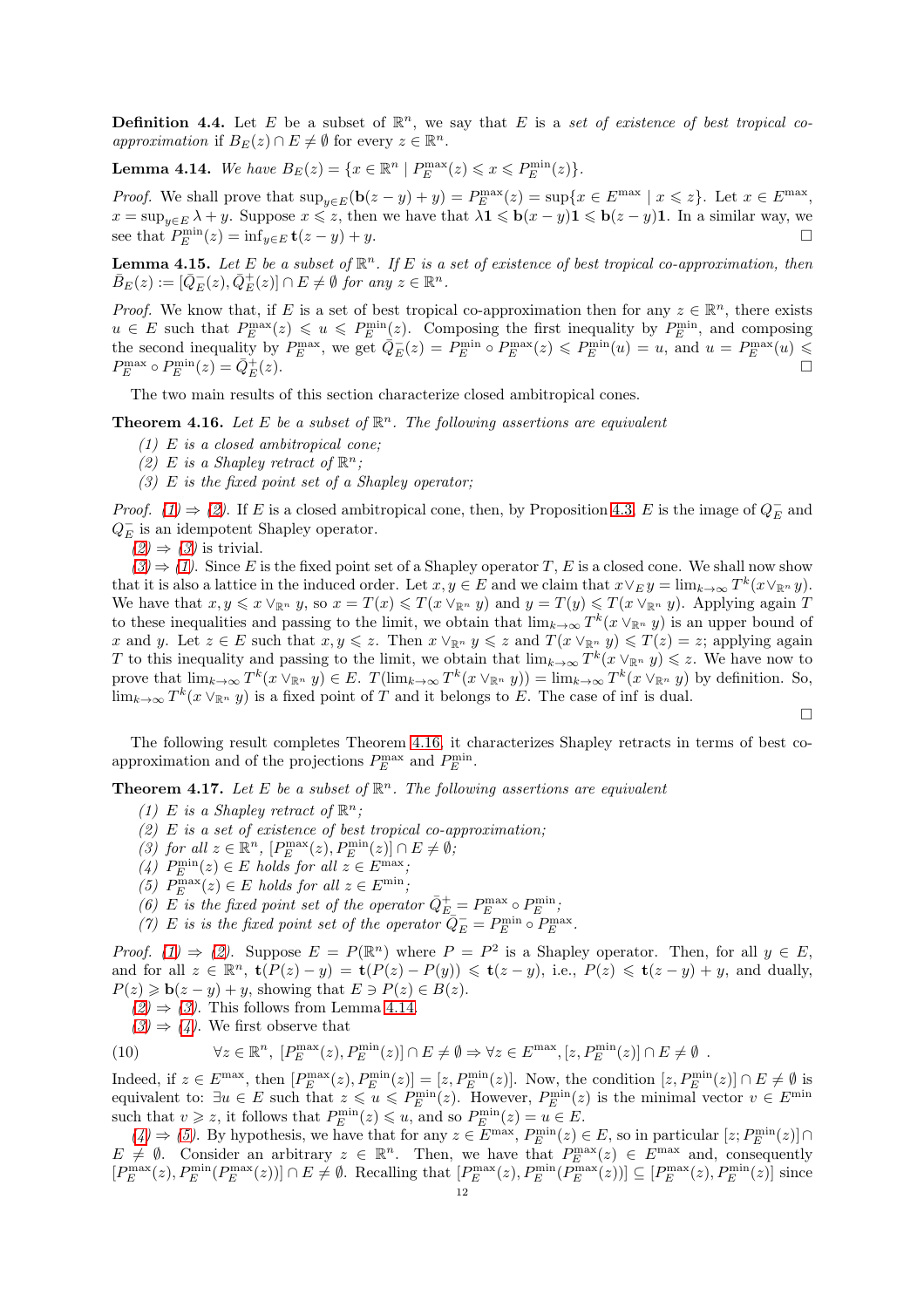$P_E^{\max} \leqslant I$ , we have that for any  $z \in \mathbb{R}^n$ ,  $[P_E^{\max}(z); P_E^{\min}(z)] \cap E \neq \emptyset$ . In particular, let  $z \in E^{\min}$ , then we have that  $[P_E^{\max}(z), z] \cap E \neq \emptyset$  and by the dual argument of the previous implication we obtain that  $P_{E}^{\max}(z) \in E.$ 

 $(5) \Rightarrow (6)$  $(5) \Rightarrow (6)$  $(5) \Rightarrow (6)$ . We will denote with  $Fix(\bar{Q}_E^+)$  the fixed points set of  $\bar{Q}_E^+$ . Since any element of E is fixed by  $\overline{Q}_E^+$ ,  $E \subseteq Fix(\overline{Q}_E^+)$ . We shall now prove the other inclusion. Let  $z \in \mathbb{R}^n$  such that  $P_E^{\max}(P_E^{\min}(z)) = z$ . Since  $P_E^{\min}(z) \in E^{\min}$ ,  $z = P_E^{\max}(P_E^{\min}(z)) \in E$ .

 $(6) \Rightarrow (7)$  $(6) \Rightarrow (7)$  $(6) \Rightarrow (7)$ . The fact that E is the fixed points set of  $\overline{Q}_E^+$  implies that for any  $y \in E^{\min}$ ,  $P_E^{\max}(y) \in E$ . As in the previous implication we know that  $E \subseteq Fix(\bar{Q}_{E}^{-})$  and we shall now prove the other inclusion. Let  $z \in \mathbb{R}^n$  such that  $P_E^{\min}(P_E^{\max}(z)) = z$ , so  $z \in E^{\min}$  an, by hypothesis  $P_E^{\max}(z) \in E$ . Since E is fixed by  $P_E^{\min}$ , we have that  $z = P_E^{\min}(P_E^{\max}(z)) \in E$ .

 $(7) \Rightarrow (1)$  $(7) \Rightarrow (1)$  $(7) \Rightarrow (1)$ . This follows from Proposition [4.10,](#page-9-11) *[\(iii\)](#page-9-4)*.

 $\Box$ 

<span id="page-12-0"></span>**Corollary 4.18.** Let E be a non-empty subset of  $\mathbb{R}^n$ , included in a closed ambitropical cone F. Then,  $E^{\max} \cap E^{\min} \subset F.$ 

*Proof.* The set  $E^{\max} \cap E^{\min}$  is fixed both by  $P_E^{\max}$  and  $P_E^{\min}$ . If  $E \subset F$ , the fixed point set of  $P_E^{\max}$  is included in the fixed point set of  $P_F^{\max}$ . The same is true for F. So,  $E^{\max} \cap E^{\min}$  is included in the fixed point set of  $P_F^{\min} \circ P_F^{\max}$ , which by Theorem [4.17,](#page-11-1) [\(7\)](#page-11-12), coincides with F.

**Corollary 4.19.** Suppose C is a closed ambitropical cone. Then  $C = C^{\max} \cap C^{\min}$ .

*Proof.* The inclusion  $C^{max} \cap C^{min} \subset C$  follows from Corollary [4.18.](#page-12-0) The other inclusion is trivial.  $\square$ 

*Example* 4.20. Conversely, given an additive cone  $E \subset \mathbb{R}^n$ , the condition that  $E = E^{\max} \cap E^{\min}$  does not imply that  $E$  is an ambitropical cone. Consider, for example, the set

$$
E = \left\{ \begin{pmatrix} 0 \\ -1 \\ 0 \end{pmatrix}, \begin{pmatrix} -1 \\ 0 \\ 0 \end{pmatrix} \right\} + \mathbb{R} \mathbf{1}.
$$

If  $E \subset \mathbb{R}^n$ , the set  $E^{\max} \cap E^{\min}$  is generally not an ambitropical cone (it can be disconnected). Moreover, the intersection of ambitropical sets is generally not ambitropical, so the notion of ambitropical hull of a set E cannot be defined in the naïve manner, as the intersection of ambitropical sets containing E. However, the next results show that there is a proper notion of ambitropical hull.

**Corollary 4.21.** For each nonempty subset  $E \subset \mathbb{R}^n$ , the sets  $\text{Im}\,\bar{Q}_E^-$  and  $\text{Im}\,\bar{Q}_E^+$  are closed ambitropical cones containing E that are isomorphic.

*Proof.* If  $E \subset \mathbb{R}^n$  is non-empty, the operator  $\overline{Q}_E^-$  maps  $\mathbb{R}^n$  to  $\mathbb{R}^n$ , and it follows from its definition that it satisfies the axioms of Shapley operators (Definition [3.2\)](#page-4-1). Moreover, we have seen in Proposition [4.10,](#page-9-11) [\(iii\)](#page-9-4) that  $\overline{Q}_E^-$  is idempotent. It follows that Im  $\overline{Q}_E^- = \overline{Q}_E^-({\mathbb R}^n)$  is a Shapley retract, and so Im  $\overline{Q}_E^-$  is ambitropical. Moreover, Im  $\overline{Q}_E \supset E$ . By duality, the same is true for Im  $\overline{Q}_E^+$ . By Prop. [4.10](#page-9-11) [\(v,](#page-9-6) [vi\)](#page-9-7), the map  $\bar{Q}_E^+$  is a bijection from  $\text{Im}\,\bar{Q}_E^-$  to  $\text{Im}\,\bar{Q}_E^+$  with inverse map  $\bar{Q}_E^ \overline{E}$ .

The next result shows that if  $F$  is a closed ambitropical cone containing  $E$ , then, there is a Shapley operator which injects Im  $Q_E^-$  into F. Therefore, Im  $\bar{Q}_E^-$ , or equivalently, Im  $\bar{Q}_E^+$ , merit the name of *closed* ambitropical hull of E.

<span id="page-12-3"></span>**Proposition 4.22.** Let E be a non-empty subset of  $\mathbb{R}^n$ , and suppose that F is a closed ambitropical cone containing E. Then,

<span id="page-12-4"></span>
$$
(i) \ \ \bar{Q}^+_E \circ \bar{Q}^-_F \circ \bar{Q}^+_E = \bar{Q}^+_E;
$$

$$
(ii) \ \ \bar{Q}_E^{\perp} \circ \bar{Q}_F^{\perp} \circ \bar{Q}_E^{\perp} = \bar{Q}_E^{\perp};
$$

Moreover,  $\text{Im}\,\bar{Q}_E^+$  is isomorphic to a subset  $F^-$  of F, analogously  $\text{Im}\,\bar{Q}_E^-$  is isomorphic to a subset  $F^+$ of F and  $F^-$  is isomorphic to  $F^+$ .

*Proof.* Observe first that since  $E \subset F$ ,

<span id="page-12-1"></span>
$$
P_E^{\min} \circ P_F^{\min} = P_E^{\min}
$$

Indeed,  $E \subset F$  implies that  $P_F^{\min} \leqslant P_E^{\min}$ . Hence,  $P_E^{\min} \circ P_F^{\min} \leqslant P_E^{\min} \circ P_E^{\min} = P_E^{\min}$ . Moreover, since  $P_F^{\min} \geqslant I$ ,  $P_E^{\min} \circ P_F^{\min} \geqslant P_E^{\min}$ , which shows [\(11\)](#page-12-1). Since  $E^{\max} \subset F^{\max}$ ,  $P_F^{\max}$  which fixes  $E^{\max}$  also fixes  $E^{\text{max}} = \text{Im} P_E^{\text{max}}$ , and so

<span id="page-12-2"></span>
$$
P_F^{\max} \circ P_E^{\max} = P_E^{\max}
$$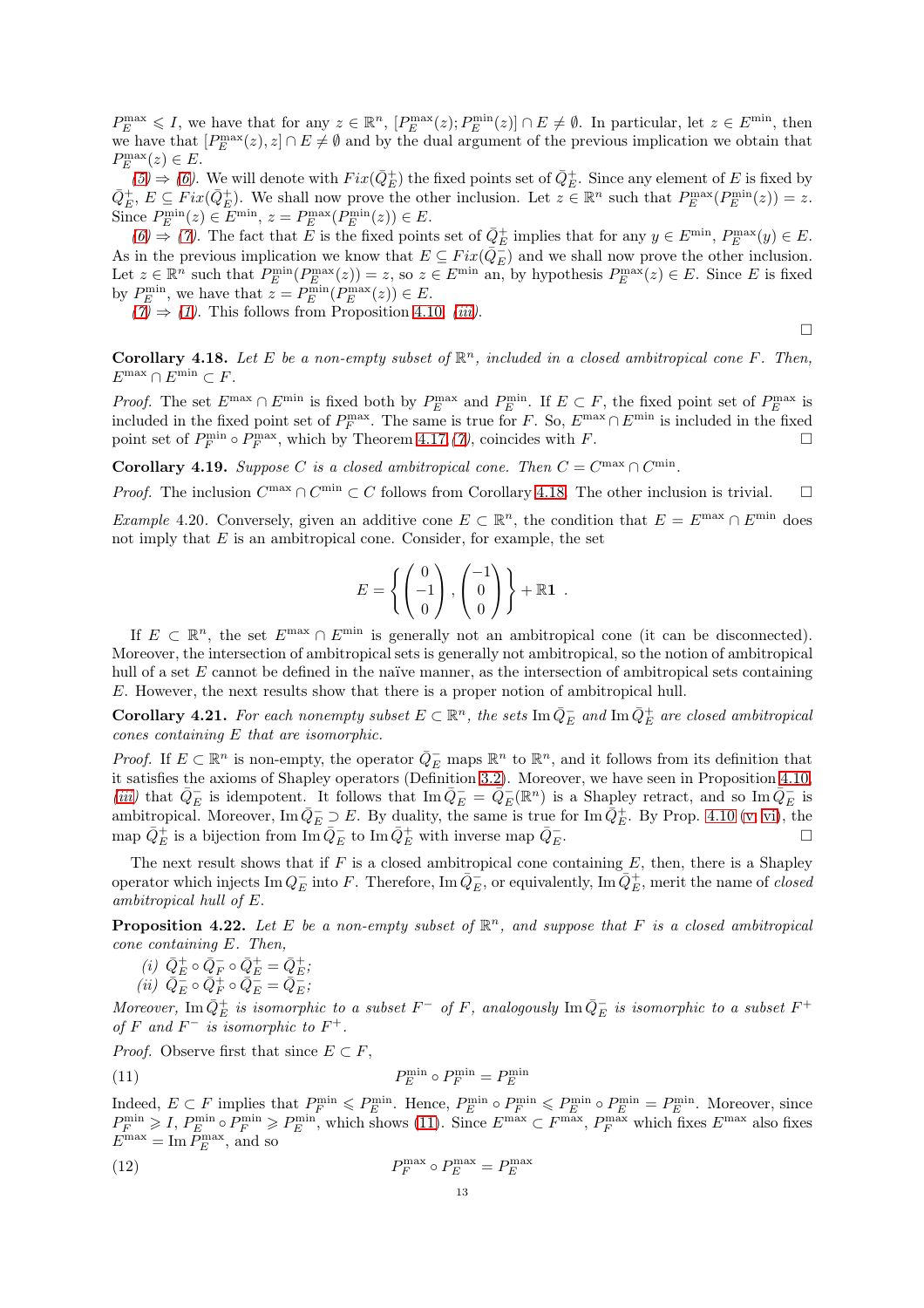Using [\(11\)](#page-12-1) and [\(12\)](#page-12-2), we get  $\bar{Q}_E^+ \circ \bar{Q}_F^- \circ \bar{Q}_E^+ = P_E^{\text{max}} \circ P_E^{\text{min}} \circ P_F^{\text{min}} \circ P_F^{\text{max}} \circ P_E^{\text{max}} \circ P_E^{\text{min}} = P_E^{\text{max}} \circ P_E^{\text{min}} \circ P_E^{\text{min}}$  $P_E^{\text{max}} \circ P_E^{\text{min}} = (\bar{Q}_E^+)^2 = \bar{Q}_E^+$ , by Proposition [4.10,](#page-9-11) *[\(vii\)](#page-9-8)*. This shows *[\(i\)](#page-12-3)*. The proof of *[\(ii\)](#page-12-4)* is dual. Let  $F^- = \bar{Q}_F^- (\overline{\text{Im}} \,\bar{Q}_E^+) \subseteq F$  and consider

$$
\bar{Q}^-_F: \operatorname{Im} \bar{Q}^+_E \to F^-
$$

and

$$
\bar{Q}^+_E : F^- \to \text{Im}\,\bar{Q}^+_E
$$

they are inverses to each other by [i,](#page-12-3) so  $\text{Im}\,\bar{Q}_E^+$  and  $F^-$  are [i](#page-12-3)somorphic. Analogously, by i,  $\text{Im}\,\bar{Q}_E^-$  is isomorphic to the subset of  $F, F^+ = \bar{Q}_F^+ (\text{Im } \bar{Q}_E^-)$ . Moreover, by Proposition [4.10](#page-9-11) [\(v](#page-9-6) and [vi\)](#page-9-7) we have that

and

$$
\bar{Q}^+_E \circ \bar{Q}^-_E = \mathrm{Id}_{\mathrm{Im}\, \bar{Q}^+_E}
$$

 $\bar{Q}^-_E \circ \bar{Q}^+_E = \mathrm{Id}_{\mathrm{Im}\,\bar{Q}^-_E}$ 

which implies  $\operatorname{Im} \bar{Q}_E^+ \cong \operatorname{Im} \bar{Q}_E^-$  and consequently  $F^+ \cong F$ 

The following is a metric property of ambitropical cones. Recall that a *geodesic* between x and y with respect to a seminorm  $\|\cdot\|$  on  $\mathbb{R}^n$  is a map  $\gamma : [0,1] \to \mathbb{R}^n$  such that  $\gamma(0) = x$ ,  $\gamma(1) = y$ , and  $\|\gamma(t_2) - \gamma(t_1)\| + \|\gamma(t_3) - \gamma(t_2)\| = \|\gamma(t_3) - \gamma(t_1)\|$ , for all  $0 \le t_1 < t_2 < t_3 \le 1$ .

<span id="page-13-6"></span>**Proposition 4.23.** If E is a closed ambitropical cone of  $\mathbb{R}^n$ , then, for any two points x, y of E, there is a geodesic in Hilbert's seminorm included in E and connecting x and y.

*Proof.* Since E is closed and ambitropical, there is an idempotent Shapley operator P such that  $E =$  $P(\mathbb{R}^n)$ . Let  $x, y \in \mathbb{R}^n$ , and let us take an arbitrary geodesic from x to y in Hilbert's seminorm. Note that the existence of such a geodesic is trivial for any seminorm, we can take the ordinary line segment,  $\gamma(s) = x + s(y - x)$ . Then, since P is nonexpansive in Hilbert's seminorm, the map  $s \mapsto P(\gamma(s))$  is still a geodesic, and it is included in  $E$ .

# 5. Special classes of ambitropical cones

In this section, we show that several canonical classes of sets in tropical geometry are special cases of ambitropical cones, that can be characterized by suitable reinforcements of Theorem [4.16.](#page-11-0)

The simplest examples of ambitropical cones consist of alcoved polyhedra, discussed in Section [2.](#page-2-2) Actually, the following result shows that alcoved polyhedra are characterized by the property of being sublattices of  $\mathbb{R}^n$ . Observe that all properties but one do not assume polyhedrality, polyhedrality comes as a consequence in a perhaps unexpected way.

<span id="page-13-1"></span><span id="page-13-0"></span>**Proposition 5.1.** Let  $C \subset \mathbb{R}^n$ . The following statements are equivalent:

- <span id="page-13-2"></span> $(1)$  C is an alcoved polyhedron;
- <span id="page-13-3"></span> $(2)$  C is a closed tropical cone and a closed dual tropical cone,
- (3) C is a closed ambitropical cone in which the infimum and supremum laws coincide with the ones of  $\mathbb{R}^n$ .
- <span id="page-13-5"></span><span id="page-13-4"></span>(4) There is a tropically linear Shapley operator T such that  $C = \{x \in \mathbb{R}^n \mid T(x) \leq x\}.$
- (5) There is a dually tropically linear Shapley operator T such that  $C = \{x \in \mathbb{R}^n \mid T(x) \geq x\}.$

Proof of Proposition [5.1.](#page-13-0) An alcoved polyhedron is stable by pointwise supremum and pointwise infimum of vectors, so  $(1)$  implies  $(2)$ . Trivially,  $(2)$  implies  $(3)$ .

Suppose now that  $(3)$  holds. Then, by Proposition [4.2,](#page-6-0) C is a conditionally complete lattice, and the lattice operations of C are the pointwise supremum and pointwise infimum of vectors. Define, for all  $i, j \in [n],$ 

$$
M_{ij} := \sup \{ \lambda \mid v_i \geqslant \lambda + v_j, \qquad \forall v \in C \}
$$

The latter set is nonempty, it is closed and bounded from above, so that the supremum is achieved. In particular, we have  $M_{ij} \in \mathbb{R}_{\text{max}}$ . By construction,  $C \subset \mathcal{A}(M)$ , and  $M_{ij} = M^*_{ij}$ . Observe also that the inequality  $v_i \geq \lambda + v_j$ , is equivalent to  $w_i \geq \lambda$  where  $w := v - v_j \delta_j \in C$  is such that  $w_j = 0$ , denoting by  $\delta_j = (0, \ldots, 0, 1, 0, \ldots, 0)$  the j-th vector of the canonical basis of  $\mathbb{R}^n$ . It follows that:

$$
M_{ij} = \inf C_{ij}
$$
, where  $C_{ij} := \{v_i \mid v \in C_j\}$  and  $C_j := \{v \in C \mid v_j = 0\}$ .

−. □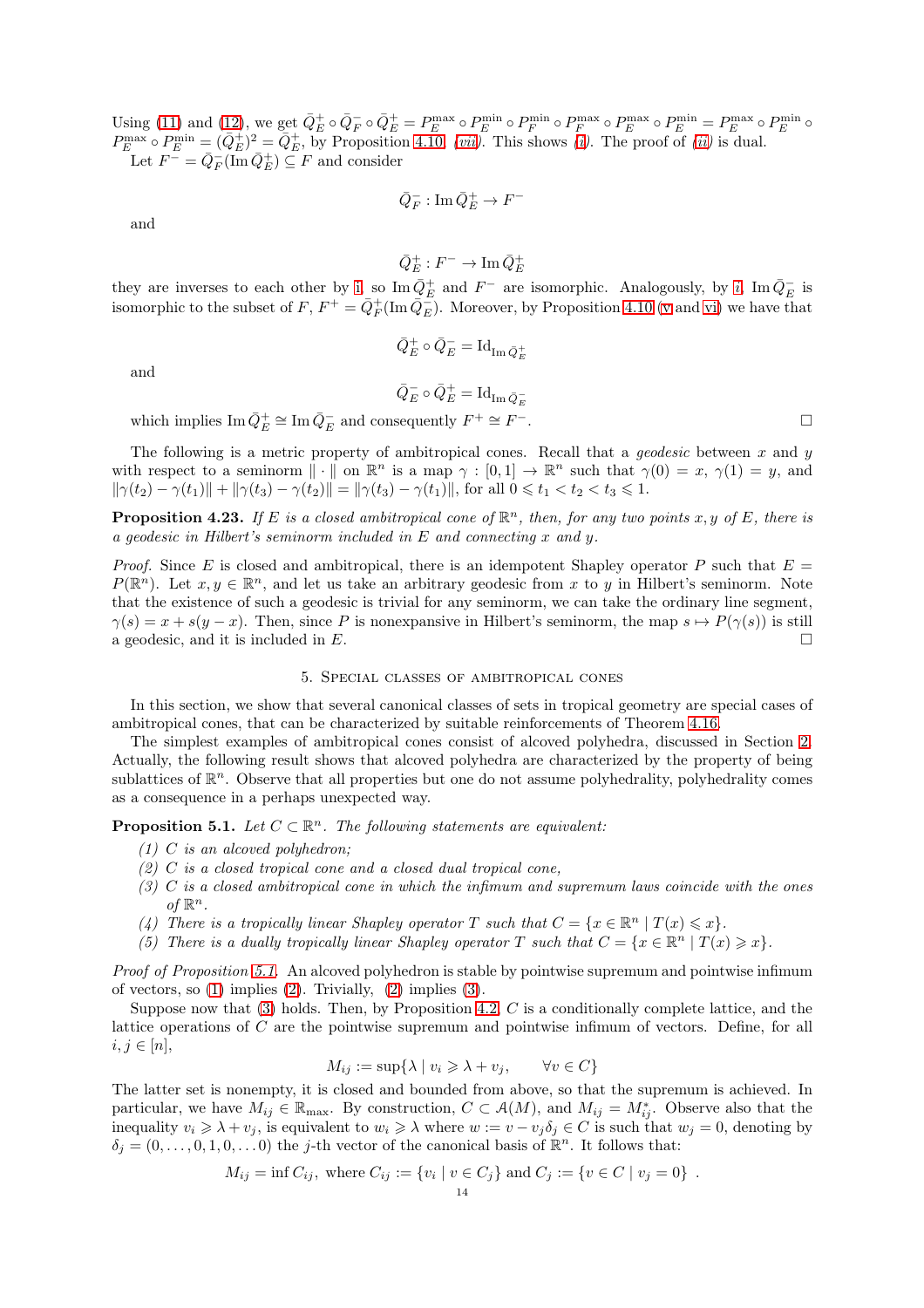Denoting by  $u^j$  the j<sup>th</sup> column of the matrix M, we deduce that

$$
u^j = \inf C_j \in \operatorname{clo}^{\downarrow} C .
$$

Define,  $A_i := \{v \in \text{clo}^{\downarrow} C \mid v_i = 0\}$ . Since C is a conditionally complete lattice, the set  $A_i \subset \text{clo}^{\downarrow} C$ is stable by taking infima. Hence, the set  $Min A_j$  consists of a single point,  $u^j$ . By Theorem [2.2,](#page-3-1) every element of C is a tropical linear combination of vectors  $u^j$ . This implies that  $\mathcal{A}(M) = \{M^*y \mid y \in \mathbb{R}^n\} =$  $C.$  So  $(3)$  implies  $(1)$ .

If  $C = \mathcal{A}(M)$  is an alcoved polyhedron, it follows from [\(2\)](#page-4-2) that  $C = \{x \in \mathbb{R}^n \mid T(x) \leq x\}$  where  $T(x) = M^*x$  is a Shapley operator. So [\(2\)](#page-4-2) implies [\(4\)](#page-13-4).

Conversely, if  $C = \{x \in \mathbb{R}^n \mid T(x) \leq x\}$  for some tropically linear Shapley operator, then, for all  $x, y \in C$ , since T is order preserving,  $T(x \wedge y) \leq T(x) \wedge T(y) \leq x \wedge y$ , and since T is tropically linear,  $T(x \vee y) = T(x) \vee T(y) \leq x \vee y$ , showing that  $x \wedge y$  and  $x \vee y$  belong to C. Moreover, C is closed, since T is continuous (in fact, T is sup-norm nonexpansive). This shows that  $(4)$  implies  $(3)$ .

[\(1\)](#page-13-1) and [\(5\)](#page-13-5) are equivalent. Indeed, observe that C is of the form  $\{x \in \mathbb{R}^n \mid T(x) \leq x\}$  for some tropically linear Shapley operator iff  $-C$  is of the form  $\{x \in \mathbb{R}^n \mid P(x) \geq x\}$  for some dually tropically linear Shapley operator (consider the involution  $T \mapsto P$ ,  $P(x) := -T(-x)$  on the space of Shapley operators). Moreover, C is an alcoved polyhedron iff  $-C$  is an alcoved polyhedron. Hence, the announced equivalence follows from the equivalence of [\(1\)](#page-13-1) and [\(4\)](#page-13-4), already established.  $\square$ 

<span id="page-14-3"></span>Tropical cones, and dual tropical cones, are also remarkable examples of ambitropical cones.

<span id="page-14-1"></span><span id="page-14-0"></span>**Proposition 5.2.** Let  $C \subset \mathbb{R}^n$ . The following statements are equivalent:

- $(1)$  C is a closed tropical cone;
- <span id="page-14-2"></span>(2) C is a closed ambitropical cone in which the supremum law coincides with the one of  $\mathbb{R}^n$ ;
- (3) there is a Shapley operator T such that  $C = \{x \in \mathbb{R}^n \mid T(x) \geq x\}.$

*Proof.* [\(1\)](#page-14-0)⇒[\(2\)](#page-14-1). Suppose that C is a closed tropical cone, and let X denote a non-empty subset of C bounded from above by an element of  $\mathbb{R}^n$ . Then, for all finite subsets  $F \in \mathcal{P}_f(X)$ , sup F belongs to C, because C is stable by supremum, and  $\sup X = \lim_{F \in \mathcal{P}_f(X)} \sup F \in C$  because C is closed. It follows that X has a supremum in C which coincides with its supremum in  $\mathbb{R}^n$ . Suppose now that X is bounded from below by an element z of  $\mathbb{R}^n$ . Consider  $Y := \{y \in C \mid y \leqslant x, \forall x \in C\}$ . Then, Y is non-empty and it is bounded from above. It follows from the previous observation that  $\sup Y$  is the supremum of Y, in C. Moreover, sup Y is precisely the infimum of Y in C, showing that C is ambitropical.

[\(2\)](#page-14-1)  $\Rightarrow$  [\(3\)](#page-14-2). Since C is a closed ambitropical cone, then, it is the fixed point set of  $z \mapsto Q_C^-(z) = \sup\{x \in$  $C \mid x \leqslant z\}$ , and  $Q_C^- \leqslant I$ . So,  $C = \{z \in \mathbb{R}^n \mid Q_C^-(z) = z\} = \{z \in \mathbb{R}^n \mid Q_C^-(z) \geqslant z\}$ .

 $(3) \Rightarrow (1)$  $(3) \Rightarrow (1)$  $(3) \Rightarrow (1)$ . Suppose that  $C = \{x \in \mathbb{R}^n \mid T(x) \geq x\}$ . Since T is continuous, C is closed. Moreover, since T is order preserving, for all  $x, y \in C$ ,  $T(x \vee y) \geq T(x) \vee T(y) \geq x \vee y$ . Since T commutes with the addition of constant vectors, we conclude that C is a closed tropical cone.

We state the following dual version of Proposition [5.2.](#page-14-3)

**Proposition 5.3.** Let  $C \subset \mathbb{R}^n$ . The following statements are equivalent:

- (1) C is a closed dual tropical cone;
- (2) C is an ambitropical cone in which the infimum law coincides with the one of  $\mathbb{R}^n$ ;
- (3) there is a Shapley operator T such that  $C = \{x \in \mathbb{R}^n \mid T(x) \leq x\}.$

<span id="page-14-7"></span>To describe a fourth special class of ambitropical cones, a definition is in order.

**Definition 5.1.** An ambitropical cone C is homogeneous if for all  $\alpha > 0$  and for all  $x \in C$ ,  $\alpha x \in C$ . Shapley operator  $T: \mathbb{R}^n \to \mathbb{R}^n$  is homogeneous if  $T(\alpha x) = \alpha T(x)$  holds for all  $\alpha > 0$  and for all  $x \in \mathbb{R}^n$ .

<span id="page-14-6"></span>**Proposition 5.4.** Let  $C \subset \mathbb{R}^n$ . The following statements are equivalent:

- <span id="page-14-4"></span> $(1)$  C is a closed homogeneous ambitropical cone;
- <span id="page-14-5"></span>(2) there is an idempotent homogeneous Shapley operator whose fixed point set is  $C$ ;
- $(3)$  there is a homogeneous Shapley operator whose fixed point set is C.

*Proof.* The implication  $(2) \Rightarrow (3)$  $(2) \Rightarrow (3)$  $(2) \Rightarrow (3)$  is immediate. If C is the fixed point set of an homogeneous Shapley operator  $T$ , then, we know from Theorem [4.16](#page-11-0) that  $C$  is an ambitropical cone, and it follows from the homogeneity of T that C is homogeneous. This shows the implication  $(3) \Rightarrow (1)$  $(3) \Rightarrow (1)$  $(3) \Rightarrow (1)$ . If C is a closed homogeneous ambitropical cone, we know from Theorem [4.16](#page-11-0) that  $C$  is the range of the idempotent Shapley operator  $\overline{Q}_C^- = Q_C^-$ . Observe that, for all  $\alpha > 0$  and  $x \in \mathbb{R}^n$ ,  $Q_C(\alpha x) = \sup^C \{y \in C \mid y \leq \alpha\}$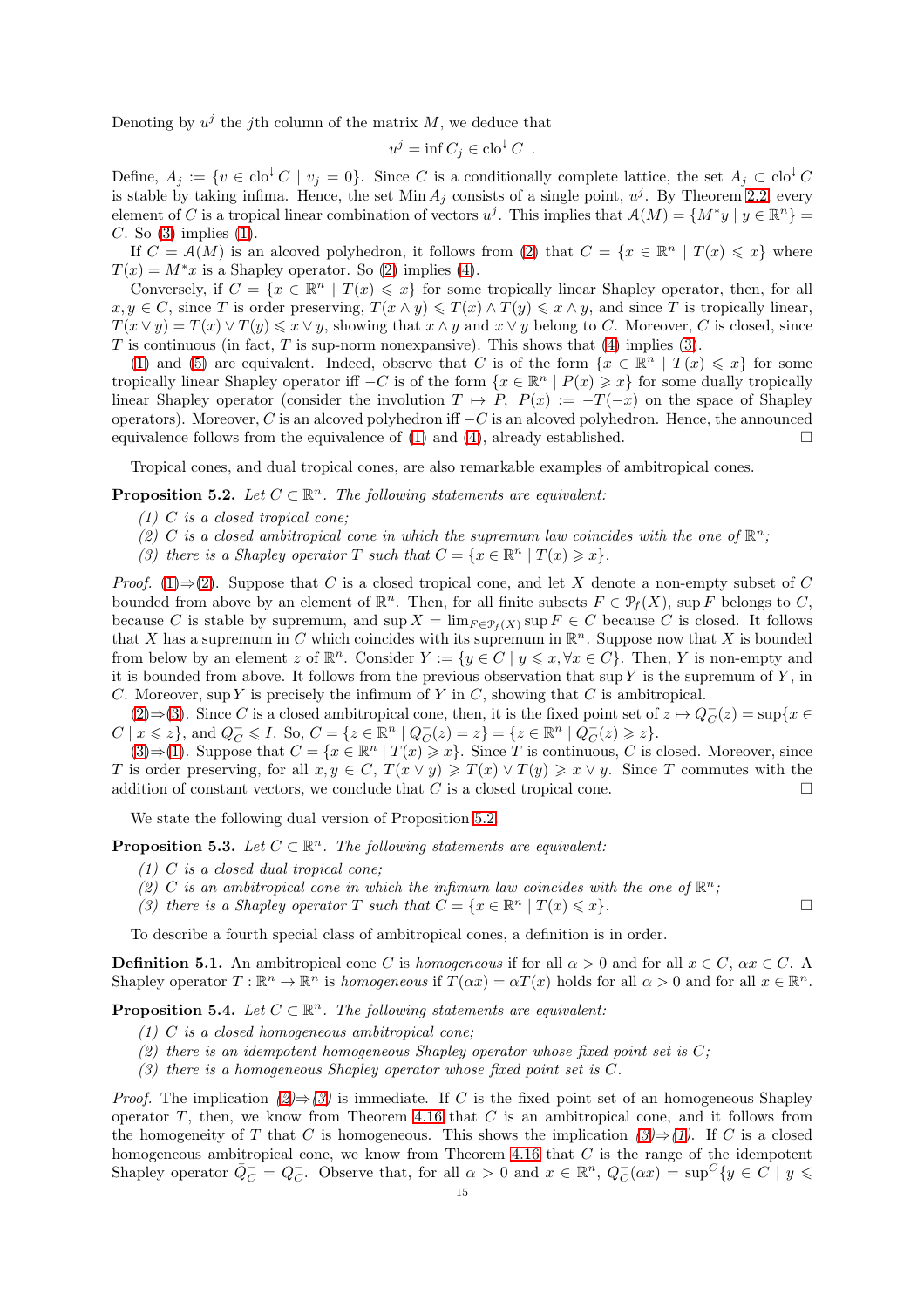$\alpha x$ } = sup<sup>C</sup>{ $\alpha\alpha^{-1}y \mid y \in C$ ,  $\alpha^{-1}y \leq x$ } = sup<sup>C</sup>{ $\alpha z \mid z \in C$ ,  $z \leq x$ } =  $\alpha Q_C^-(x)$  since  $y \mapsto \alpha^{-1}y$  is a bijection from  $C$  to  $C$ , which is order preserving and whose inverse also preserves the order. This shows the implication  $(1) \Rightarrow (2)$  $(1) \Rightarrow (2)$  $(1) \Rightarrow (2)$ .

### 6. Order preserving retracts of conditionally complete lattices

<span id="page-15-0"></span>We now point out that the main results of Section [4](#page-6-1) have analogues which apply to order preserving maps over conditionally complete lattices. In this section  $L$  is a conditionally complete lattice. We are interested in order preserving retracts of L, i.e., ranges of order preserving idempotent self-maps of L.

**Definition 6.1.** We say that a non-empty subset  $E \subset L$  is archimedean if every nonempty subset X of  $E$  that is bounded from above by an element of  $L$ , is bounded from above by an element of  $E$ , and if every nonempty subset  $X$  of  $E$  that is bounded from below by an element of  $L$  is bounded from below by an element of  $E$ .

We observed in Lemma [4.1](#page-6-2) that this property is automatically satisfied when  $L = \mathbb{R}^n$  and E is an ambitropical cone. A special case, which we shall encounter in the sequel, arises when  $L$  is a complete lattice. Then, any subset  $E \subset L$  which contains the top and bottom elements of L is trivially archimedean.

If E is a non-empty subset of L, we now define  $E^{\max}$  to be the set of elements of the form sup F where F is a non-empty subset of E bounded from above. (Observe that this is similar to  $(5)$ , up to the replacement of  $\mathbb{R}_{\max}$  by the Boolean semifield.) The set  $E^{\min}$  is defined in the dual way. We now define  $\bar{E}^{\max} := \text{clo}^{\downarrow} E^{\max}$  as the set of infima of filtered families of elements of  $E^{\max}$ , and  $\bar{E}^{\min} := \text{clo}^{\uparrow} E^{\min}$ ans the set of suprema of directed families of elements of  $E^{\min}$ . (Recall that a family  $(u_f)_{f\in F}$  is filtered if for all  $f_1, f_2 \in F$ , there exists  $f_3 \in F$  such that  $u_{f_3} \leqslant u_{f_1}$  and  $u_{f_3} \leqslant u_{f_2}$ ; directed families are defined in a dual manner.)

Then,  $P_E^{\max}$ ,  $P_E^{\min}$  and  $\bar{Q}_E^{\pm}$  are defined as in Section [4,](#page-6-1) taking into account these new definitions of  $E^{\text{max}}$  and  $E^{\text{min}}$ .

<span id="page-15-4"></span>Translating Theorem [4.16](#page-11-0) to the setting of conditionally complete lattices yields the following variant of a result of Crapo [\[Cra82,](#page-26-25) Prop. 6] (the latter concerns complete lattices).

<span id="page-15-2"></span>**Theorem 6.1.** Let L be a conditionally complete lattice and let E be an archimedean non-empty subset of L. The following statements are equivalent:

- (1) E is a conditionally complete lattice in the induced order of  $L$ ;
- <span id="page-15-1"></span>(2)  $E = P(L)$  for some order-preserving map  $P: L \to L$  such that  $P = P^2$ ;
- (3) E is the fixed point set of an order-preserving map  $T: L \to L$ .

*Proof.* The proof is similar to the one of Theorem [4.16.](#page-11-0) We only provide the arguments of  $(3) \Rightarrow (1)$  $(3) \Rightarrow (1)$  $(3) \Rightarrow (1)$ which need to be adapted.

Let X be a family of elements of E bounded by some element  $z \in E$ , in particular  $z \ge \sup_L X$  and  $T(z) = z$ . Since T is order-preserving we have that  $z = T(z) \geq T(\sup X) \geq \sup T(X) = \sup X$ . Setting  $u := \sup X$ , we get  $T(u) \geq u$ . Then, we define inductively, for all ordinal  $\alpha$ ,  $T^{\alpha}(u)$  as follows:  $T^{0}(u) = u$ ,  $T^{\beta}(u) = T(T^{\alpha}(u))$  if  $\beta = \alpha + 1$  is a successor ordinal, and  $T^{\beta}(u) = \lim_{\alpha \uparrow \beta, \alpha < \beta} T^{\alpha}(u)$  if  $\beta$  is a limit ordinal. There must exist an ordinal  $\alpha$  such that  $T^{\alpha+1}(u) = T^{\alpha}(u)$ . Then,  $T^{\alpha}(\sup X)$  is an element of E and it is precisely  $\sup E X$ .

All the properties of Theorem [4.17,](#page-11-1) but the one concerning best coapproximation, carry over to the setting of conditionally complete lattices, with the same proof. We have, in addition, the following analogue of Theorem [4.17.](#page-11-1)

<span id="page-15-5"></span>**Theorem 6.2.** Let L be a conditionally complete lattice and let E be a non-empty subset of L. The following statements are equivalent:

- <span id="page-15-3"></span>(1)  $E = P(L)$  for some order-preserving map  $P: L \to L$  such that  $P = P^2$ ;
- (2) for all  $z \in L$ ,  $[P_E^{\max}(z), P_E^{\min}(z)] \cap E \neq \emptyset$ ;
- (3)  $P_E^{\min}(z) \in E$  holds for all  $z \in E^{\max}$ ;
- (4)  $P_{E}^{\max}(z) \in E$  holds for all  $z \in E^{\min}$ ;
- (5) E is the fixed point set of  $\overline{Q}_E^- = P_E^{\min} \circ P_E^{\max}$ ;
- (6) E is the fixed point set of  $\overline{Q}_E^{\pm} = P_E^{\max} \circ P_E^{\min}$  $\Box$   $E$ .

*Proof.* The proof is similar to the one of Theorem [4.17,](#page-11-1) with the exception of the implication  $(1) \Rightarrow (2)$  $(1) \Rightarrow (2)$  $(1) \Rightarrow (2)$ which we next show.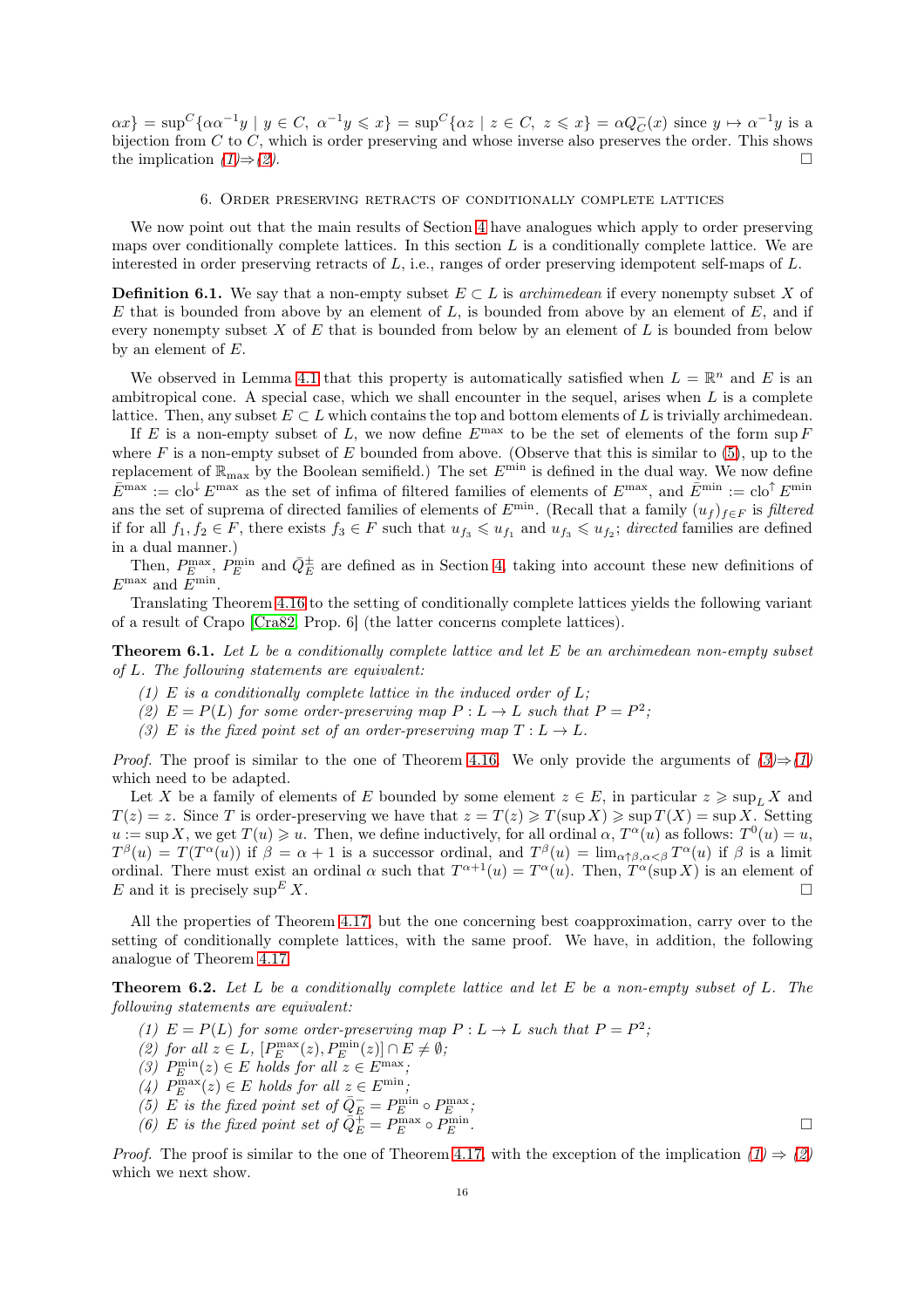By [6.1](#page-15-4) we have that E is a conditionally complete lattice in the induced order of L and so E is the image of  $\overline{Q}_{E}(x)$ . Since  $P_{E}^{\max}$  ≤ I and  $P_{E}^{\min}$  ≥ I, we have that for all  $z \in L$ ,  $P_{E}^{\max}(z)$  ≤  $P_{E}^{\min}(P_{E}^{\max}(z))$  ≤  $P_E^{\min}(z)$ , so  $P_E^{\min}(P_E^{\max}(z)) \in [P_E^{\max}(z), P_E^{\min}(z)] \cap E$ .

## 7. Ambitropical polyhedra

We now consider ambitropical cones with a polyhedral structure.

Definition 7.1. An ambitropical polyhedron is an ambitropical cone that is a finite union of alcoved polyhedra.

Observe that an ambitropical polyhedron is closed.

Whereas ambitropical cones arise as fixed point set of Shapley operators, ambitropical polyhedra will arise as fixed point sets of Shapley operators of a "finitely generated" nature. The following definition is taken from [\[CTGG99\]](#page-26-37).

**Definition 7.2.** A *min-max function* in the variables  $x_1, \ldots, x_n$  is a map  $f : \mathbb{R}^n \to \mathbb{R}$ , defined by a term in the context-free grammar  $X \to x_1, \ldots, x_n, X \vee X, X \wedge X, X + c$  where c stands for any real constant.

For instance,  $f(x_1, x_2, x_3) = ((x_1 \vee (x_2 + 3)) \wedge ((x_3 - 1) \vee x_1)) \vee x_2$  is a min-max function. It follows readily from the definition that the set of min-max functions is stable by the operations ∨, ∧, and by the translation by a constant. Using the distributivity law, we may always rewrite a min-max function in conjunctive normal form, i.e.,

(13) 
$$
f(x) = \wedge_{k \in [K]} \vee_{i \in [n]} (c_{ki} + x_i)
$$

for some integer K and coefficients  $c_{ki} \in \mathbb{R}_{\text{max}}$ , such that for all  $k \in [K]$ ,  $c_{ki} \neq -\infty$  for some  $i \in [n]$ . Similarly, we may rewrite  $f$  in disjunctive normal form:

(14) 
$$
f(x) = \vee_{k \in [K']} \wedge_{i \in [n]} (c'_{ki} + x_i)
$$

for some integer K' and coefficients  $c'_{ki} \in \mathbb{R}_{min}$ , such that for all  $k \in [K']$ ,  $c'_{ki} \neq +\infty$  for some  $i \in [n]$ . Monotone Boolean functions are special cases of min-max functions, they are obtained by restricting the above grammar rule to exclude the derivation  $X \mapsto X + c$ . For instance,  $(x_1 \vee x_2) \wedge x_3$  is a monotone Boolean function.

Definition 7.3. A Shapley operator is *finitely generated* if its coordinates are min-max functions.

It will be convenient to write finitely generated Shapley operators in an algebraic way, along the lines of [\[AGG12\]](#page-25-3), making more apparent the game interpretation. Let  $A \in (\mathbb{R}_{max})^{m \times p}$ . The *adjoint* of the tropically linear map associated with the matrix A is the dual tropically linear map

$$
y \mapsto A^{\sharp}y
$$
,  $(A^{\sharp}y)_k = \wedge_{i \in [m]} (-A_{ik} + y_i)$ ,  $k \in [p]$ ,

which sends  $\mathbb{R}^m \to \mathbb{R}^p$  if A has no identically  $-\infty$  column. Observe that, for  $x \in \mathbb{R}^p$  and  $y \in \mathbb{R}^m$ ,

$$
Ax \leq y \iff x \leq A^{\sharp}y .
$$

If  $B \in (\mathbb{R}_{\max})^{m \times n}$  The tropically linear map

$$
x \mapsto Bx, \qquad (Bx)_i = \vee_{j \in [n]} (B_{ij} + x_j), \qquad i \in [m]
$$

sends  $\mathbb{R}^n$  to  $\mathbb{R}^m$  if B has not identically  $-\infty$  row. This motivates the following definition.

**Definition 7.4.** We say that a pair of matrices  $A \in (\mathbb{R}_{max})^{m \times p}, B \in (\mathbb{R}_{max})^{m \times n}$  is proper if A has no identically  $-\infty$  column, and B has no identically  $-\infty$  row.

Given a proper pair of matrices  $A \in (\mathbb{R}_{max})^{m \times p}, B \in (\mathbb{R}_{max})^{m \times n}$ , we consider the operator  $T = A^{\sharp} \circ B$ , with coordinates

<span id="page-16-0"></span>(15) 
$$
T_i(x) = \wedge_{j \in [m]} \Big( -A_{ji} + \vee_{k \in [n]} (B_{jk} + x_k) \Big), \qquad i \in [p] .
$$

This is a finitely generated Shapley operator from  $\mathbb{R}^n \to \mathbb{R}^p$ .

**Proposition 7.1.** Every finitely generated Shapley operator can be written as  $T = A^{\sharp} \circ B$  for some proper pair of matrices A, B.

*Proof.* Every coordinate of  $T$  can be represented by a min-max function in disjunctive normal form, and this representation is of the form [\(15\)](#page-16-0) (with  $A_{ij} \in \{0, -\infty\}$ ).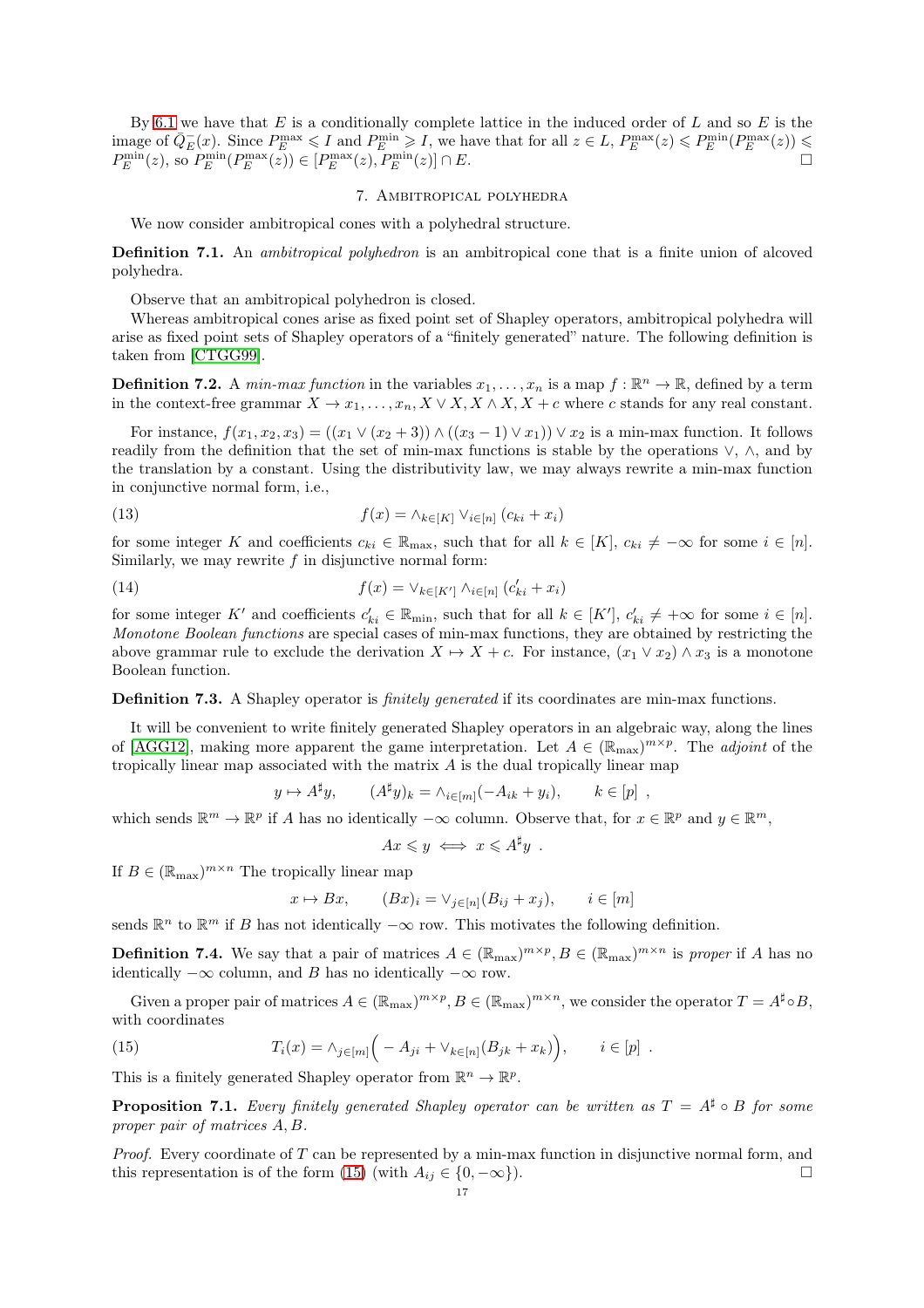We shall say that a Shapley operator  $T : \mathbb{R}^n \to \mathbb{R}^p$  is (positively) homogeneous (of degree 1) if  $T(\alpha x) = \alpha T(x)$  holds for all  $\alpha > 0$  and  $x \in \mathbb{R}^n$ .

**Proposition 7.2.** If T is a finitely generated homogeneous Shapley operator, then the coordinates of  $T$ are given by monotone Boolean functions, and all the finitely generated homogeneous Shapley operators arise is this way.

*Proof.* Suppose that  $T = A^{\sharp} \circ B$  as above. Then,  $T_i(x) = \alpha^{-1} T_i(\alpha x)$ , and so,

$$
T_i(x) = \lim_{\alpha \to \infty} \lambda_{j \in [m]} \left( -\alpha^{-1} A_{ji} + \vee_{k \in [n]} (\alpha^{-1} B_{jk} + x_k) \right)
$$
  
=  $\lambda_{j \in [m], A_{ij} \neq -\infty} (\vee_{k \in [n], B_{jk} \neq -\infty} x_k)$ 

which is a monotone Boolean function.

**Proposition 7.3.** Let  $T_1$ ,  $T_2$  be two finitely generated Shapley operators  $\mathbb{R}^n \to \mathbb{R}^p$ . Then the operators  $T_1 \vee T_2$  and  $T_1 \wedge T_2$  are finitely generated. Suppose now that  $T_2$  is a finitely generated Shapley operator from  $\mathbb{R}^q \to \mathbb{R}^n$ . Then,  $T_1 \circ T_2$  is a finitely generated Shapley operator.

Proof. By definition, min-max functions are stable by the laws  $\lor$  and  $\land$ . They are also stable by composition, meaning that if  $f(x_1, \ldots, x_n)$  is a min-max function in the variables  $x_1, \ldots, x_n$ , and if for all  $i \in [n]$ ,  $g_i(y_1,\ldots,y_q)$  is a min-max function in the variables  $y_1,\ldots,y_q$ , then  $f(g_1(y_1,\ldots,y_q),\ldots,g_n(y_1,\ldots,y_q))$ is a min-max function in the same variables. This implies the announced properties.  $\Box$ 

We next recall that the operators of the form [\(15\)](#page-16-0) are precisely the dynamic programming operators of deterministic zero-sum games without discount, referring the reader to [\[AGG12\]](#page-25-3) for background. We associate to the proper pair of matrices  $(A, B)$  a game in which two players, Max and Min, move alternatively a token in a digraph. The set of states is the disjoint union of the sets  $[n]$  and  $[m]$ . If the token is in a state  $i \in [n]$ , Player Min chooses a new state  $j \in [m]$  such that  $A_{ii}$  is finite, moves the token to this state, and receives a payment  $A_{ji}$  from Max. If the token is in a state  $j \in [m]$ , Player Max chooses a new state  $k \in [n]$  such that  $B_{jk}$  is finite, moves the token to this state, and receives a payment  $B_{ik}$  from Min. The assumption that the pair  $(A, B)$  is proper guarantees that each player has always at least one available action. Given an initial state  $i \in [n]$ , and an integer k, one can consider the *game in* horizon  $k$ , in which each the two players makes k moves, alternatively, so that the total payment received by Player Max is

$$
R_i^k = -A_{j_1i_0} + B_{j_1i_1} - A_{j_2i_1} + B_{j_2i_2} + \cdots - A_{j_ki_{k-1}} + B_{j_ki_k}
$$

where  $i = i_0, j_1, i_1, j_2, \ldots, j_k, i_k$  is the sequences of states that are visited. A history of the game, at a given stage, consists of the sequence of visited states, so if  $l$  turns have been played, and if it Min's turn to play, the history is  $i_0, j_1, i_1, j_2, \ldots, j_l, i_l$  whereas if it is Max's turn to play, the history is  $i_0, j_1, i_1, j_2, \ldots, j_l, i_l, j_{l+1}$ . We assume that the game is in perfect information, meaning that the two players observe the history. A strategy of a player is a map which associates an action to each history. Therefore, the total payment is a function of the strategies  $\sigma$  and  $\pi$  of the two players, i.e.,  $R_i^k = R_i^k(\sigma, \pi)$ . It follows from dynamic programming arguments, recalled in  $[AGG12]$ , that the game in horizon k with initial state *i* has a value,  $v_i^k$ , and that there are associated optimal strategies  $\sigma^*$  and  $\pi^*$ , meaning that the following saddle point property holds:

$$
R_i^k(\sigma^*, \pi) \leqslant v_i^k = R_i^k(\sigma^*, \pi^*) \leqslant R_i^k(\sigma, \pi^*)
$$

for all strategies  $\sigma$  of Player Min and  $\pi$  of Player Max. Moreover, the value vector  $v^k = (v_i^k)_{i \in [n]} \in \mathbb{R}^n$ satisfies the relation

$$
v^0 = 0, \qquad v^k = T(v^{k-1}) \ .
$$

Recall that a *polyhedral complex*  $K$  is a set of polyhedra, called *cells*, that satisfies the following conditions: every face of a polyhedron from  $K$  is also in  $K$ ; the intersection of any two polyhedra  $\sigma_1, \sigma_2 \in \mathcal{K}$  is a face of both  $\sigma_1$  and  $\sigma_2$ . A polyhedral complex is a fan if every cell is a cone. The *support* of a polyhedral complex is the union of its cells. (Here, cone is understood in the sense of convex analysis, not in the sense of ordered additive cones.)

Suppose E is the fixed point set of a finitely generated Shapley operator. So  $E = \{x \mid x = A^{\sharp} \circ Bx\}$ , for some proper pair of matrices  $A, B \in (\mathbb{R}_{max})^{m \times n}$ . We will show that E is the support of a polyhedral complex. This complex will be characterized in terms of policies of the two players, that we next define.

A nondeterministic policy of Player Min is a map  $\sigma : [n] \to \mathcal{P}([m]) \setminus \emptyset$ , such that  $\sigma(i) \subset \{j \in [m] \mid$  $A_{ii}$  finite} for all  $i \in [n]$ . A policy is *deterministic* if  $\sigma(i)$  is of cardinality one for all  $i \in [n]$ . Similarly, a nondeterministic policy of Player Max is a map  $\pi : [m] \to \mathcal{P}([n])\setminus\emptyset$ , such that  $\pi(j) \subset \{i \in [n] \mid B_{ji} \text{ finite}\}\$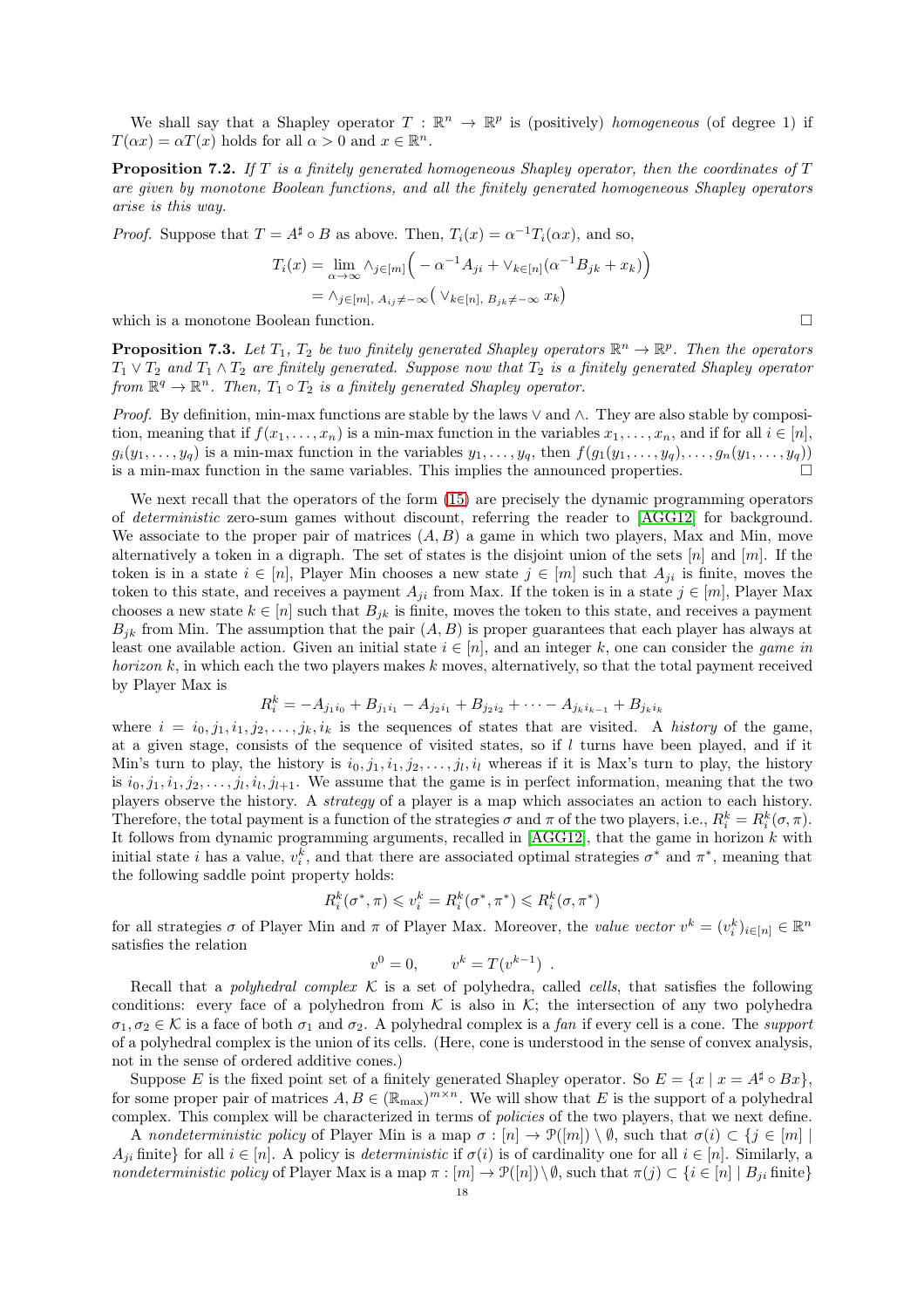for all  $j \in [m]$ . This policy is *deterministic* if  $\pi(j)$  is of cardinality one for all  $j \in [m]$ . Thus, a deterministic policy of Player Min is a selection rule giving the action to be played as a function of the state  $i \in [n]$ , and similarly for player Max, the state being now  $j \in [m]$ .

We denote by S the set of nondeterministic policies of Player Min, and by  $\mathcal P$  the set of nondeterministic policies of Player Max. The assumption that  $(A, B)$  is proper entails the existence of deterministic policies, for both players. Hence, S and P are non-empty.

We define  $\sigma^{-1}(j) = \{i \in [n] \mid j \in \sigma(i)\}\$  and  $\pi^{-1}(i) = \{j \in [m] \mid i \in \pi(j)\}\$ . Observe that  $\cup_{j\in[m]}\sigma^{-1}(j)=[n]$  and  $\cup_{i\in[n]}\pi^{-1}(i)=[m]$ , because  $\sigma(i)$  and  $\pi(j)$  are non-empty, for all  $i\in[n]$  and  $j \in [m]$ .

We now consider the ambitropical cone

$$
E := \{ x \in \mathbb{R}^n \mid x = A^{\sharp} \circ B(x) \},
$$

and its lift

$$
F := \{(x, y) \in \mathbb{R}^n \times \mathbb{R}^m \mid x = A^{\sharp}y, \ y = Bx\}
$$

so that  $E = \text{proj}_x(F)$ , where  $\text{proj}_x$  is the projection  $(x, y) \mapsto y$  from  $\mathbb{R}^n \times \mathbb{R}^m$  to  $\mathbb{R}^n$ .

Given any pair of nondeterministic policies  $(\sigma, \pi) \in \mathcal{S} \times \mathcal{P}$ , we denote by  $Z_{\sigma,\pi}$  the set of couples  $(x, y) \in \mathbb{R}^n \times \mathbb{R}^m$  verifying the following relations

<span id="page-18-1"></span>(16a) 
$$
x \leq A^{\sharp}y, \qquad x_i \geq -A_{ji} + y_j, \quad \forall i \in [n], \forall j \in \sigma(i)
$$

<span id="page-18-2"></span>(16b) 
$$
y \geqslant Bx \qquad \qquad y_j \leqslant B_{jk} + x_k, \quad \forall j \in [m], \forall k \in \pi(j) .
$$

We observe that the sets  $Z_{\sigma,\pi}$  cover F:

Proposition 7.4. We have

<span id="page-18-5"></span>(17) 
$$
F = \bigcup_{(\sigma,\pi) \in \mathcal{S} \times \mathcal{P}} Z_{\sigma,\pi} .
$$

*Proof.* The relations [\(16a\)](#page-18-1) entail that  $x = A^{\sharp}y$ , and similarly [\(16b\)](#page-18-2) entail that  $y = Bx$ . So, for all  $(\sigma, \pi) \in \mathcal{S} \times \mathcal{P}, Z_{\sigma, \pi} \subset F$ . Moreover, for all  $(x, y) \in F$ , taking  $\sigma(i) := \operatorname{argmin}_{j \in [m]} (-A_{ji} + y_j)$ , we can check that [\(16a\)](#page-18-1) is satisfied by  $x = A^{\sharp}y$ . Similarly, for all x in  $\mathbb{R}^{n}$ , taking  $\pi(j) := \argmax_{i \in [n]} (B_{ji} + x_{i}),$ we can check that [\(16b\)](#page-18-2) is satisfied by  $y = Bx$ . So,  $(x, y) \in Z_{\sigma, \pi}$ .

<span id="page-18-6"></span>**Proposition 7.5.** The image  $X_{\sigma,\pi} := \text{proj}_x(Z_{\sigma,\pi})$  is characterized by the relations

- <span id="page-18-4"></span>(18a)  $[(A \lor B)x]_j \leq B_{jk} + x_k, \qquad \forall j \in [m], \forall k \in \pi(j)$
- <span id="page-18-3"></span>(18b)  $[(A \lor B)x]_j \leq A_{ji} + x_i, \quad \forall j \in [m], \forall i \in \sigma^{-1}(j)$ .

Moreover, both  $Z_{\sigma\pi}$  and  $X_{\sigma,\pi}$  are alcoved polyhedra.

*Proof.* Let  $(x, y) \in Z_{\sigma,\pi}$ . Since  $x \leq A^{\#}y$  is equivalent to  $Ax \leq y$ , we deduce that

$$
(A \vee B)x \leq y \ .
$$

Moreover, [\(16\)](#page-18-2) entail that

(19) 
$$
A_{ji} + x_i \geq y_j, \quad \forall j \in [m], \forall i \in \sigma^{-1}(i) .
$$

It follows that x satisfies [\(18\)](#page-18-3). Conversely, suppose that [\(18\)](#page-18-3) holds, and let  $y := Bx$ . The inequalities in [\(18a\)](#page-18-4) entail that  $[Bx]_j \leqslant [(A \vee B)x]_j \leqslant B_{jk} + x_k \leqslant [Bx]_j$  for all  $j \in [m]$  and  $k \in \pi(j)$ , so that  $B_{jk} + x_k = y_j = [(A \vee B)x]_j$ . Then, it follows from these inequalities that  $Ax \leq y$ , and so  $x \leq A^{\sharp}y$ . Then, we deduce from [\(18b\)](#page-18-3) that  $y_j \leq A_{ji} + x_i$  for all  $j \in [n]$  and  $i \in \sigma^{-1}(j)$ , which can be rewritten as  $-A_{ii} + y_i \leq x_i$  for all  $i \in [n]$  and  $j \in \sigma(i)$ , and so  $A^{\sharp}y \leq x$ , which shows that  $(x, y) \in Z_{\sigma,\pi}$ .

It is immediate from the form of the constraints in [\(16\)](#page-18-2) and [\(18\)](#page-18-3) that  $Z_{\sigma,\pi}$  and  $X_{\sigma,\pi}$  are alcoved polyhedra.  $\Box$ polyhedra.  $\Box$ 

We define the type of a point  $x \in \mathbb{R}^n$  to be the pair of partially defined maps  $\tau := (\sigma, \pi)$  where for all  $j \in [m], \pi(j)$  denotes the set of  $k \in [n]$  such that the relation [\(18a\)](#page-18-4) holds, and  $\sigma^{-1}(j)$  denotes the set of  $i \in [n]$  such that [\(18b\)](#page-18-3) holds. We say that a type is proper if both  $\sigma$  and  $\pi$  are policies (this requires the maps  $\sigma$  and  $\pi$  to be totally defined).

<span id="page-18-0"></span>We denote by  $\mathcal T$  the set of proper types associated to points  $x \in \mathbb{R}^n$ .

**Theorem 7.6.** Suppose E is the fixed point set of the finitely generated Shapley operator  $T = A^{\sharp} \circ B$ . Then, the collection of alcoved polyhedra  $(X_\tau)_{\tau \in \mathcal{T}}$  constitutes a polyhedral complex whose support is E.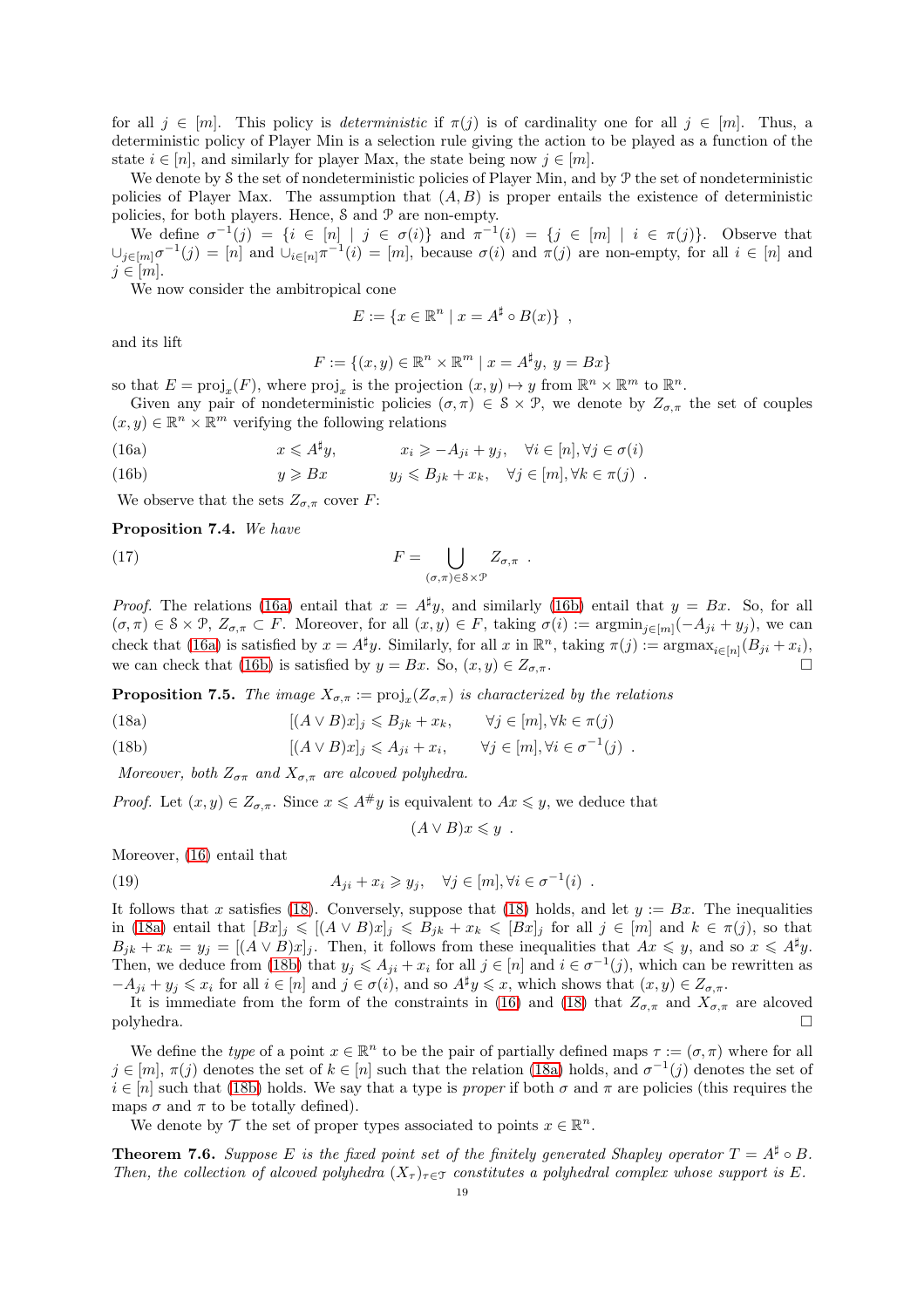*Proof.* It follows from [\(17\)](#page-18-5),  $E = \text{proj}_x(F)$  and Proposition [7.5](#page-18-6) that  $E = \bigcup_{\tau} X_{\tau}$ . We have to show that the collection of polyhedra  $\{X_{\tau}\}_{\tau \in \mathcal{T}}$  is a polyhedral complex.

Consider  $\tau = (\sigma, \pi) \in \mathcal{T}$  and  $\tau' = (\sigma', \pi') \in \mathcal{T}$ . Let  $\pi'' \in \mathcal{P}$  be such that  $\pi''(j) = \pi(j) \cup \pi'(j)$  for all  $j \in [m]$ , and let  $\sigma'' \in \mathcal{S}$  be such that  $\sigma''(i) = \sigma(i) \cup \sigma'(i)$  for all  $i \in [n]$ . It is immediate from [\(18\)](#page-18-3) that  $X_{\tau} \cap X_{\tau'} = X_{\tau''}$ . Let now x be a point in the relative interior of  $X_{\tau''}$ . For  $j \in [m]$ , let  $\pi'''(j)$  be defined as the set of k such that  $[(A \vee B)x)]_j \leq B_{jk} + x_k$ . For  $i \in [n]$ , let  $\sigma'''(i)$  be defined as the set of j such that  $[(A \vee B)x]_j \leq A_{ji} + x_i$ , so that  $\tau'''$  is the type of x. Observe that  $\sigma'''(i) \supset \sigma'(i) \supset \sigma'(i) \neq \emptyset$ , which entails that  $\sigma'''$  is proper. Similarly,  $\pi'''$  is proper. Moreover, the inclusion  $X_{\tau} \cap X_{\tau'} \supset X_{\tau'''}$  is trivial. The reverse inclusion follows from the observation that  $relint(X_\tau \cap X_{\tau'}) \subset X_{\tau''}$ . This follows from the fact that  $\tau'''$  is the type of any point  $x \in \text{relint}(X_{\tau} \cap X_{\tau'})$ .

Finally, observing that a face F of  $X<sub>\tau</sub>$  is obtained by saturating some of the inequalities [\(18\)](#page-18-3), and taking for  $\tau'$  the type of an arbitrary point in the relative interior of this face, it is immediate that  $F = X_{\tau'}$ , which completes the proof.

 $\Box$ 

<span id="page-19-2"></span>Given an ambitropical polyhedron, we next look for a finitely generated Shapley retraction of which it is the range. In the special case of alcoved polyhedra, the answer is remarkably simple:

**Lemma 7.7.** Let  $E \subset \mathbb{R}^n$  be an alcoved polyhedron,  $Q_E^-(x) = \sup E \{y \in E : y \leq x\}$  and  $Q_E^+(x) =$  $\inf^{E} \{y \in E; y \geqslant x\}$ . Then  $Q_{E}^-$  and  $Q_{E}^+$  are finitely generated Shapley operators.

*Proof.* Observe first that  $\sup E$  coincides with the sup law of  $\mathbb{R}^n$  and that similarly  $\inf^E$  coincides with the inf law of  $\mathbb{R}^n$ , because E is an alcoved polyhedron (stable by these sup and inf laws). We can find a matrix  $M \in (\mathbb{R}_{\text{max}})^{n \times n}$  such that  $E = \mathcal{A}(M)$ , i.e.,  $E = \{x \in \mathbb{R}^n \mid x \geqslant Mx\}$ . We claim that  $Q_E^+(x) = M^*x$ . Indeed, by Lemma [2.3,](#page-4-0)  $M^*x \in \mathcal{A}(M)$ . Moreover, since  $M^* \geqslant I$ ,  $M^*x \geqslant x$ , and so  $Q_E^+(x) \leqslant M^*x$ . Now, if  $z \geq x$  for some  $z \in \mathcal{A}(M)$ , we have  $z = M^*z \geq M^*x$ , showing that  $M^*x \leqslant Q_E^{\pm}(x)$ . The operator  $x \mapsto M^*x$  is finitely generated. A dual argument shows that  $Q_E^-$  which is also finitely generated.  $\square$ 

<span id="page-19-1"></span>The next lemma shows how to compute a finitely generated Shapley retraction on an ambitropical polyhedron represented as a union of alcoved polyhedra.

**Lemma 7.8.** Let E be an ambitropical polyhedron of the form  $E = \bigcup_{k \in K} E_k$  where  $(E_k)_{k \in K}$  is a finite family of alcoved polyhedra. Then

<span id="page-19-3"></span>(20) 
$$
Q_E^-(x) = \inf_{k \in K} Q_{E_k}^+( \sup_{l \in K} Q_{E_l}^-(x))
$$

<span id="page-19-0"></span>(21) 
$$
Q_E^+(x) = \sup_{k \in K} Q_{E_k}^-(\inf_{l \in K} Q_{E_l}^+(x)) .
$$

*Proof.* In view of Theorem [4.11,](#page-9-0)  $Q_E^- = P_E^{\min} \circ P_E^{\max}$ , and  $Q_E^+ = P_E^{\max} \circ P_E^{\min}$ , so to establish [\(21\)](#page-19-0), it suffices to show that

$$
P_E^{\max} = \sup_{l \in K} Q_{E_l}^-
$$

and dually

$$
P_E^{\min} = \inf_{l \in K} Q_{E_l}^+ .
$$

By definition of  $Q_{E_l}^-$ , for all  $x \in \mathbb{R}^n$ ,  $E_l \ni Q_{E_l}^-(x) \leq x$  Since  $E_l \subset E^{\max}$  and  $E^{\max}$  is stable by supremum, we deduce that  $E^{\max} \ni \sup_{l \in K} Q_{E_l}^-(x) \leqslant x$ , and so,  $P_E^{\max}(x) \geqslant \sup_{l \in K} Q_{E_l}^-(x)$ . Moreover, any element z of  $E^{\max}$  can be written as  $z = \sup_{l \in K} z^l$  for some  $z^l \in E_l$ . If  $z \leqslant x$ , it follows that  $z^l \leqslant Q_{E_l}(x)$ , from which we deduce that  $z \leq \sup_{l \in K} Q_{E_l}^-(x)$ . Since this holds for all  $E^{\max} \ni z \leqslant x$ , it follows that  $P^{\max}(x) \leq \sup_{l \in K} Q_{E_l}^-(x)$ . The proof of the characterization of  $P_E^{\min}$  is dual.

The description of an ambitropical polyhedron as the fixed point set of a Shapley operator is analogous to the "external" description of a polyhedron. We next provide an "internal" characterization.

**Lemma 7.9.** Suppose C is a closed ambitropical cone of  $\mathbb{R}^n$ , and suppose that E is an alcoved polyhedron such that the tropical generators of  $\bar{E}^{\text{max}}$  belongs to clo<sup> $\downarrow$ </sup>C, and the dual tropical generators of  $\bar{E}^{\text{min}}$  belong to clo<sup> $\uparrow$ </sup>C. Then,  $E \subset C$ .

*Proof.* Let  $y \in E$ . We can write  $y = \vee_{k \in K} (\lambda_k + f_k)$ , where the  $\lambda_k$  are real numbers and the  $f_k$  are tropical generators of  $\bar{E}^{\text{max}}$ . Moreover, by the tropical analogue of the Carathéodory theorem [\[GK07\]](#page-26-32), we may assume that K is of cardinality at most n. In particular, K is finite. Since  $\bar{E}^{\max} = \text{clo}^{\downarrow} E^{\max}$ ,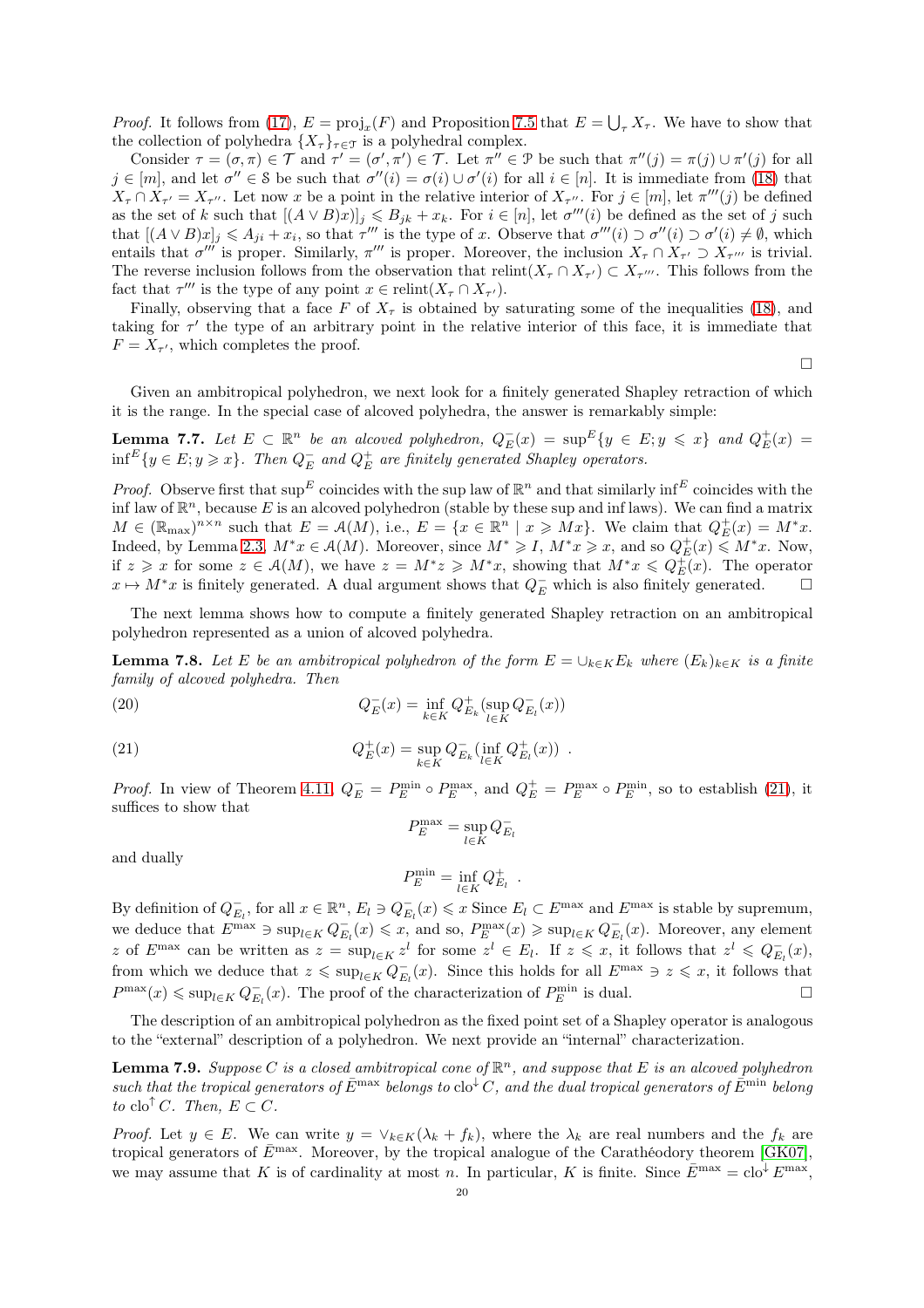for all  $k \in K$ , we can find a sequence  $(f_k^m)_{m \geq 1}$  of elements of E that converges to  $f_k$ . We have y is the limit of the nonincreasing sequence  $y_m := \vee_{k \in K} (\lambda_k + f_{k,m}) \in C^{\max}$  as m tends to infinity. Since y has finite coordinates and since  $C^{\max}$  is closed, y belongs to  $C^{\max}$ . The dual argument shows that y belongs to  $C^{\min}$ . Therefore, y belongs to  $C^{\max} \cap C^{\min}$ , which by Corollary [4.18,](#page-12-0) is included in C.

<span id="page-20-2"></span><span id="page-20-1"></span><span id="page-20-0"></span>**Theorem 7.10.** Let E be a subset of  $\mathbb{R}^n$ , then the following are equivalent:

- (1) E is an ambitropical polyhedron
- (2) There exists a finitely generated Shapley operator P such that  $P = P^2$  and  $E = \{x \in \mathbb{R}^n | x =$  $P(x)$ .
- <span id="page-20-4"></span><span id="page-20-3"></span> $(3)$  E is the fixed point set of a finitely generated Shapley operator;
- (4) E is a closed ambitropical cone and  $\bar{E}^{\text{max}}$  and  $\bar{E}^{\text{min}}$  are finitely generated as modules over  $\mathbb{R}_{\text{max}}$ and  $\mathbb{R}_{\text{min}}$ , respectively.

*Proof.* [\(1\)](#page-20-1)⇒[\(2\)](#page-20-2). The set E is the range of the idempotent Shapley operator  $\overline{Q}_E^-$ , and it follows from Lemma [7.8](#page-19-1) and Lemma [7.7](#page-19-2) that this Shapley operator is finitely generated.

 $(2) \Rightarrow (3)$  $(2) \Rightarrow (3)$  $(2) \Rightarrow (3)$  is obvious.

 $(3) \Rightarrow (4)$  $(3) \Rightarrow (4)$  $(3) \Rightarrow (4)$ . Since E is the fixed point set of a Shapley operator, E is a closed ambitropical cone. If this Shapley operator is finitely generated, then by Theorem [7.6,](#page-18-0) E can be written as the union of a finite family of alcoved polyhedra  $(X_\tau)_{\tau \in \mathcal{T}}$ . Then,  $\bar{E}^{\text{max}} = \text{clo}^{\downarrow} E^{\text{max}}$  coincides with the union of the lower closures clo<sup>↓</sup>  $X_{\tau}$ , for  $\tau \in \mathcal{T}$ . By Lemma [2.3,](#page-4-0) every clo<sup>↓</sup>  $X_{\tau}$  is a finitely generated  $\mathbb{R}_{\max}$ -semimodule. It follows that  $\bar{E}^{\text{max}}$  is a finitely generated  $\mathbb{R}_{\text{max}}$ -semimodule.

[\(4\)](#page-20-4)  $\Rightarrow$  [\(1\)](#page-20-1). By Lemma [7.8,](#page-19-1) E is the fixed point set of the operator  $Q_E^-$  given in [\(20\)](#page-19-3). By Lemma [7.7,](#page-19-2) every operator  $Q_{E_k}^{\pm}$  is finitely generated. Hence,  $Q_E^-$  is finitely generated. Then, by Theorem [7.6,](#page-18-0) E is a finite union of alcoved polyhedra.

### 8. Homogeneous ambitropical polyhedra

We next study the class of ambitropical polyhedra that are *homogeneous* in the sense of Definition [5.1.](#page-14-7) We shall see that such polyhedra arise when studying "locally" ambitropical polyhedra, or when considering their behavior at infinity. Moreover, they admit a combinatorial characterization, in terms of posets.

**Definition 8.1.** Let C be an ambitropical polyhedron in  $\mathbb{R}^n$  and  $u \in C$ . The tangent cone of C at point u, denoted by  $\mathcal{T}_u(C)$ , is the set of vectors v such that  $u + sv \in C$  holds for all  $s \geqslant 0$  small enough.

Let us recall the following definition from variational analysis.

**Definition 8.2.** A function  $T : \mathbb{R}^n \to \mathbb{R}^p$  is *semidifferentiable* at point  $u \in \mathbb{R}^n$  if there exists a continuous map  $T'_u$ , (positively) homogeneous (so  $T'_u(\alpha x) = \alpha T'_u(x)$  holds for all  $\alpha > 0$  and  $x \in \mathbb{R}^n$ ) such that

<span id="page-20-5"></span>(22) 
$$
T(u+h) = T(u) + T'_u(h) + o(||h||) .
$$

Then,  $T_u'(h)$  must coincide with the one sided directional derivative:

$$
T'_u(h) = \lim_{s \to 0^+} s^{-1}(T(u + sh) - T(u)) .
$$

Conversely, if T is Lipschitz continuous, an application of Ascoli's theorem shows that if this directional derivate exists for all  $h \in \mathbb{R}^n$ , then, T is semidifferentiable at point u, see e.g. [\[AGN16,](#page-25-4) Lemma 3.2]. We shall be consider especially the situation in which  $T$  is (continuous) and piecewise linear. Then,  $T$ is automatically Lipschitz continuous, and the directional derivative always exists, showing that  $T$  is semidifferentiable. In this case, the local expansion  $(22)$  becomes exact for h small enough:

**Proposition 8.1.** Let  $T : \mathbb{R}^n \to \mathbb{R}^n$  be piecewise linear, and let  $u \in \mathbb{R}^n$ . Then, there exists a neighborhood V of 0 such that, for all  $h \in V$ ,

<span id="page-20-6"></span>(23) 
$$
T(u+h) = T(u) + T'_u(h) .
$$

Proof.  $\Box$ 

The chain rule extends to semidifferentiable maps: if  $f, g$  are Lipschitz continuous, if f is semidifferentiable at point u, and if g is semidifferentiable at point  $f(u)$ , then

<span id="page-20-7"></span>(24) 
$$
(g \circ f)'_u = g'_{f(u)} \circ f'_u ,
$$

see Lemma 3.4 of [\[AGN16\]](#page-25-4).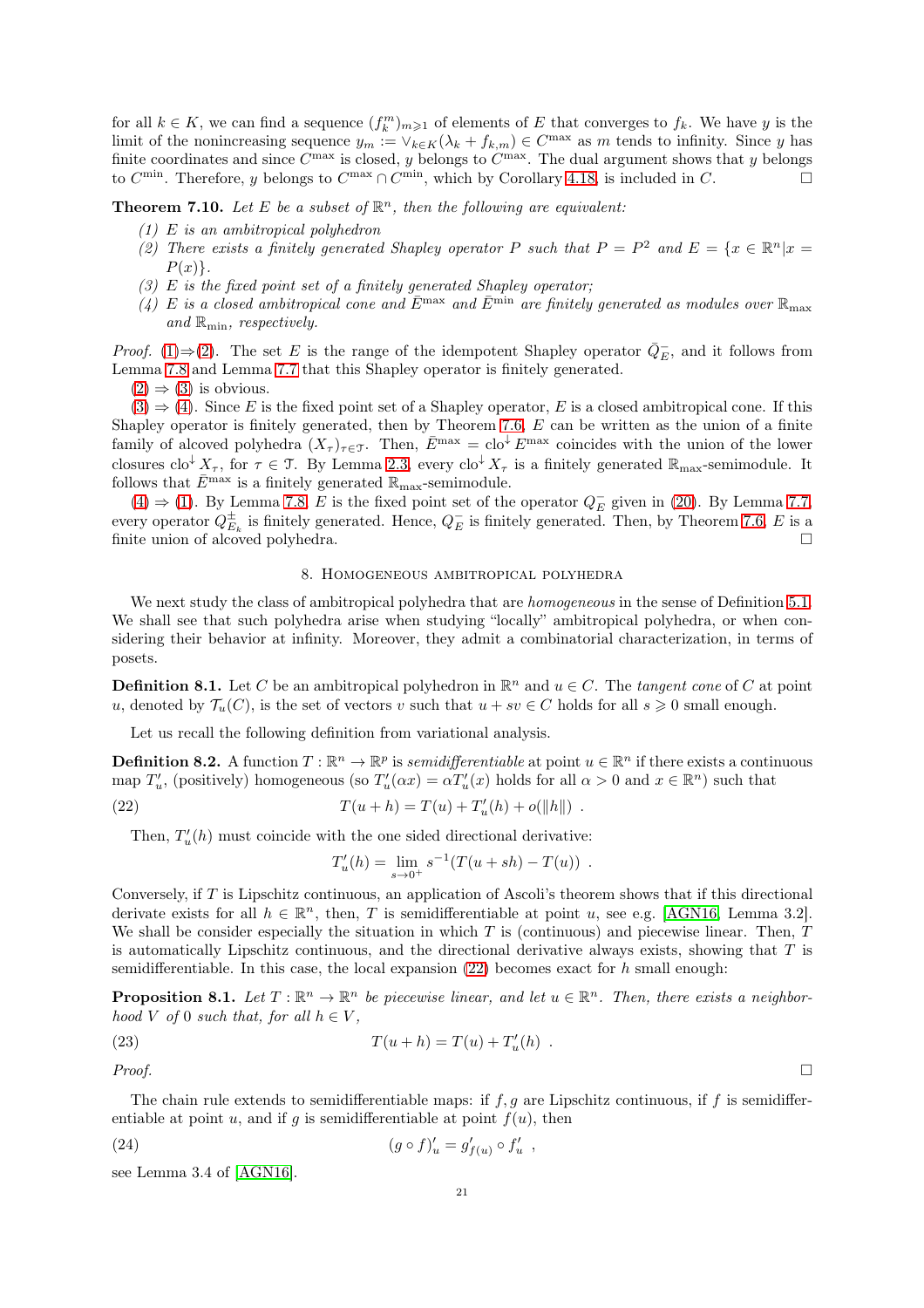Let us also recall the rule of computation of directional derivatives of suprema and infima. If f is a function  $\mathbb{R}^n \to \mathbb{R}$  that can be written as a supremum of a finite family of functions  $f = \max_{i \in I} f_i$  and if each  $f_i$  has one sided directional derivatives at point  $u$ , then

<span id="page-21-0"></span>(25) 
$$
f'_u(h) = \max_{i \in I^*(u)} (f'_i)_u(h), \quad \text{where } I^*(u) = \{i \in I \mid f(u) = f_i(u)\},
$$

see [\[RW98,](#page-27-17) Exercise 10.27]. A dual rule applies to a function  $f = \min_{i \in I} f_i$ .

We call *homogeneous ambitropical polyhedron* an ambitropical polyhedron that is a homogeneous ambitropical cone.

**Proposition 8.2.** Suppose C is an ambitropical polyhedron, and let  $u \in C$ . Then, the tangent cone  $\mathcal{T}_u(C)$  is a homogeneous ambitropical polyhedron.

*Proof.* It follows from the definition of  $\mathcal{T}_u(C)$  that if  $v \in \mathcal{T}_u(C)$ , then  $sv \in \mathcal{T}_u(C)$  for all  $s > 0$ . Since C is an ambitropical polyhedron, we have  $C = \{x \in \mathbb{R}^n \mid T(x) = x\}$  where T is a finitely generated Shapley operator. We claim that

$$
\mathcal{T}_u(C) = \{ h \in \mathbb{R}^n \mid T'_u(h) = h \} .
$$

Indeed, if  $T'_u(h) = h$ , we deduce from [\(23\)](#page-20-6) that  $T(u+h) = u + h$  for all  $h \in V$ . Then, for all  $h \in \mathbb{R}^n$ ,  $T(u + sh) = u + sh$  holds for all  $s > 0$  small enough. It follows that  $h \in \mathcal{T}_u(C)$ . Conversely if  $h \in \mathcal{T}_u(C)$ ,  $u + sh \in C$  holds for all s small enough, hence,  $T(u + sh) = u + sh$  holds for all such s, and using [\(23\)](#page-20-6), we deduce that  $T'_u(h) = h$ . Therefore,  $\mathcal{T}_u(C)$  is the fixed point set of the homogeneous Shapley operator  $T'_u$ . Using the chain rule [\(24\)](#page-20-7), the rule of semidifferentiation of suprema [\(25\)](#page-21-0), and the dual rule of semidifferentiation of infima, we deduce that  $T'_u$  is finitely generated.

 $\Box$ 

**Definition 8.3.** Suppose C is a finite union of (ordinary) polyhedra. Then, the recession cone of C,  $\hat{C}$ , is the set of vectors v such that there is a vector  $x \in C$  such that  $x + sv$  belongs to C for all  $s \ge 0$ .

If T is piecewise affine  $T : \mathbb{R}^n \to \mathbb{R}^p$ , the recession function

$$
\hat{T}(x) := \lim_{s \to \infty} s^{-1} T(sx)
$$

is well defined.

**Proposition 8.3.** Suppose C is an ambitropical polyhedron. Then, the recession cone  $\hat{C}$  is a homogeneous ambitropical polyhedron.

*Proof.* If  $v \in \hat{C}$ , then  $\alpha v \in \hat{C}$  holds for all  $\alpha > 0$ , showing that C is homogeneous. Suppose that  $C = \{x \in \mathbb{R}^n \mid T(x) = x\}$ , and let  $v \in \hat{C}$ . Then, the exists  $y \in C$  such that  $y + sv \in C$  holds for all  $s \geq 0$ . So  $T(y + sv) = y + sv$ . Dividing by s, using the nonexpansive character of T, and letting s tend to infinity, we deduce that  $\hat{T}(v) = v$ . Conversely, suppose that  $\hat{T}(v) = v$ . Then, we can find a vector y such that the ray  $[0, \infty) \ni s \mapsto y + sv$  is included in a region in which T is affine. Then,  $T(y + sv) = w + sCv$ for some matrix C and for some vector w. Specializing at  $s = 0$ , we deduce that  $w = T(y)$ . We also have  $T(y+sv)/s \to Cv$  as  $s \to \infty$ , and so  $\hat{T}(v) = Cv$ . It follows that  $T(y+sv) = T(y) + s\hat{T}(v)$ . Hence,  $T(y + sv) = y + sv$ , showing that  $y + sv \in C$ , for all  $s \geq 0$ , and so  $v \in \hat{C}$ .

<span id="page-21-4"></span><span id="page-21-1"></span>**Theorem 8.4.** Let E be a subset of  $\mathbb{R}^n$ , then the following are equivalent:

- <span id="page-21-2"></span> $(1)$  E is a homogeneous ambitropical polyhedron;
- (2) There exists a homogeneous finitely generated Shapley operator such that  $P = P^2$  and  $E = \{x \in$  $\mathbb{R}^n | x = P(x) \};$
- <span id="page-21-3"></span>(3) There exists a homogeneous finitely generated Shapley operator T such that  $E = \{x \in \mathbb{R}^n | x =$  $T(x)\}.$

*Proof.* [\(1\)](#page-21-1)⇒[\(2\)](#page-21-2). If E is a homogeneous ambitropical polyhedron, we can write E as a finite union  $\cup_k E_k$ where the  $E_k$  are homogeneous alcoved polyhedra. Then, the operators  $Q_{E_k}^{\pm}$  are homogeneous and finitely generated. We conclude as in the proof of the implication  $(1) \Rightarrow (2)$  $(1) \Rightarrow (2)$  of Theorem [7.10.](#page-20-0)

 $(2) \Rightarrow (3)$  $(2) \Rightarrow (3)$  $(2) \Rightarrow (3)$ : trivial.

 $(3) \Rightarrow (1)$  $(3) \Rightarrow (1)$  $(3) \Rightarrow (1)$ : by Theorem [7.10,](#page-20-0) E is an ambitropical polyhedron. Since  $E = \{x \in \mathbb{R}^n | x = T(x)\}$ , and T is homogeneous,  $E$  is homogeneous.

 $\Box$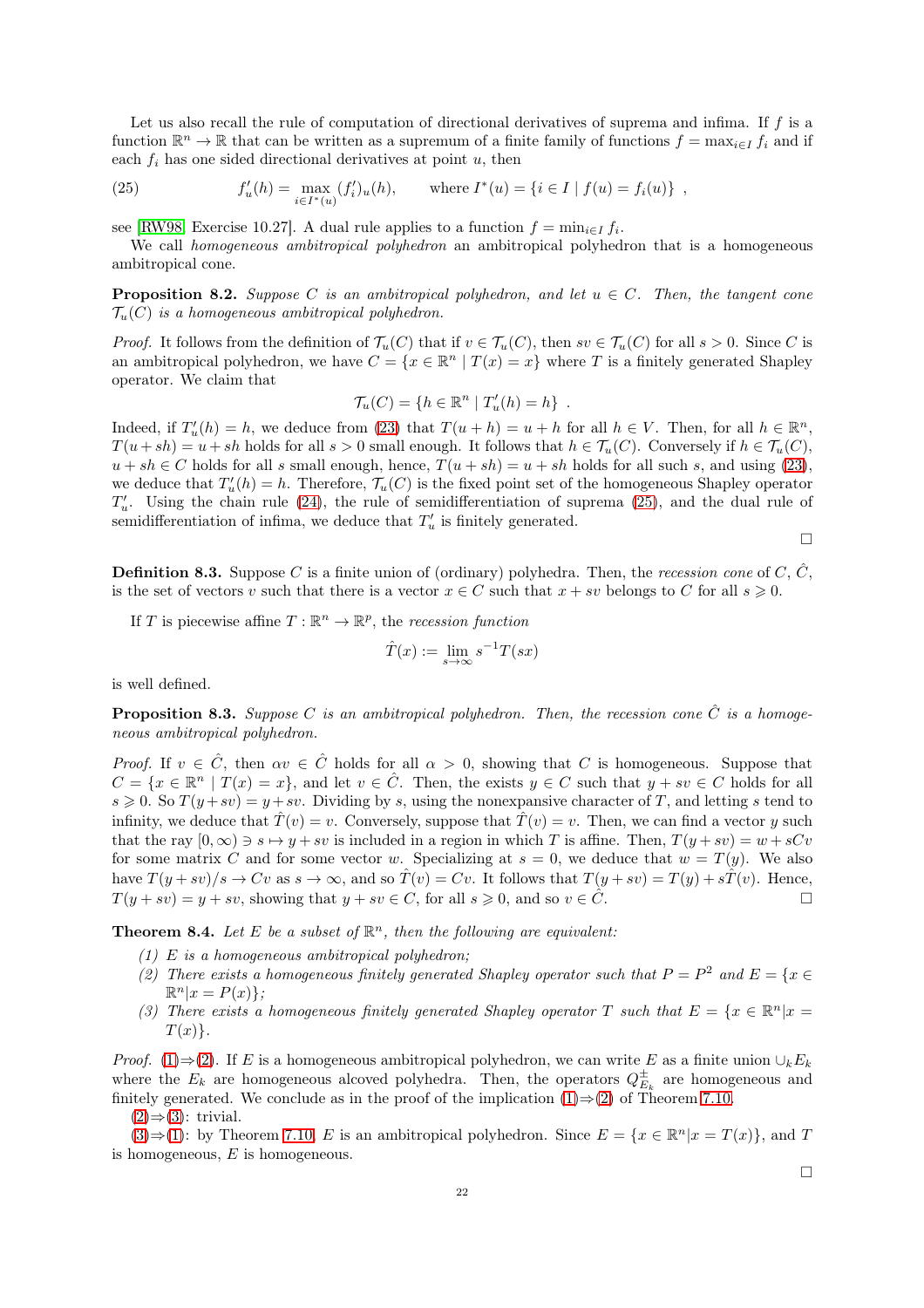Given a homogeneous ambitropical polyhedron C of  $\mathbb{R}^n$ , we define the *skeleton* of C, SkC, to be the intersection of C with  $\{0,1\}^n$ . Given a partition  $\mathcal{I} = (I_1, \ldots, I_S)$  of  $[n]$ , so that  $I_1, \ldots, I_S$  are nonempty subsets of  $[n]$  with pairwise disjoint intersections whose union is  $[n]$ , we define the Weyl cell of C to be

$$
W^{\mathcal{I}} = \{ x \in \mathbb{R}^n \mid (i \in I_r, j \in I_s, r \leqslant s) \implies x_i \leqslant x_j \} .
$$

E.g.,  $\{x \in \mathbb{R}^4 \mid x_1 \leqslant x_2 = x_3 \leqslant x_4\}$  is a Weyl cell. When all the sets  $I_1, \ldots, I_S$  have exactly one element,  $W^{\mathcal{I}}$  is a Weyl chamber of  $A_n$  type, i.e., a set of the form  $\{x \in \mathbb{R}^n \mid x_{\sigma(1)} \leq \ldots \leq x_{\sigma(n)}\}$  for some permutation  $\sigma$ .

<span id="page-22-1"></span>We shall need the following easy observation.

Lemma 8.5. Any homogeneous ambitropical polyhedron is a union of Weyl cells.

Proof. Any ambitropical polyhedron is a finite union of alcoved polyhedra, and if this polyhedron is homogeneous, the alcoved polyhedra must be homogeneous. It suffices to show that a homogeneous alcoved polyhedron is a finite union of Weyl cells. A homogeneous alcoved polyhedron is of the form  $E = \{x \mid x_i \leq x_j, \forall (i, j) \in L\}$  where L is a subset of  $[n] \times [n]$ . We shall think of L as a relation on the set  $[n]$ , and, since, E is unchanged if L is replaced by its reflexive and transitive closure, we assume that L is reflexive and transitive. Then, we define the equivalence relation  $\equiv_L$ , such that for any  $i, j \in [n], i \equiv_L j$  if and only if  $(i, j) \in L$  and  $(j, i) \in L$ . The equivalence classes  $I_1, \ldots, I_s$  determined by this relation are nonempty subsets of  $[n]$  with pairwise disjoint intersections whose union is  $[n]$ . The order relation L determines a partial order  $\leq_L$  on the set of equivalence classes  $\{I_1, \ldots, I_s\}$ , in such a way that  $I_i \leq L I_j$  if  $(k, l) \in L$  for all  $k \in I_i$  and  $l \in I_j$ . A linear extension of this poset is a sequence  $I_{i_1},\ldots,I_{i_s}$  such that  $1 \leq k \leq l \leq s \implies I_{i_k} \leq I_{i_l}$ . Such a linear extension determines then a Weyl cell  $W^{\mathcal{I}}$  with  $\mathcal{I} = (I_{i_1}, \ldots, I_{i_s})$ . By construction,  $W^{\mathcal{I}} \subset E$ . Moreover, if  $x \in E$ , then, taking  $J_1 := \operatorname{argmin}_{i \in [n]} x_i$ , we see that  $J_1$  must be a union of equivalence classes  $I_{i_1}, \ldots, I_{i_{m_1}}$ . Similarly,  $J_2 = \operatorname{argmin}_{i \in [n] \setminus I_1} x_i$  must be a union of equivalence cases  $I_{i_{m_1+1}}, \ldots, I_{i_{m_2}}$ . Continuing in this way, setting  $J_k := \operatorname{argmin}_{i \in [n] \setminus I_{k-1}} x_i = I_{i_{m_{k-1}}} \cup \cdots \cup I_{m_k}$ until  $J_1 \cup \cdots \cup J_k = [n]$ , we get that  $x \in W^{\mathcal{I}}$  with  $\mathcal{I} = (I_{i_1}, \ldots, I_{i_s})$ ).  $\Box$ 

<span id="page-22-0"></span>The following theorem characterizing the collections of Weyl cells arising in the representation of homogeneous ambitropical polyhedra.

**Theorem 8.6.** The map  $C \rightarrow SkC$  establishes a bijective correspondence between homogeneous ambitropical polyhedra of  $\mathbb{R}^n$  and subsets of the partially ordered set  $(\{0,1\}^n, \leqslant)$  that contain the bottom and the top element, and that are lattices in the induced order. The chains in SkC correspond to Weyl cells included in C, and the cardinality of each of these chains coincides with the dimension of the corresponding Weyl cell plus one unit.

*Proof.* If C is a homogeneous ambitropical polyhedron, then, by Theorem [8.4,](#page-21-4) there is a homogeneous finitely generated Shapley operator  $P = P^2 : \mathbb{R}^n \to \mathbb{R}^n$  such that  $C = \{x \in \mathbb{R}^n \mid x = P(x)\}.$  The coordinates of a homogeneous finitely generated Shapley operator can be written as min-max formula without additive translations (i.e., as a monotone Boolean formula), and so,  $P$  admits a restriction  $\{0,1\}^n \to \{0,1\}^n$ . Since Sk $(C) = C \cap \{0,1\}^n$ , this entails that Sk $(C) = P(\{0,1\}^n)$  is an order preserving retract of  $\{0,1\}^n$ . Moreover, since P is positive homogeneous, the identically zero vector is fixed by P, and since P commutes with the addition of a constant vector, the unit vector is also fixed by P. This implies  $P({0,1}^n)$  is a lattice in the induced order of  ${0,1}^n$ , containing the bottom and top elements.

We now claim that for all permutations  $\sigma$  of [n], the action of P on the chamber  $W^{\sigma} := \{x \mid x_{\sigma(1)} \leq \sigma\}$  $\ldots \leq x_{\sigma(n)}$  is uniquely determined by its action on  $\{0,1\}^n$ . In fact, P is linear on the chamber  $W^{\sigma}$ , and since this chamber is a cone with a generating family consisting of vectors in  $\{0,1\}^n$ , it follows that P is uniquely determined by its restriction to  $\{0,1\}^n$ . In particular, P fixes the full chamber  $W^{\sigma}$  if and only if it fixes each generator of each chamber belonging to  $\{0,1\}^n$ . So, the fixed point set of P, which is C, is uniquely determined by the fixed point set of P restricted to  $\{0,1\}^n$ , which is  $Sk(C)$ . This shows that the correspondence between a homogeneous ambitropical polyhedron and its skeleton is bijective.

We now show the following claim: every subset S of  $\{0,1\}^n$  that is a lattice in the induced order and contains the bottom and top elements of  $\{0,1\}^n$ , can be realized as a skeleton of a homogeneous ambitropical polyhedron. By Theorem [6.2,](#page-15-5) there exists an order preserving map T from  $\{0,1\}^n$  to itself such that  $S = \{x \in \{0,1\}^n | x = T(x)\}\.$  Now, by a standard result, any order preserving map f from  $\{0,1\}^n$  to  $\{0,1\}$  such that  $f(0,\ldots,0)=0$  and  $f(1,\ldots,1)=1$  can be represented by a monotone Boolean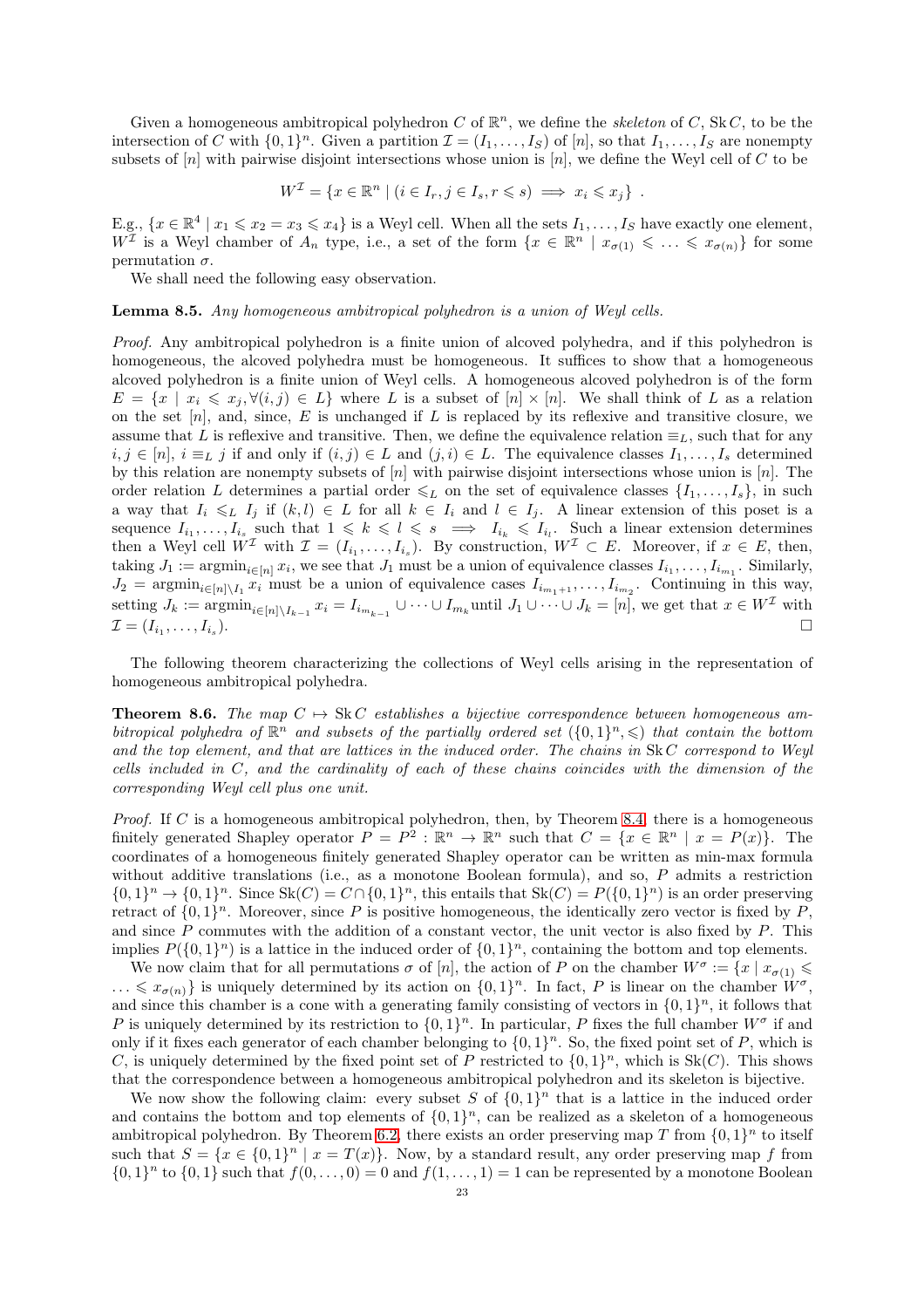function. Indeed, let  $F := \{y \in \{0,1\}^n | f(y) = 1\}$ , and consider the monotone Boolean function

$$
g(x) := \bigvee_{y \in F} \bigwedge_{i \in [n], y_i = 1} x_i
$$

.

We have that  $f(x) = g(x)$  holds for all  $x \in \{0,1\}^n$ . This establishes the claim.

By Lemma [8.5,](#page-22-1)  $C$  is a finite union of Weyl cells. We observe that the intersection of the Weyl cell  $W^{\mathcal{I}}$  with  $\{0,1\}^n$  is a chain. Indeed, the bottom element of  $W^{\mathcal{I}}$  is the zero vector. The smallest non-zero element of  $W^{\mathcal{I}}$  is the vector x gotten by setting  $x_i = 0$  for all  $i \in \bigcup_{s < S} I_s$  and  $x_i = 1$  for all  $i \in I_S$ . The smallest element of  $W^{\mathcal{I}}$  greater than x is the vector y gotten by setting  $y_i = 0$  for all  $i \in \bigcup_{s \leq S-1} I_s$  and  $y_i = 1$  for all  $i \in \bigcup_{s \geq S-1} I_s$ , etc. This yields a chain of length  $S+1$ . Moreover, consider the linear space  $H^{\mathcal{I}} = \{x \in \mathbb{R}^n \mid x_i = x_j, \forall i, j \in I_s, \forall s \in [S]\}.$  Every set  $I_s$  yields  $|I_s| - 1$  independent linear relations, so,  $H^{\mathcal{I}}$  is of dimension  $n - \left(\sum_{s=1}^{S} |I_s| - 1\right) = n + S - \sum_{s=1}^{S} |I_s| = S$ . We have  $W^{\mathcal{I}} \subset H^{\mathcal{I}}$ , and since for all  $0 < \alpha_1 < \cdots < \alpha_S$ , the vector x such that  $x_i = \alpha_s$  for all  $i \in I_s$ , we deduce that  $W<sup>\mathcal{I}</sup>$  is of dimension at least S. It follows that  $W<sup>\mathcal{I}</sup>$  is of dimension equal to S.

 $\Box$ 

<span id="page-23-1"></span>*Example* 8.7. Consider the finitely generated Shapley operator  $T : \mathbb{R}^3 \to \mathbb{R}^3$ ,

$$
T(y) = ((y_1 \wedge y_2) \vee (y_1 \wedge y_3) \vee (y_2 \wedge y_3), y_2, y_3).
$$

The fixed point set E of T is the butterfly shaped polyhedral complex with two full dimensional cells  $E_1$ and  $E_2$ , shown in Figure [2.](#page-23-0) Explicitly,  $E_1 = \{x \in \mathbb{R}^3 \mid x_2 \geq x_1 \geq x_3\}$ ,  $E_2 = \{x \in \mathbb{R}^3 \mid x_3 \geq x_1 \geq x_2\}$ .

Example 8.8. A union of Weyl cells that is not ambitropical is shown at the left of Figure [5.](#page-24-0) This union is not ambitropical because it does not contain the unique geodesic between two specific points of this union, contradicting the conclusion of Proposition [4.23.](#page-13-6)

*Example* 8.9. Consider the ambitropical polyhedron  $E$  in Figure [4.](#page-24-1) We have that in this case

$$
Q_E^{-}\begin{pmatrix} x \\ y \\ z \end{pmatrix} = \begin{pmatrix} (x \wedge y \wedge (1+z)) \vee (x \wedge (1+y) \wedge z) \vee (y \wedge z \wedge (1+x)) \\ y \wedge (1+x) \wedge (1+z) \\ z \wedge (1+y) \wedge (1+x) \end{pmatrix}
$$

The construction of the sets  $E^{\text{max}}$  and  $E^{\text{min}}$ , as well as Theorem [4.17,](#page-11-1) showing that  $P^{\text{max}} \circ P^{\text{min}}$  and  $P^{\min} \circ P^{\max}$  are retractions on an ambitropical set E, are illustrated on the figure.



<span id="page-23-0"></span>FIGURE 2. A homogeneous ambitropical polyhedron  $E$  consisting of two unbounded alcoved polyhedra (left). The tropical polyhedral cones  $E^{\text{max}}$  (center) and  $E^{\text{min}}$  (right). See Example [8.7.](#page-23-1)

Example 8.10. We now give an example in dimension 4. Consider

$$
E^I = \{ x \in \mathbb{R}^4 \mid x_1 \leqslant x_2 \leqslant x_3 \leqslant x_4 \}
$$

and for the circular permutation  $\gamma$  with cycle  $(1, 2, 3, 4)$ ,

$$
E^{\gamma} = \{ x \in \mathbb{R}^4 \mid x_5 \leqslant x_1 \leqslant x_2 \leqslant x_3 \} .
$$

The union of the chambers  $E^I$  and  $E^{\gamma}$  is shown in Figure [6,](#page-25-5) as well as the range of  $Q_E^-$ , which is larger than this union, implying that  $E$  is not ambitropical. AN example of non-trivial ambitropical cone in  $\mathbb{R}^4$  is shown in Figure [7.](#page-25-6)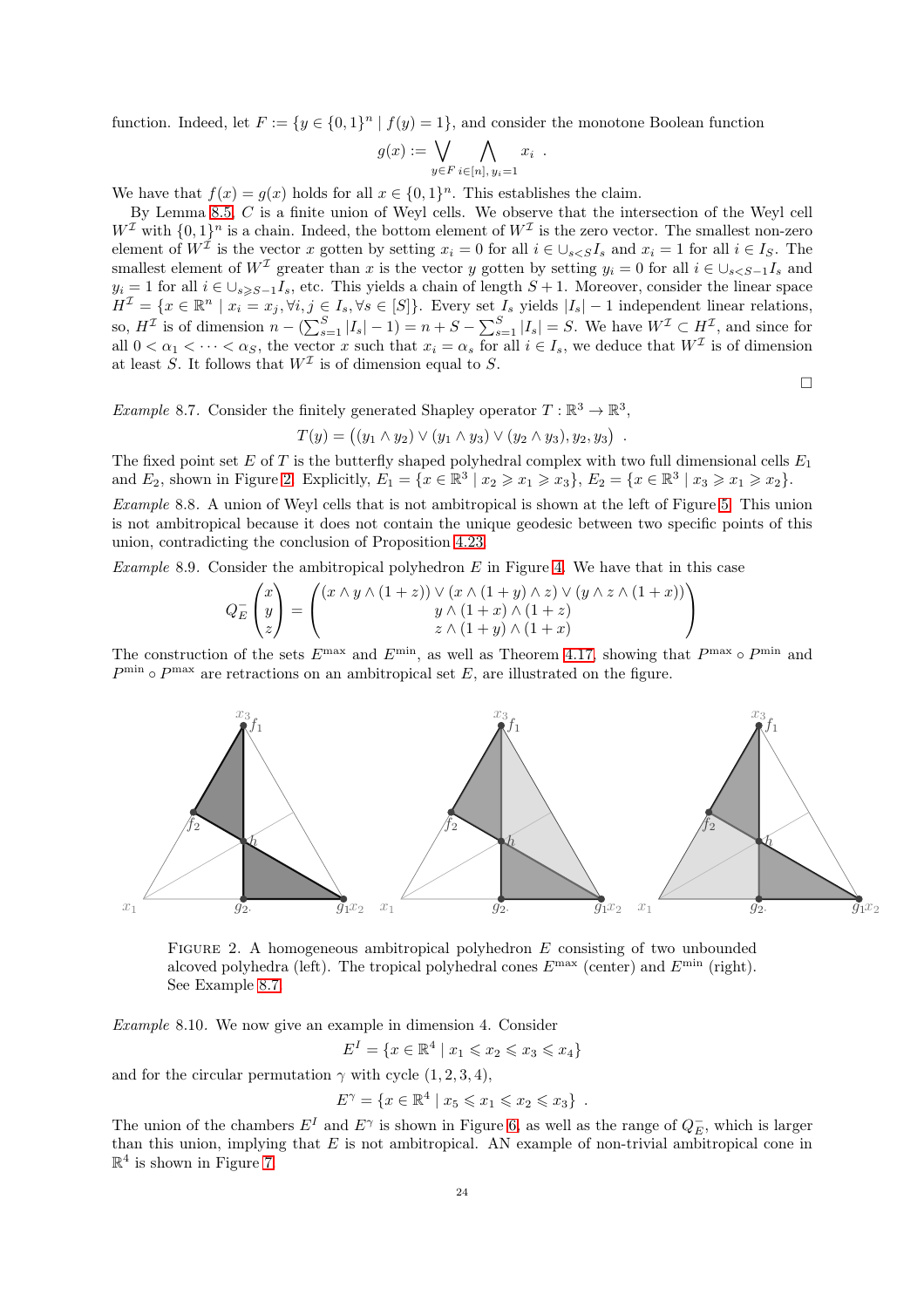

Figure 3. The skeleton (in bold) of the ambitropical polyhedron of Figure [2](#page-23-0) (the two nodes  $(1, 0, 0)$  and  $(0, 1, 1)$  in gray do not belong to the skeleton). The two maximal chains (of length 4) yield the representation of  $C$  as the union of two Weyl cells (each being of dimension 3).



<span id="page-24-1"></span>FIGURE 4. An ambitropical polyhedron  $E$  consisting of two alcoved polyhedra (left). The tropical polyhedral cones  $E^{\text{max}}$  (center) and  $E^{\text{min}}$  (right). The homogeneous am-bitropical polyhedron of Figure [2](#page-23-0) is precisely the tangent cone  $\mathcal{T}_{(0,0,0)}E$ .



<span id="page-24-0"></span>Figure 5. A fan with is not ambitropical (left). The geodesic in Hilbert's projective metric connecting the two points  $a$  and  $b$  (dotted segment) is unique, but it is not included in the fan. An ambitropical fan (middle, and right). An example of geodesic connecting  $a$  and  $b$ , included in the fan is shown (dark blue broken line, middle). Another example of such a geodesic is shown at right.

### Acknowledgments

The second author thanks Jean-Bernard Baillon, for having pointed out relations with the theory of hyperconvex sets, and also for insightful comments. The first two authors thank Antoine Hochart for helpful discussions.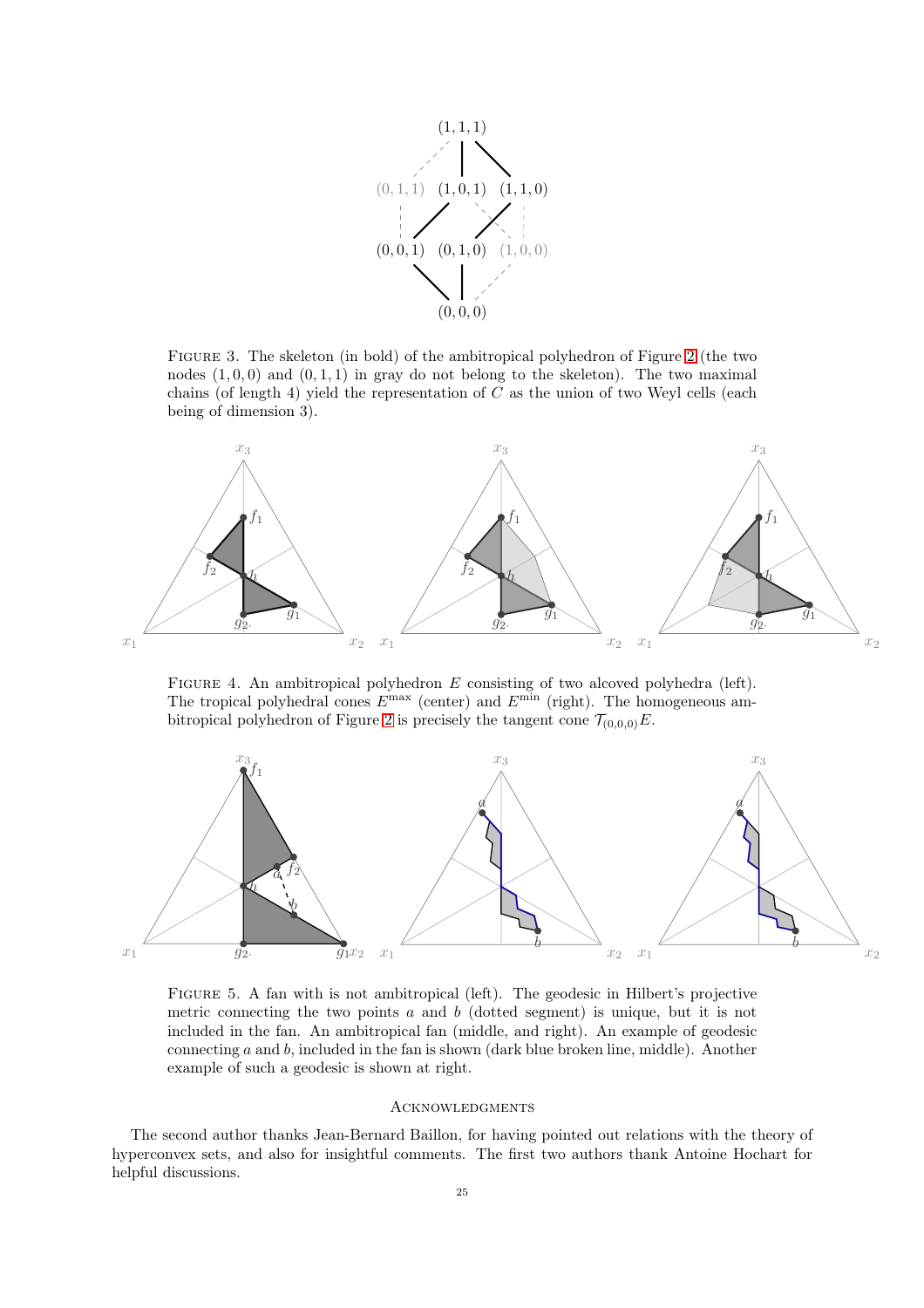

<span id="page-25-5"></span>FIGURE 6. The union E of the chambers  $x_4 \geq x_3 \geq x_2 \geq x_1$  and  $x_3 \geq x_2 \geq x_1 \geq x_4$ (left) is not ambitropical. Indeed, the fixed point set of  $Q_E^-$  (middle) is the union of these chambers with the chambers  $x_3 \geq x_4 \geq x_2 \geq x_1$  and  $x_3 \geq x_2 \geq x_4 \geq x_1$ , which coincides with the alcoved polyhedron defined by  $x_3 \geq x_2 \geq x_1$ . The latter coincides with the range of  $P_E^{\text{max}}$  and with the range of  $P_E^{\text{min}}$ .



<span id="page-25-6"></span>FIGURE 7. The union E of the three chambers  $\{x_4 \geq x_3 \geq x_2 \geq x_1\}$ ,  $\{x_2 \geq x_3 \geq x_4\}$  $x_4 \geq x_1$  and  $\{x_2 \geq x_3 \geq x_1 \geq x_4\}$  (left) is an ambitropical cone. Tropical cone  $E^{\max}$ (middle) and  $E^{\min}$  (right).

### **REFERENCES**

- <span id="page-25-3"></span>[AGG12] M. Akian, S. Gaubert, and A. Guterman. Tropical polyhedra are equivalent to mean payoff games. *International Journal of Algebra and Computation*, 22(1):125001 (43 pages), 2012.
- <span id="page-25-2"></span>[AGG13] X. Allamigeon, S. Gaubert, and E. Goubault. Computing the vertices of tropical polyhedra using directed hypergraphs. *Discrete Comp. Geom.*, 49(2):247–279, 2013.
- <span id="page-25-0"></span>[AGH20] M. Akian, S. Gaubert, and A. Hochart. A game theory approach to the existence and uniqueness of nonlinear Perron-Frobenius eigenvectors. *Discrete & Continuous Dynamical Systems - A*, 40:207–231, 2020.
- <span id="page-25-1"></span>[AGL08] M. Akian, S. Gaubert, and A. Lakhoua. The max-plus finite element method for solving deterministic optimal control problems: basic properties and convergence analysis. *SIAM J. Control Optim.*, 47(2):817–848, 2008.
- <span id="page-25-4"></span>[AGN16] M. Akian, S. Gaubert, and R. Nussbaum. Uniqueness of the fixed point of nonexpansive semidifferentiable maps. *Trans. of AMS*, 368(2):1271–1320, February 2016.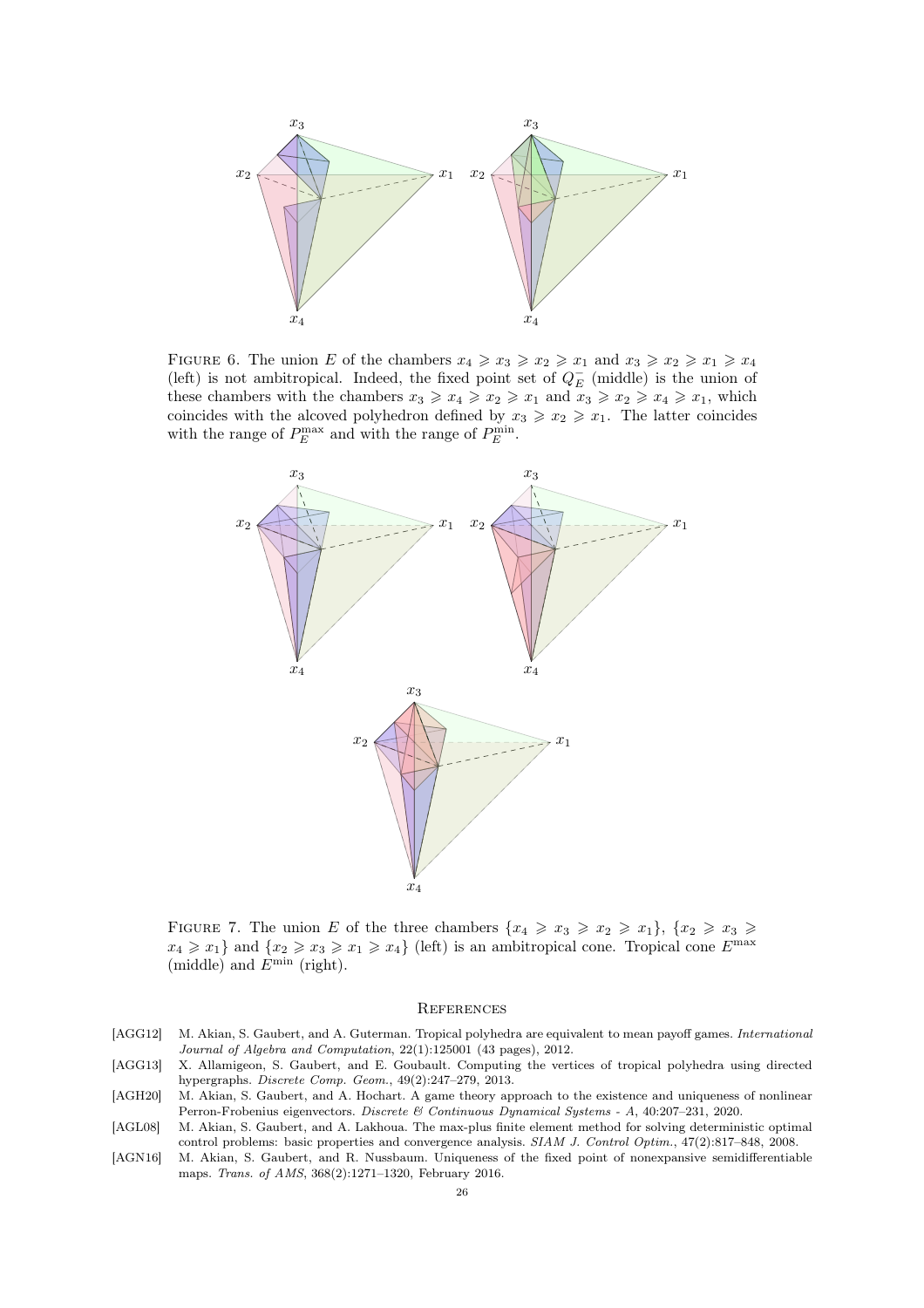- <span id="page-26-24"></span>[AGNS11] M. Akian, S. Gaubert, V. Nitica, and I. Singer. Best approximation in max-plus semimodules. *Linear Algebra and its Applications*, 435(12):3261–3296, 2011.
- <span id="page-26-34"></span>[AGW05] M. Akian, S. Gaubert, and C. Walsh. Discrete max-plus spectral theory. In G. L. Litvinov and V. P. Maslov, editors, *Idempotent Mathematics and Mathematical Physics*, Contemporary Mathematics, pages 19–51. American Mathematical Society, 2005. Also ESI Preprint 1485.
- <span id="page-26-6"></span>[AGW09] M. Akian, S. Gaubert, and C. Walsh. The max-plus Martin boundary. *Doc. Math.*, 14:195–240, 2009.

<span id="page-26-26"></span>[AP56] N. Aronszajn and P. Panitchpakdi. Extension of uniformly continuous transformations and hyperconvex metric spaces. *Pacific J. Math.*, 6:405–439, 1956.

<span id="page-26-27"></span>[Bai88] J.B. Baillon. Nonexpansive mappings and hyperconvex spaces. In R.F. Brown, editor, *Fixed Point Theory and Its Applications*, volume 72 of *Contemporary Math.*, pages 11–19. 1988.

- <span id="page-26-4"></span>[BCOQ92] F. Baccelli, G. Cohen, G. J. Olsder, and J. P. Quadrat. *Synchronization and linearity*. Wiley Series in Probability and Mathematical Statistics: Probability and Mathematical Statistics. John Wiley & Sons, Ltd., Chichester, 1992. An algebra for discrete event systems.
- <span id="page-26-31"></span><span id="page-26-1"></span>[BF68] D. Blackwell and T. S. Ferguson. The big match. *The Annals of Mathematical Statistics*, 39(1):159–163, 1968. [BGV15] J. Bolte, S. Gaubert, and G. Vigeral. Definable zero-sum stochastic games. *Math. Oper. Res.*, 40(1):171–191, 2015.
- <span id="page-26-2"></span>[BK76] T. Bewley and E. Kohlberg. The asymptotic theory of stochastic games. *Math. Oper. Res.*, 1(3):197–208, 1976.
- <span id="page-26-36"></span>[BNS03] A. D. Burbanks, R. D. Nussbaum, and C. T. Sparrow. Extension of order-preserving maps on a cone. *Proc. Roy. Soc. Edinburgh Sect. A*, 133(1):35–59, 2003.
- <span id="page-26-18"></span>[Bru73] R. E. Bruck. Properties of fixed-point sets of nonexpansive mappings in Banach spaces. *Trans. Amer. Math. Soc.*, 179:251–262, 1973.
- <span id="page-26-22"></span>[Bru74] R. E. Bruck, Jr. A characterization of Hilbert space. *Proc. Amer. Math. Soc.*, 43:173–175, 1974.
- <span id="page-26-33"></span>[BSS07] P. Butkovič, H. Schneider, and S. Sergeev. Generators, extremals and bases of max cones. *Linear Algebra and its Applications*, 421(2):394 – 406, 2007. Special Issue in honor of Miroslav Fiedler.
- <span id="page-26-35"></span>[But10] P. Butkovič. *Max-linear Systems: Theory and Algorithms*. Springer Monogr. Math. Springer, London, 2010.
- <span id="page-26-11"></span>[CC19] A. Connes and C. Consani. Homological algebra in characteristic one. *Higher structures*, 3(1):155–247, 2019.
- <span id="page-26-12"></span>[CGQ96] G. Cohen, S. Gaubert, and J.P Quadrat. Kernels, images and projections in dioids. In *Proceedings of third international workshop on Discrete Event Systems (WODES'96)*, pages 151–158, Edinburgh, August 1996. IEE.
- <span id="page-26-13"></span>[CGQ04] G. Cohen, S. Gaubert, and J.-P. Quadrat. Duality and separation theorems in idempotent semimodules. *Linear Algebra and Appl.*, 379:395–422, 2004.
- <span id="page-26-25"></span>[Cra82] H. Crapo. Ordered sets: retracts and connections. *J. Pure Applied Algebra*, 23:13–28, 1982.
- <span id="page-26-14"></span>[CT80] M. G. Crandall and L. Tartar. Some relations between nonexpansive and order preserving mappings. *Proc. Amer. Math. Soc.*, 78(3):385–390, 1980.
- <span id="page-26-37"></span>[CTGG99] J. Cochet-Terrasson, S. Gaubert, and J. Gunawardena. A constructive fixed point theorem for min-max functions. *Dynamics and Stability of Systems*, 14(4):407–433, 1999.
- <span id="page-26-23"></span>[DS04] M. Develin and B. Sturmfels. Tropical convexity. *Doc. Math.*, 9:1–27 (electronic), 2004.
- <span id="page-26-10"></span>[Dyn69] E.B. Dynkin. Boundary theory of Markov processes (the discrete case). *Russian Math. Surveys*, 24(7):1–42, 1969.
- <span id="page-26-28"></span>[EK01] R. Espínola and M. A. Khamsi. Introduction to hyperconvex spaces. In *Handbook of Metric Fixed Point Theory*, pages 391–435. Springer Netherlands, 2001.
- <span id="page-26-29"></span>[Eve57] H. Everett. Recursive games. In *Contributions to the theory of games, vol. 3*, Annals of Mathematics Studies, no. 39, pages 47–78. Princeton University Press, Princeton, N. J., 1957.
- <span id="page-26-9"></span>[Fat08] A. Fathi. Weak KAM theorem in Lagrangian dynamics. Tenth preliminary version. Available on line., 2008.
- <span id="page-26-7"></span>[FS05] A. Fathi and A. Siconolfi. PDE aspects of aubry-mather theory for quasiconvex hamiltonians. *Calculus of Variations*, 22(2):185–228, February 2005.
- <span id="page-26-0"></span>[GG04] S. Gaubert and J. Gunawardena. The Perron-Frobenius theorem for homogeneous, monotone functions. *Trans. of AMS*, 356(12):4931–4950, 2004.
- <span id="page-26-15"></span>[GK95] J. Gunawardena and M. Keane. On the existence of cycle times for some nonexpansive maps. Technical Report HPL-BRIMS-95-003, Hewlett-Packard Labs, 1995.
- <span id="page-26-32"></span>[GK07] S. Gaubert and R. Katz. The Minkowski theorem for max-plus convex sets. *Linear Algebra and Appl.*, 421:356– 369, 2007.
- <span id="page-26-19"></span>[GR84] K. Goebel and S. Reich. *Uniform convexity, Hyperbolic geometry, and nonexpansive mappings*. Marcel Dekker, 1984.
- <span id="page-26-16"></span>[GV12] S. Gaubert and G. Vigeral. A maximin characterization of the escape rate of nonexpansive mappings in metrically convex spaces. *Math. Proc. of Cambridge Phil. Soc.*, 152:341–363, 2012.
- <span id="page-26-8"></span>[IM07] H. Ishii and H. Mitake. Representation formulas for solutions of hamilton-jacobi equations with convex hamiltonians. *Indiana University Mathematics Journal*, 56(5):2159–2183, 2007.
- <span id="page-26-20"></span>[Kak39] S. Kakutani. Some characterizations of Euclidean space. *Jpn. J. Math.*, 16:93–97, 1939.
- <span id="page-26-21"></span>[Kle60] V. Klee. Circumspheres and inner products. *Math. Scan.*, 9:363–370, 1960.
- <span id="page-26-5"></span>[KM97] V. N. Kolokoltsov and V. P. Maslov. *Idempotent analysis and its applications*, volume 401 of *Mathematics and its Applications*. Kluwer Academic Publishers Group, Dordrecht, 1997.
- <span id="page-26-30"></span>[Koh74] E. Kohlberg. Repeated games with absorbing states. *Ann. Statist.*, 2:724–738, 1974.
- <span id="page-26-17"></span>[KR07] E. Kopecká and S. Reich. Nonexpansive retracts in Banach spaces. In *Fixed point theory and its applications*, volume 77 of *Banach Center Publ.*, pages 161–174. Polish Acad. Sci. Inst. Math., Warsaw, 2007.
- <span id="page-26-3"></span>[KY92] L. A. Kontorer and S. Yu. Yakovenko. Nonlinear semigroups and infinite horizon optimization. In *Idempotent analysis*, volume 13 of *Adv. Soviet Math.*, pages 167–210. Amer. Math. Soc., Providence, RI, 1992.